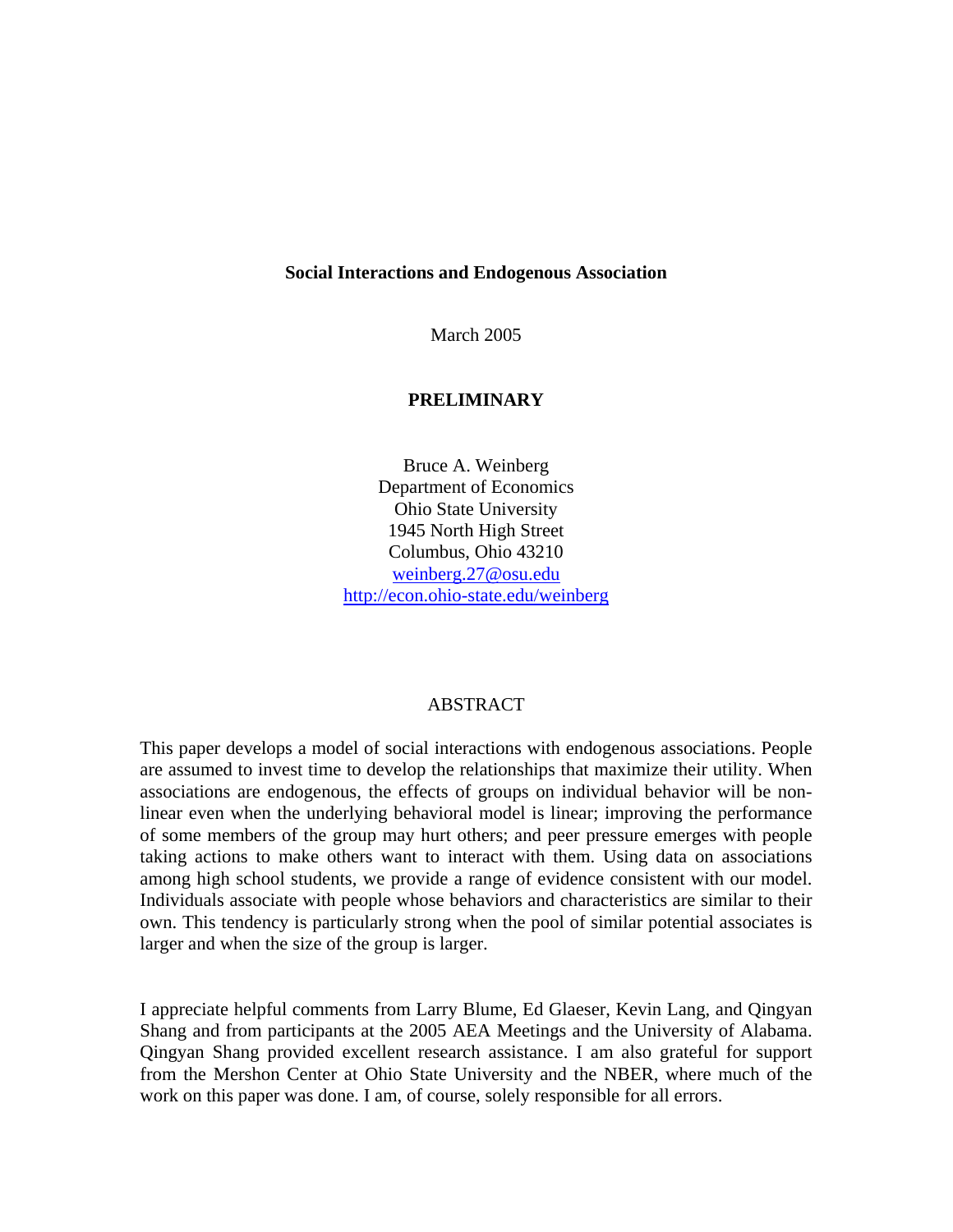#### **Social Interactions and Endogenous Association**

## **I. Introduction**

 $\overline{a}$ 

Social scientists have increasingly turned to social interactions models, in which individuals' behavior is affected by their social groups, to understand large disparities in behaviors and outcomes, and especially low outcomes among underrepresented and economically disadvantaged groups.<sup>1</sup> An essential aspect of social interaction models is specifying who interacts with whom. Theoretical econometric analyses (*e.g.* Anselin [1988]; Lee [2001]; Brock and Durlauf [2001a, 2001b] require researchers to specify a fixed weighting matrix that gives association patterns. Empirical analyses typically assume that all members of some "macro-group," such as a school or neighborhood, interact equally with each other by relating an individual's behavior to the mean behavior in her macro-group.

Neither approach is satisfactory. While convenient, using macro-group means ignores that people associate more with some members of their macro-groups than with others.<sup>2</sup> Using existing intra-group interaction patterns to estimate a weighting matrix, while an improvement over virtually all empirical work, $3$  ignores that interactions are

<sup>&</sup>lt;sup>1</sup> See, for instance, Wilson [1987, 1996]; Massey and Denton [1993]; and Jargowsky [1997]. Early studies often contain weak controls for macro-group selection (Datcher [1982]; Corcoran, Gordon, Laren, and Solon [1992]). Recent attention has focused on controlling for macro-group selection. See surveys by Jencks and Mayer [1990]; Deitz [2002]; and Haurin, Deitz, and Weinberg [2002]. More recent studies seek to identify random variation in social groups. Such studies include Bayer, Ross, and Topa [2004]; Bertrand, Luttmer, and Mullainathan [2000]; Borjas [1995]; Case and Katz [1990]; Cutler and Glaeser [1997]; Evans, Oates, and Schwab [1992]; Glaeser, Scheinkman, and Sacerdote [1996, 2003]; Hoxby [2000]; Ioannides and Zabel [Forthcoming]; Solon, Page, and Duncan [2000]; Topa [2001]; Weinberg

<sup>[2000]</sup> and studies in footnote 4.<br><sup>2</sup> A number of papers show that people prefer to associate with others of the same racial or ethnic group (Moody [2001]; Bayer, McMillan, and Rueben [2002]; Marmaros and Sacerdote [2003]; see, however, Ross [2003]). People who are different from their macro-groups are less likely to be impacted by them (Duncan, Connell, and Klebanov [1997]; DiPasquale and Kahn [1999], Cummings, DiPasquale, and Kahn [2001]; Conley and Topa [2001]; and Hoxby [2000]).

<sup>&</sup>lt;sup>3</sup> Exceptions are Conley and Udry [2001] and Bandiera and Rasul [2002]. Bertrand, Luttmer, and Mullainathan [2002] and Munschi [2002] use information to specify the group across interactions operate. Conley and Topa [2001] estimate propensities for racial groups to interact using a structural model. These papers do not explicitly study the association process, nor do they study how association-patterns are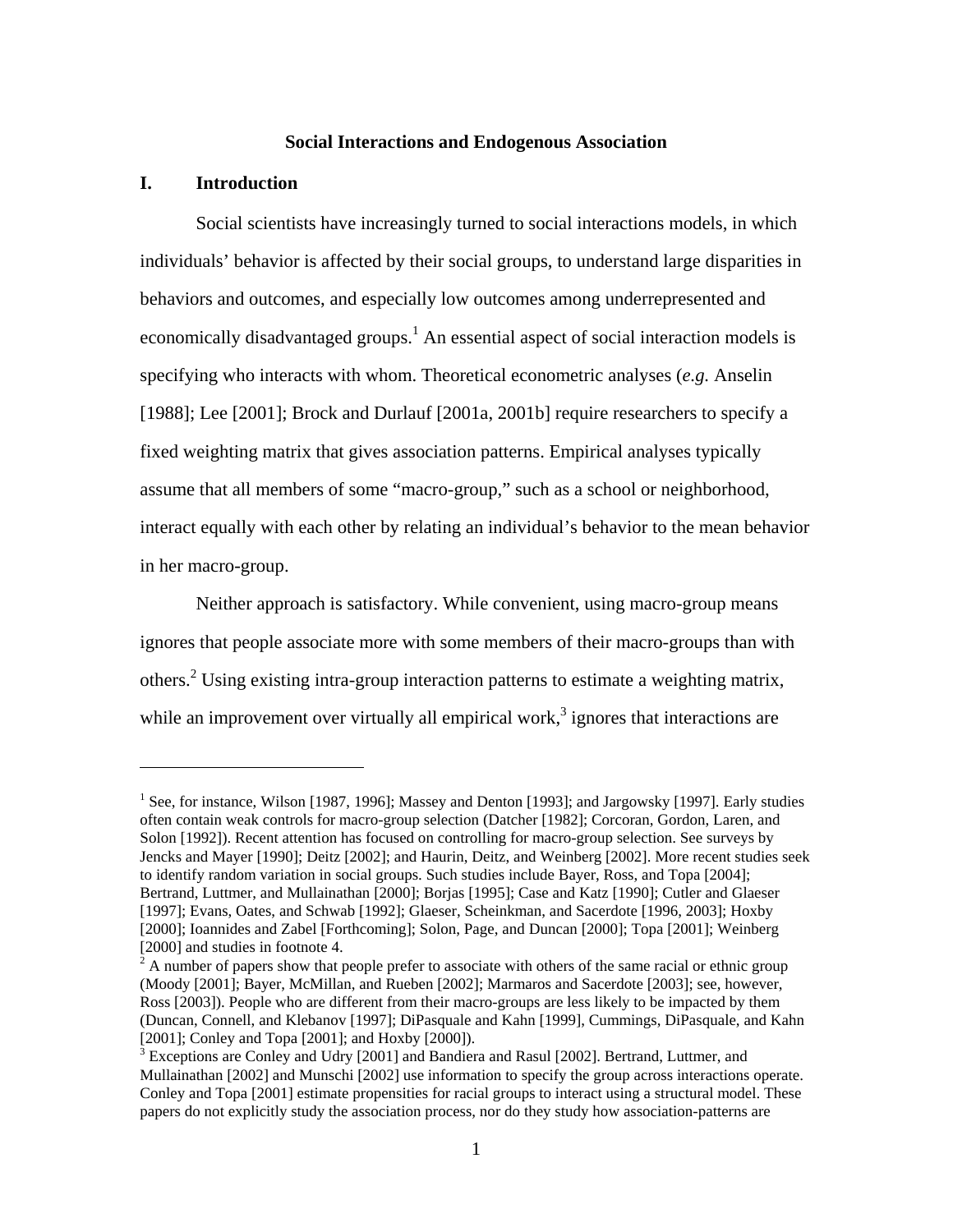determined by behaviors as much as behaviors are determined by interactions (Wiseman [2002] provides vivid examples). A person who neither smokes nor drinks, for instance, is unlikely to choose to associate with someone who does both heavily, and so the first person's behavior is unlikely to be much affected by the other person's substance use.

Many policies to address the effects of social interactions involve moving people across macro-groups. At an empirical level, many relocation studies often find small effects of social groups. $4$  Our model suggests that individuals who are relocated into social groups that are very different from themselves, will likely segregate within these groups, attenuating any effects, even if finely defined groups do have effects. Consistent with this hypothesis, Angrist and Lang [Forthcoming] and Kling, Ludwig, and Katz [2005] find larger effects for girls than boys, who may integrate more into their new social groups. At a theoretical level, weighting-matrix studies provide no guidance as to who a newly added person will associate with, nor do they indicate how adding or removing people affects the associations of people who are already in the macro-group and remain in it. Sobel [2001] makes these point in a particularly striking form.

This paper develops a formal model of associations. We assume that individuals choose their behavior and their associations to maximize their utility, which depends on their own behavior and the behavior and characteristics of their associates. We specify a cost in terms of time and effort to an individual of associating with other members of their macro-groups. As is standard, preferences over actions depend linearly on a weighted average of the characteristics and actions of the other members of an individual's macro-group with the weights determined by the amount of their interaction.

Our model implies that people will associate the most with people whose

<u>.</u>

affected by changes in the population or in the behaviors of group members.

<sup>4</sup> Studies include Aaronson [1998]; Angrist and Lang [Forthcoming]; Gould, Lavy, and Passerman [2004a, 2004b]; Jacob [2004]; Katz, Kling, and Liebman [2001]; Kling; Ludwig; and Katz [2005]; Ladd and Ludwig [1997]; Ludwig, Duncan, and Hirschfield [2001]; Oreopoulos [2003]; Plotnick and Hoffman [1995]; Rosenbaum, DeLuca, and Miller [1999]; and Weinberg, Reagan, and Yankow [2004].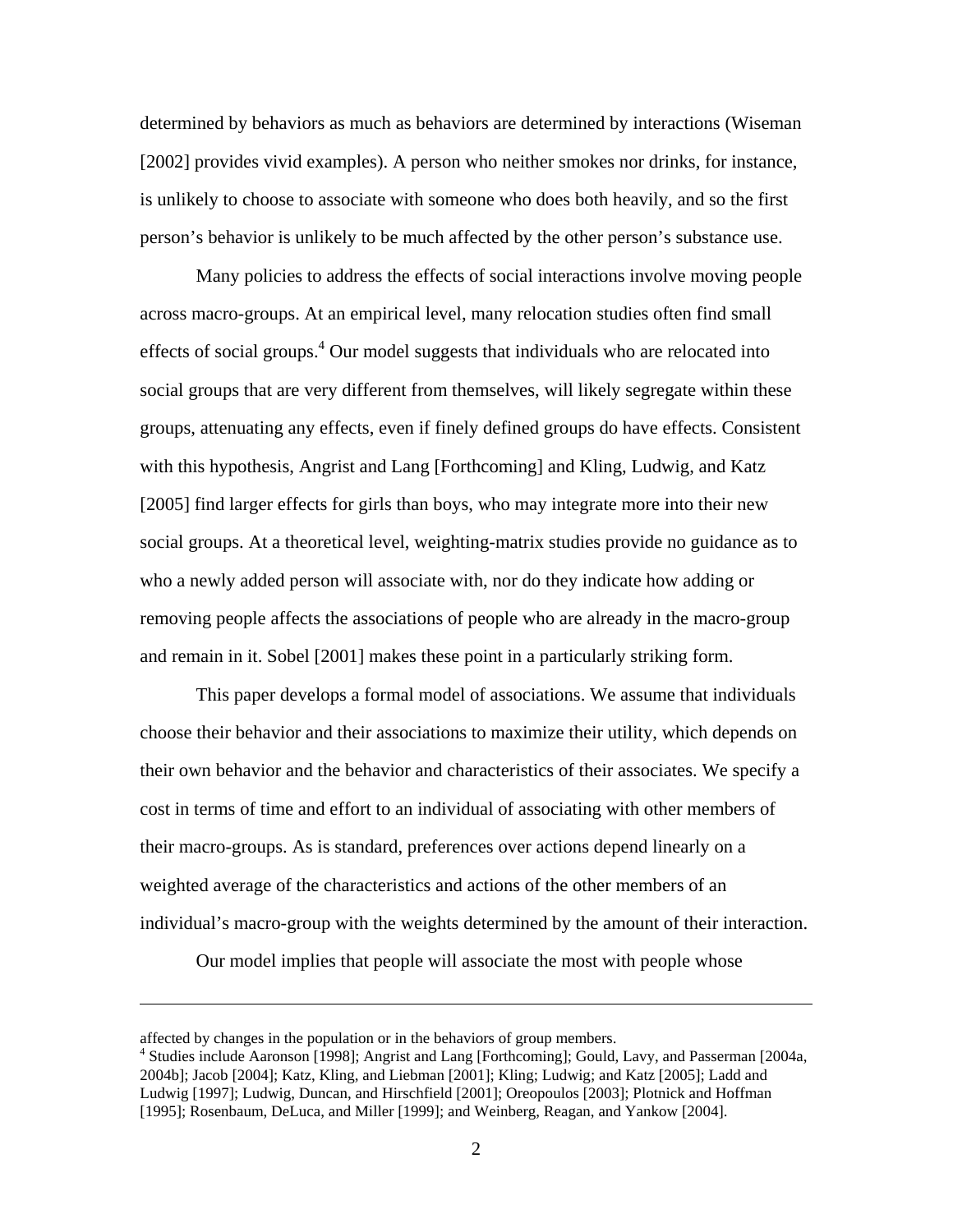behaviors and characteristics are similar to their own. This tendency to associate with similar people will reinforce underlying behavioral tendencies. We apply our model to understand association patterns in schools. In that context, an increase in the number of students in a grade using substances, for example, will enable the students who are inclined toward substance use to associate with other substance users, reinforcing their original tendencies.

In our model changes in macro-group composition have non-linear effects on behavior. When there are few students inclined toward substance use, these students will associate with people who do not use substances, tending to discourage their own substance use. As the number of students inclined to substance use increases, these individuals will find like-minded associates accentuating their tendencies.<sup>5</sup> Thus, even with a linear behavioral equation, with endogenous associations, the effects of macrogroups on individual behavior will be non-linear and vary with individual characteristics and behaviors. At a policy level, these non-linearities and interactions imply that even in a linear-in-means model, social interactions are not zero-sum. These non-linearities also provide a potential solution to Manski's [1993] reflection problem, one that is quite different from Brock and Durlauf's [2001b] important results along these lines.

This study employs data from the National Longitudinal Study of Adolescent Health (Add Health), which surveyed all students in 132 schools, asking about the respondents' closest friends as well as their background and behaviors. We provide a range of evidence consistent with our model of endogenous association. We find that the majority of variation in friend's behavior arises within individual grades in schools. Individuals associate with others whose behaviors and characteristics are similar to their

 $\overline{a}$ 

<sup>&</sup>lt;sup>5</sup> Krivo and Peterson [1996]; Galster, Quercia, and Cortes [2000]; Galster [2002]; and Weinberg, Reagan, and Yankow [2004] provide evidence for non-linear effects and interactions. Non-linear effects have been argued for at least since Crane [1991], although there are few formal micro-models of these effects (Quercia and Galster [Forthcoming] discuss theories).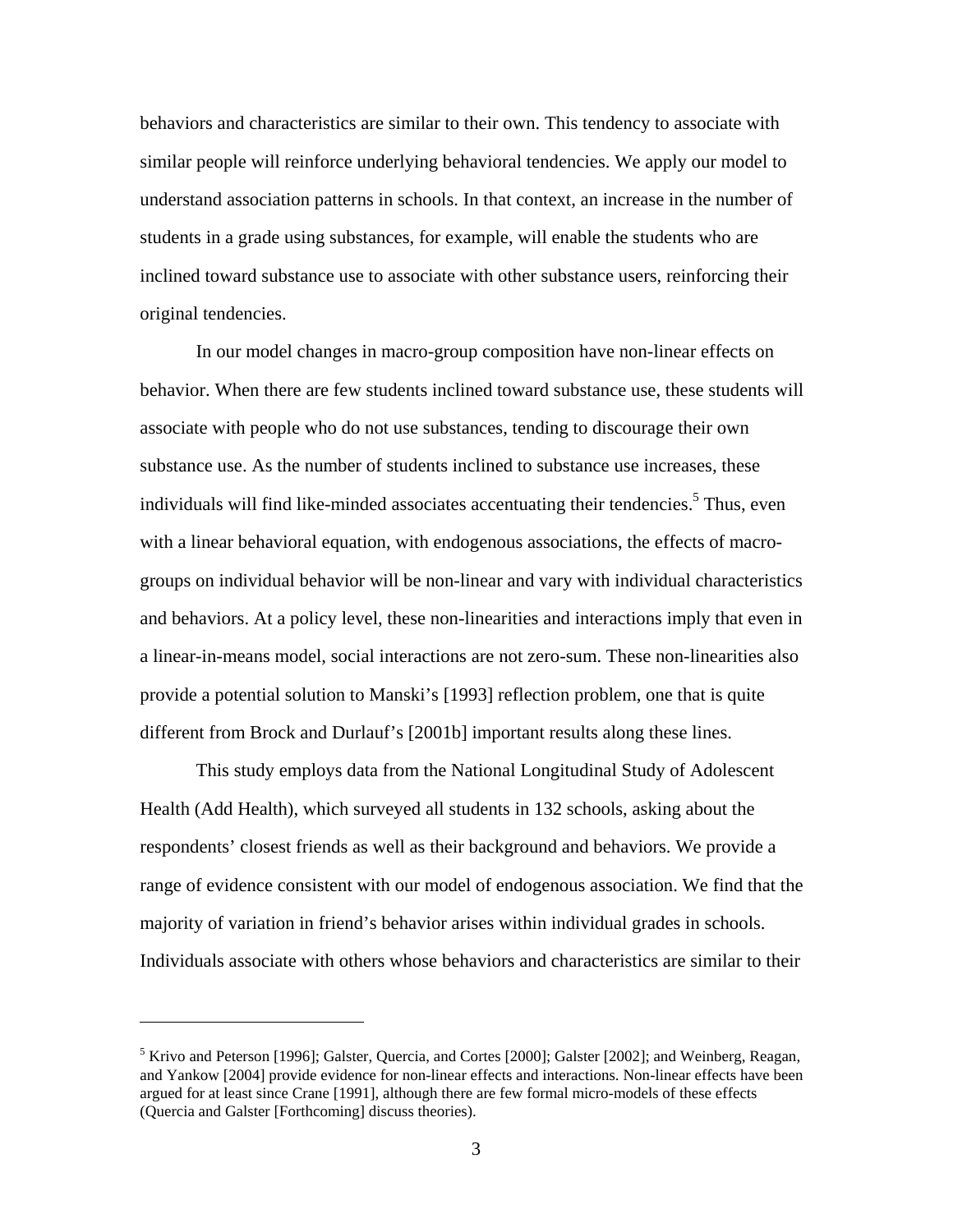own. An increase in the mean of a behavior or characteristic in a school-grade increases the mean of that behavior or characteristic among the associates of people with high levels of that behavior or characteristic more than those with low levels. There is a stronger relationship between own behavior and the behavior of associates in large macro-groups.

### **II. A Model**

## *II.A. The Framework*

This section develops a model of social interactions with endogenous association. Individuals are characterized by observable characteristics, *x*, and an unobservable characteristic,  $\varepsilon$ . They choose an action *y* and a set of people with whom they associate. An individual with characteristics  $x$  and  $\varepsilon$  has a utility function,

$$
U(x,\varepsilon) = \beta xy + \varepsilon y - \frac{1}{2} y^2 + \int_X \int_{-\infty}^{\infty} \frac{[w(\tilde{x}, \tilde{y}; x, \varepsilon, y) S(\tilde{x}, \tilde{y}; x, y) - ct(\tilde{x}, \tilde{y}; x, \varepsilon, y)]}{\varepsilon_y(\tilde{x}, \tilde{y}) n(\tilde{x}, \varepsilon(\tilde{x}, \tilde{y})) d\tilde{y} d\tilde{x}}.
$$

Here  $w(\tilde{x}, \tilde{y}; x, \varepsilon, y)$  gives the weight a person with  $(x, \varepsilon, y)$  places on people with characteristics  $\tilde{x}$  and action  $\tilde{y}$  and  $S(\tilde{x}, \tilde{y}; x, y)$  gives the social utility or disutility he obtains from associating with a person with characteristics  $\tilde{x}$  and action  $\tilde{y}$ . Both of these are discussed below. The time cost of associating with others is *c*, which could be negative if the opportunity cost of time is low and people inherently enjoy interacting. The amount of time that a person with  $(x, \varepsilon, y)$  associates with a person with characteristics  $\tilde{x}$  and action  $\tilde{y}$  is  $t(\tilde{x}, \tilde{y}; x, \varepsilon, y)$ .

The social utility is integrated over the population distribution of characteristics  $\tilde{x} \in X$  and actions  $\tilde{y} \in [-\infty, \infty]$ . Integrating over  $\tilde{x}$  and  $\tilde{y}$  instead of  $\tilde{x}$  and  $\tilde{\varepsilon}$ simplifies the remaining analysis, but requires a change of variables to get back to the population distribution of  $(\tilde{x}, \tilde{\varepsilon})$ , which is the primitive of the model. The function  $\varepsilon$ (x, y) gives the value of the unobservable characteristic,  $\varepsilon$ , that leads a person with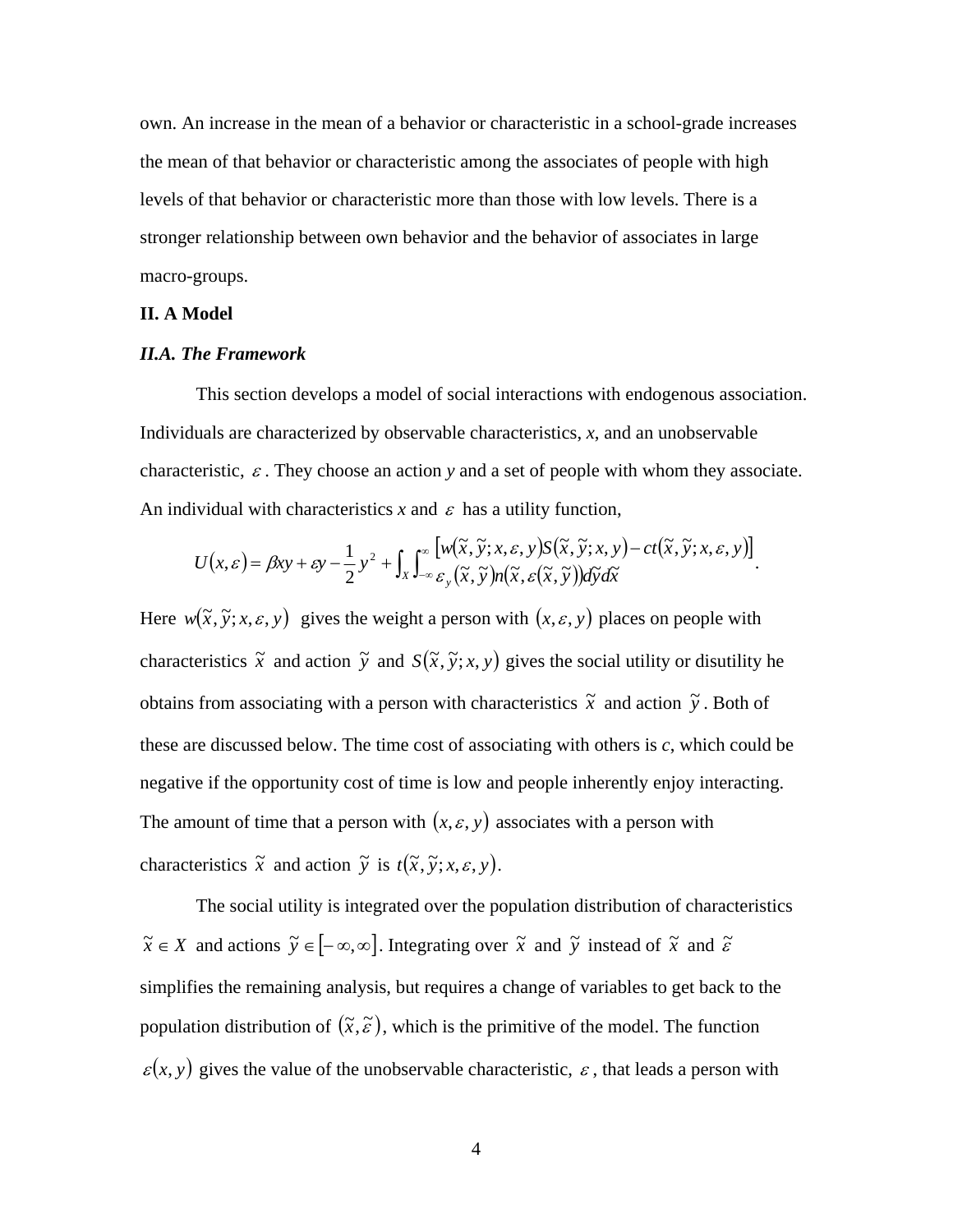observable characteristic x to take action y in equilibrium. Let  $n(\tilde{x}, \tilde{\varepsilon})$  denote the measure of  $(\tilde{x}, \tilde{\varepsilon})$  people in the macro group. The size of the macro-group is

$$
N=\int_X\int_{-\infty}^{\infty}n(\widetilde{x},\widetilde{\varepsilon})d\widetilde{\varepsilon}d\widetilde{x}.
$$

The weight that a person with  $(x, \varepsilon, y)$  places on a person with  $(\tilde{x}, \tilde{\varepsilon})$  is

$$
w(\tilde{x}, \tilde{y}; x, \varepsilon, y) \equiv \frac{t(\tilde{x}, \tilde{y}; x, \varepsilon, y)}{T(x, \varepsilon)^{\alpha}}
$$
 where

$$
T(x, \varepsilon, y) = \int_X \int_{-\infty}^{\infty} t(\tilde{x}, \tilde{y}; x, \varepsilon, y) \varepsilon_y(\tilde{x}, \tilde{y}) n(\tilde{x}, \varepsilon(\tilde{x}, \tilde{y})) d\tilde{y} d\tilde{x}
$$
. The weight is assumed to depend on time spent associating with the other person and total time spent associating

with others,  $T(x, \varepsilon, y)$ .

Define 
$$
W(x, \varepsilon, y) = \int_X \int_{-\infty}^{\infty} w(\tilde{x}, \tilde{y}; x, \varepsilon, y) \varepsilon_y(\tilde{x}, \tilde{y}) n(\tilde{x}, \tilde{\varepsilon}) d\tilde{y} d\tilde{x}
$$
 as the total weight assigned to others. The parameter  $\alpha$  governs crowding out of associations. If  $\alpha = 1$ , then

time associating with one person simply transfers weight to that person from others, with  $W(x, \varepsilon, y) = 1$ . When  $\alpha < 1$  people who spend more time associating with others experience stronger social effects.

The social utility to someone with observable characteristics *x* and behavior *y* from interacting with someone with characteristics  $\tilde{x}$  and action  $\tilde{y}$  is given by,

$$
S(\tilde{x}, \tilde{y}; x, y) = \mathcal{B} y - \frac{\psi}{2} \tilde{y}^2 + \omega \tilde{y} x + \Phi \tilde{x} x' + \gamma \tilde{x} y.
$$

In Manski's [1994] terminology,  $\theta$  gives endogenous social effect and  $\gamma$  gives the exogenous social effect. The parameters  $\psi$ ,  $\omega$ , and  $\Phi$  have no counterparts in Manski's framework. They do not affect the action directly, but affect the utility of associations and actions through their effect on associations. For a given value of *y*, high values of  $\psi$ reduce the utility of association with people with extreme values of  $\tilde{y}$ . The parameter  $\omega$ allows the utility of associating with someone to vary with the other person's behavior,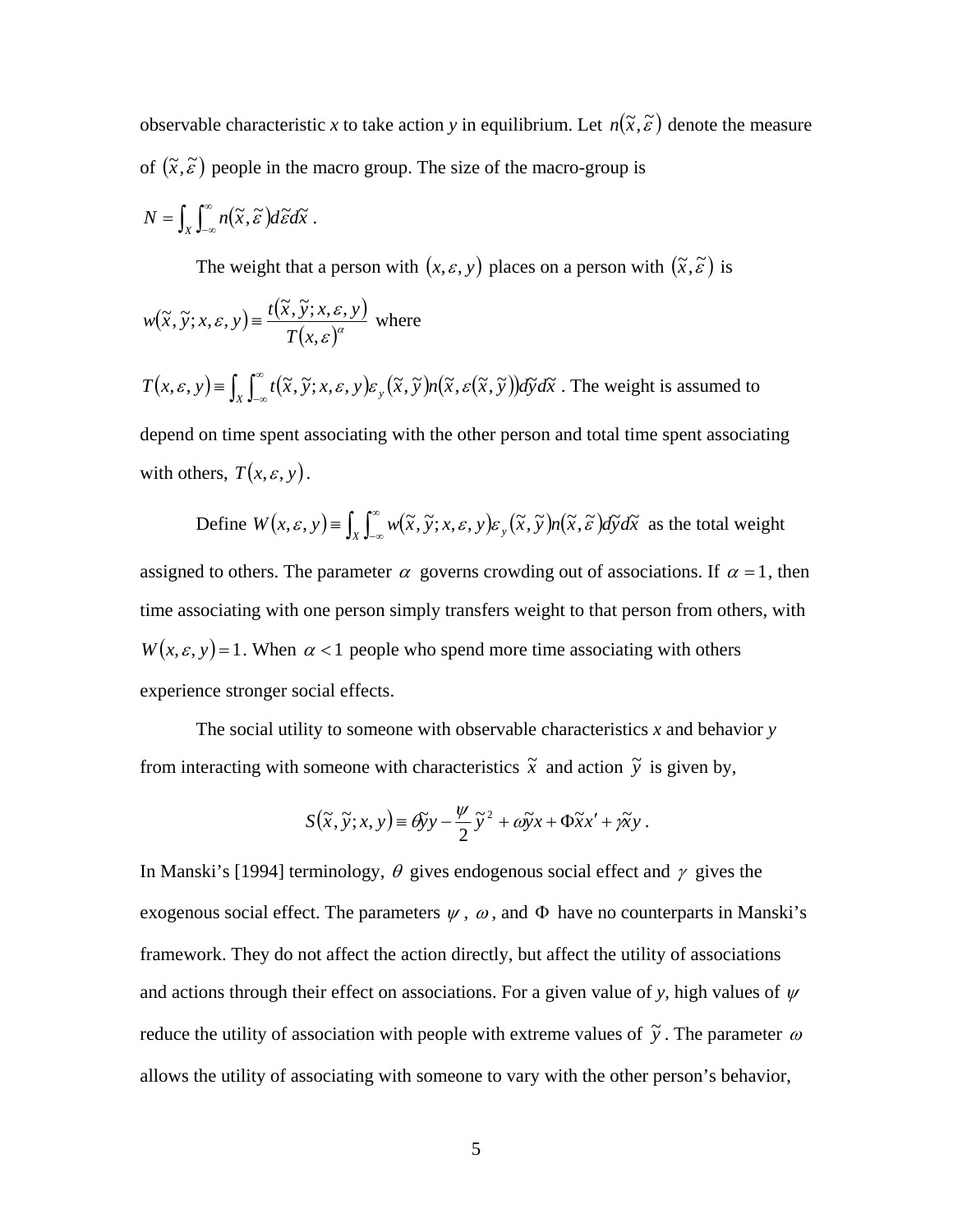$\tilde{y}$ , and for the effect to depend on a person's characteristics. For instance, people with behavioral problems, may produce disutility and the disutility may be particularly great for children whose parents are highly educated. The parameter  $\Phi$  is analogous, but reflects the utility effects of associations as a function of associates' characteristics. For instance, associating with people who are attractive or athletic may raise utility and the effect may be strongest for people who are themselves attractive or athletic. People may gain more utility from associating with people from the same racial or ethnic group or of the same gender. These effects can also be captured in Φ .

## *II.B. First Order Conditions*

 $\overline{a}$ 

Differentiation with respect to *y* gives the person's optimal action,

$$
y = \beta x + \int_{X} \int_{-\infty}^{\infty} w(\tilde{x}, \tilde{y}) S_{y}(\tilde{x}, \tilde{y}) \varepsilon_{y}(\tilde{x}, \tilde{y}) n(\tilde{x}, \varepsilon(\tilde{x}, \tilde{y})) d\tilde{y} d\tilde{x} + \varepsilon
$$
  
=  $\beta x + \theta \overline{y}^{A} + \gamma \overline{x}^{A} + \varepsilon$  (\*)

Here 
$$
\bar{y}^A = \int_X \int_{-\infty}^{\infty} w(\tilde{x}, \tilde{y}) \tilde{y} \varepsilon_y(\tilde{x}, \tilde{y}) n(\tilde{x}, \varepsilon(\tilde{x}, \tilde{y})) d\tilde{y} d\tilde{x}
$$
 and  
\n $\bar{x}^A = \int_X \int_{-\infty}^{\infty} w(\tilde{x}, \tilde{y}) \tilde{x} \varepsilon_y(\tilde{x}, \tilde{y}) n(\tilde{x}, \varepsilon(\tilde{x}, \tilde{y})) d\tilde{y} d\tilde{x}$  give the (interaction weighted) mean  
\nbehavors and observable characteristics of a person's associates. This is the standard  
\nlinear-in-means behavioral equation, where the total social effect will vary across people  
\nif  $\alpha \neq 1$ .

Associations are assumed to have two parts. Because of random encounters people are assumed spend  $\tau_0(N)$  passively associating with every other member of their macro-group. We assume that  $\tau_0$  declines with macro-group size. People can also actively associate with particular members of their macro-group by spending an additional unit of time beyond  $\tau_0$  with them, so  $t(\tilde{x}, \tilde{y}) \in \{t_0 N^{\sigma}, t_0 N^{\sigma} + 1\}$ .

 $6$  The assumption that the association decision is binary simplifies the analysis, but the assumption that active associations are for an additional unit of time is without loss of generality.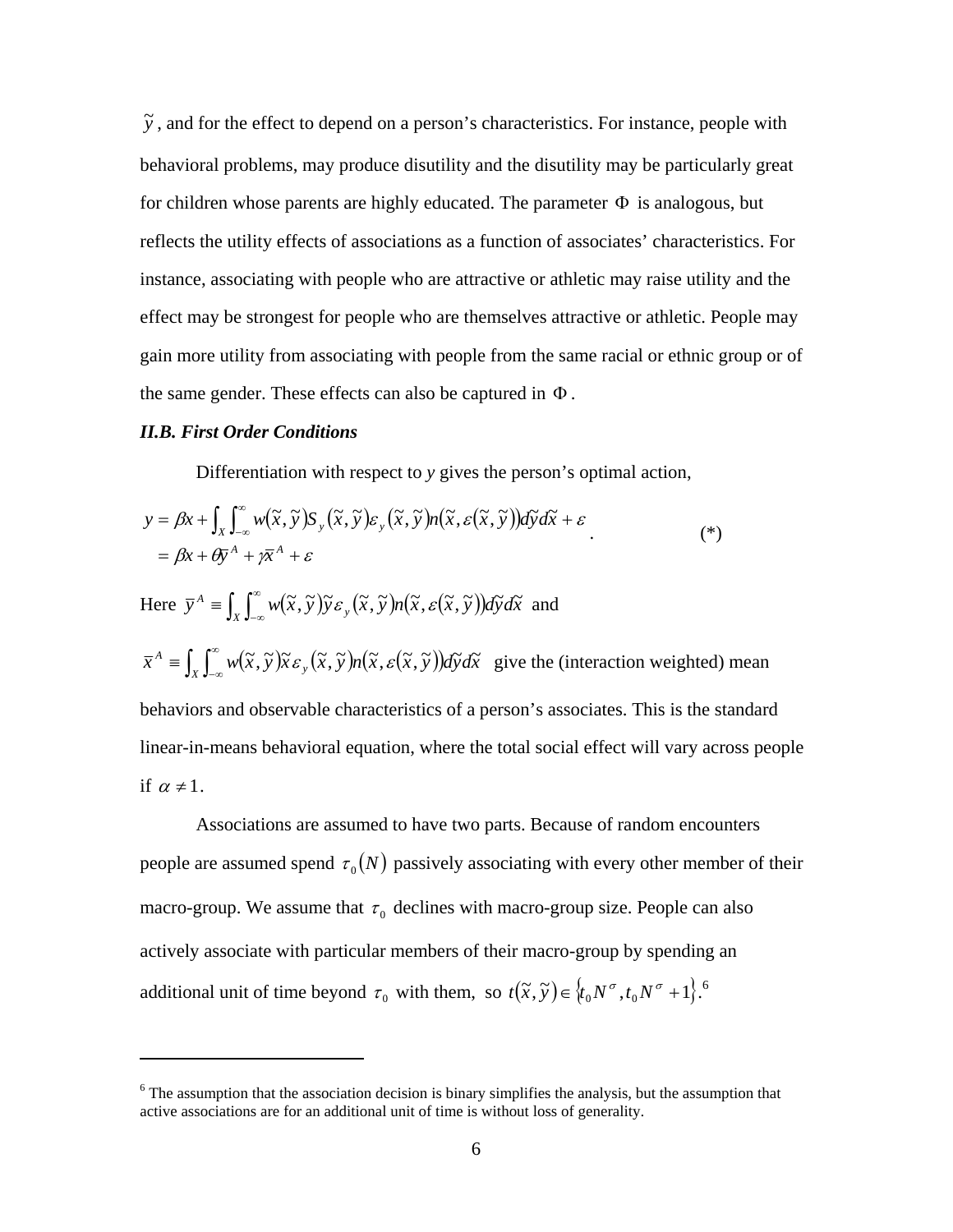This structure implies the existence of thresholds, such that a person with  $(x, \varepsilon, y)$ actively associates with all people with characteristics  $\tilde{x}$ , whose actions are between  $y^{-}(\tilde{x}; x, \varepsilon, y)$  and  $y^{+}(\tilde{x}; x, \varepsilon, y)$ . Differentiating the utility function with respect to the upper threshold for any given value of  $\tilde{x}$  yields,

$$
\frac{\partial U(x,\varepsilon)}{\partial y^{\dagger}(\tilde{x})} = \frac{1}{T^{\alpha}} \Big[ S(\tilde{x}, y^{\dagger}(\tilde{x})) - \alpha \overline{S}^{A} \Big] - c = 0,
$$

The first terms in the numerator reflect the utility from increased weight placed on  $(\tilde{x}, y^+(\tilde{x}))$  people. The second term reflects the reduction in weight placed on all others, which depends on the amount of crowding out  $\alpha$  and the social utility from the average interaction. An analogous expression can be obtained for the optimal value of  $y^-(\tilde{x}; x, \varepsilon, y)$ .

Figure 1 illustrates the association decision. We make a number of assumptions here and below that simplifying graphical analysis. First we assume that  $\omega = 0$ ,  $\Phi = 0$ , and  $\gamma = 0$ , which implies that *social utility depends only on actions*. We assume  $\alpha = 0$ , or *no crowding out*. Under these assumptions,  $S = \theta y - \frac{\psi}{c} \tilde{y}^2$ 2  $S = \mathcal{B}y - \frac{\psi}{2}\tilde{y}^2$ . The bliss-association – the association from which the person obtains the most utility – for someone whose action is *y* is with someone whose action is  $\tilde{y} = -y$ ψ  $\tilde{y} = \frac{\theta}{y}$ . To further simplify the graph, we assume that  $\psi = \theta$ , so that each person's bliss-association is with someone taking the same action, which we refer to as *social utility peaks at one's own action*. A person whose bliss association is with someone with action  $\tilde{y}$  obtains utility of  $\frac{\theta}{\tau} \tilde{y}$ 2  $\frac{\theta}{2}$  from that association. For each value of  $\tilde{y}$ , the convex parabola shown in the figure gives the social utility from associating with someone with action  $\tilde{y}$  for a person taking action  $\tilde{y}$ .

The two downward concave parabolas give the utility for associations for people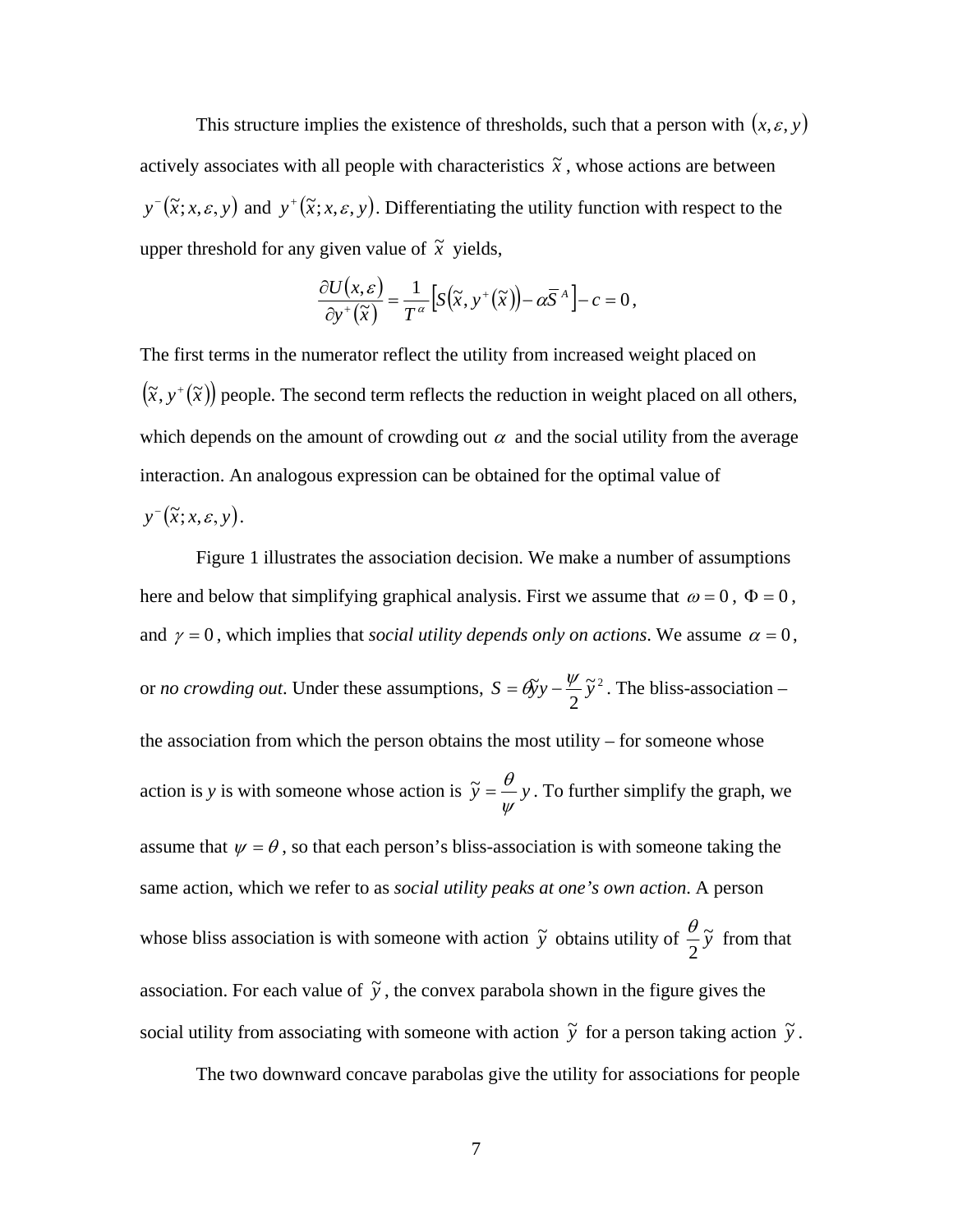with actions  $y = \tilde{y}_L$  and  $y = \tilde{y}_H$  as a function of associates' actions. As shown, the utility from an association declines as the difference between the associate's behavior and one's own action increases. People actively associate with everyone for whom their utility of associating exceeds the cost *c*. A person with action *y* chooses to associate with

people with actions in the range 
$$
\left[ y - \sqrt{(y)^2 - 2\frac{c}{\psi}}, y + \sqrt{(y)^2 - 2\frac{c}{\psi}} \right]
$$
. The figure shows

that as an individual's action increases, the range of their associates increases especially at the high end, but also at the low end.

Our model implies that people with extreme actions obtain more utility from interacting with others. Extrapolating to a model with multiple actions, we expect people to interact most heavily along the dimensions in which their actions are greatest in absolute value. This seems consistent with observation. There are groups for people who are deeply interested in a dizzying variety of music, arts, sports, political views, and religious activities, but few for people who are moderate along these dimensions. Thus, social interactions generate extremes in behavior rather than moderating them.

## *II.C. Interactions and Non-Linearities*

The model endogenously generates interactions between individual and group characteristics. A person with action *y* actively associates with people taking actions in

the range 
$$
\left[\frac{\theta y - \sqrt{(\theta y)^2 - 2c}}{\psi}, \frac{\theta y + \sqrt{(\theta y)^2 - 2c}}{\psi}\right]
$$
. Consider, the effect on two people

whose actions are  $y_L$  and  $y_H > y_L$  of introducing as small measure of people with

behavors in the range 
$$
\left(\frac{\theta y_L + \sqrt{(\theta y_L)^2 - 2c}}{\psi}, \frac{\theta y_H + \sqrt{(\theta y_H)^2 - 2c}}{\psi}\right)
$$
, above the upper

threshold of associations for people with action  $y<sub>L</sub>$ , but beneath the upper threshold for people taking action  $y_H$ . The  $y_H$ -people will actively associate with the new people,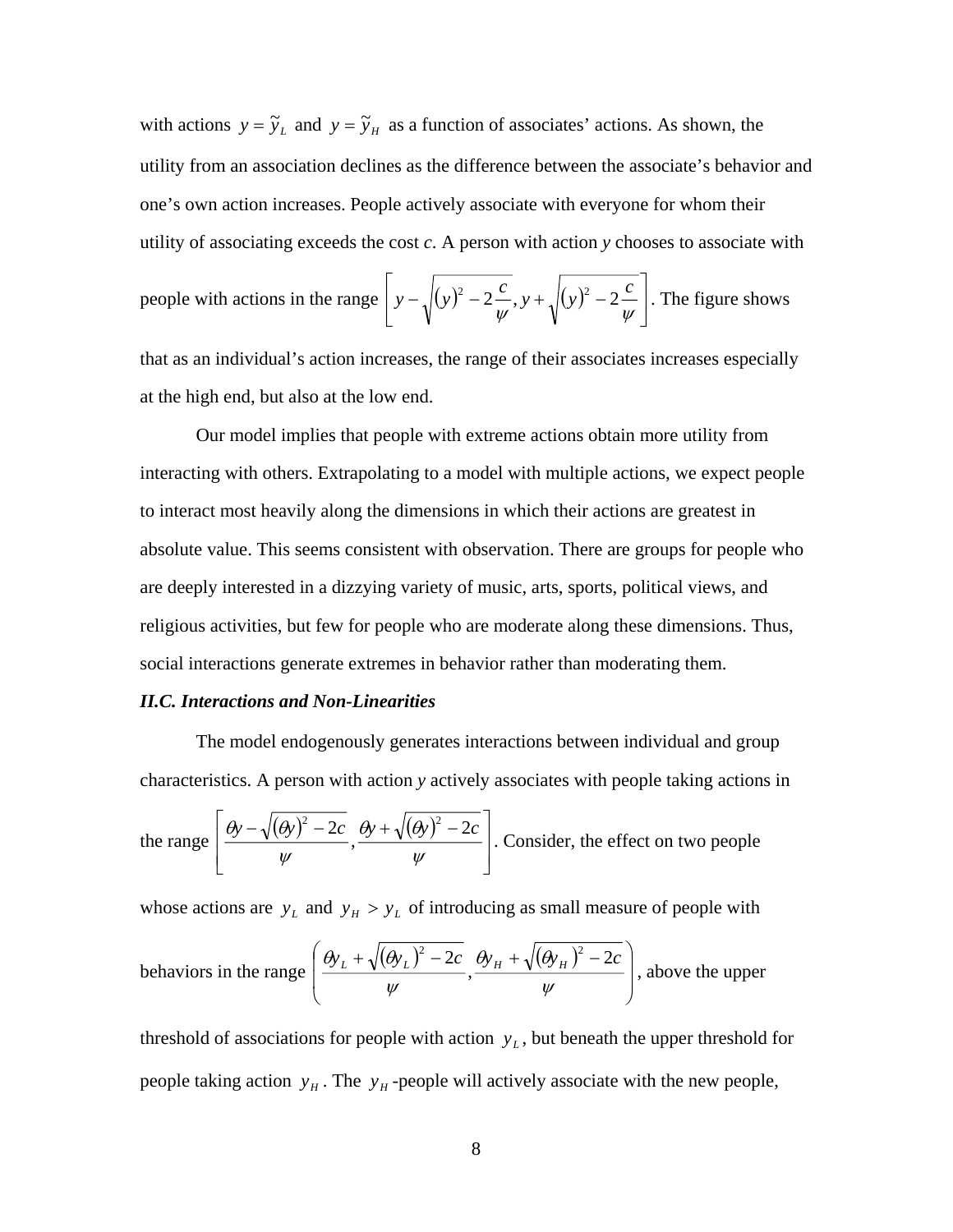while the  $y_L$ -people will not, so the  $y_H$ -people will be affected more by the change in macro-group composition.

With endogenous association, changes in macro-group composition can have perverse effects on behavior. Consider a macro-group with two types, high and low, with characteristics  $x_L$  and  $x_H$ . As illustrated in Figure 2, if the high group is initially close to the upper bound of the low group's associations, increasing  $x_H$  to  $x'_H > x_H$  may cause the high group to fall outside the low group's associations, causing the  $y_L$ -group's behavior to decline. A similar effect could arise from introducing a group of people with behavior somewhat above the initial level of the high group. In a standard model, the behaviors of every member of the macro-group are non-decreasing in mean behavior.

The model also endogenously generates a non-linear relationship between characteristics and behavior. The effects are most easily illustrated in the case where  $c=0$ and  $\theta = \omega$ . In this case, a person with action *y* associates with people whose actions [0,2*y*]. From (\*), the effect of a change in *x* on behavior is given by  $\frac{dy}{dx} = \beta + \theta \frac{d\bar{y}^A}{dy} \frac{dy}{dx}$ *dy dy dx*  $\frac{dy}{dt} = \beta + \theta \frac{d\overline{y}^A}{dt} \frac{dy}{dt}$ . Assuming that there are a constant measure  $\varepsilon_n$  of people with behaviors in the relevant range  $\frac{dy}{dx}$  = 4*y* $\varepsilon_v$ *n* > 0 *dy dy y*  $A^A = 4 y \varepsilon_v n > 0$  and  $\frac{dy}{dx} = \beta (1 - 4 \theta y \varepsilon_v n)^{-1} > 0$ *dx*  $\frac{dy}{dx} = \beta (1 - 4\theta y \varepsilon_y n)^{-1} > 0$ . Taking the second derivative yields,

$$
\frac{d^2 y}{dx^2} = \frac{4\beta\theta\varepsilon_y n}{\left(1 - 4\theta y \varepsilon_y n\right)^2} \frac{dy}{dx} > 0.
$$

Thus, people with higher actions choose to associate with others taking high actions and this endogenous association generates a convex relationship between *x* and *y* even though the behavioral equation (\*) is linear (similar results for changes in  $\varepsilon$ ).

If the densities of x and  $\varepsilon$  are normal or log-normal, the density of y will increase at low values of *y* and then decline for higher values. In this case, the relationship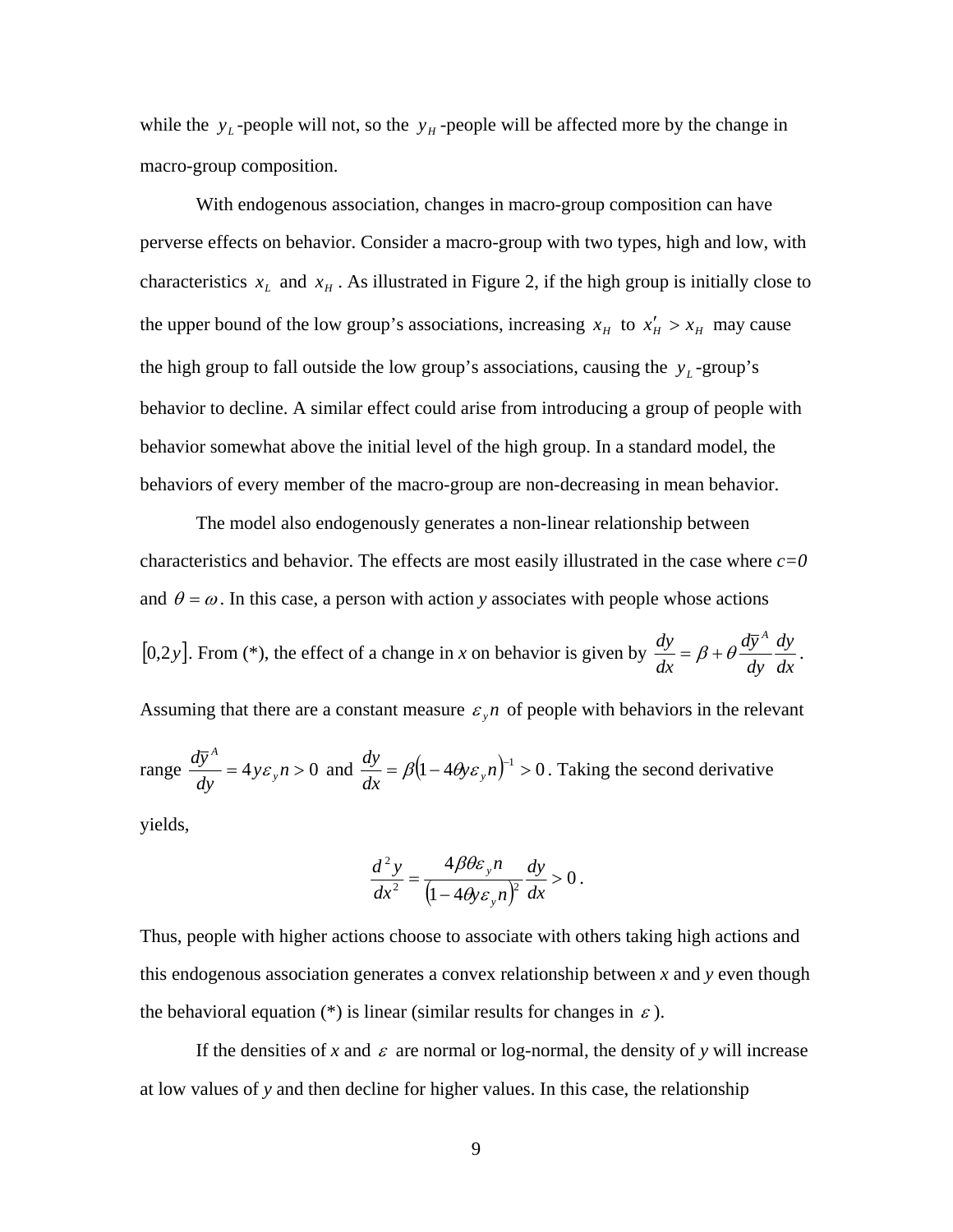between  $\varepsilon$  or x and y will follow an S-curve.

With exogenous interactions, the linear in-means-model implies that movements of people across groups are zero-sum. The interactions and non-linearities that arise endogenously in our model break this zero-sum implication.

## *II.D. Group Size*

1

In the present model, the size of the macro-group affects associations even holding the distribution of characteristics in the population fixed. The effects depend on how  $\tau_0(N)$  varies with macro-group size. As indicated, we assume that  $\tau_0'(N) < 0$ . If  $(N) = -1$  $\frac{d \ln \tau_0}{d \ln N}(N) = -1$  then the total measure of passive associations is invariant to macrogroup size. The effects of macro-group size are seen most easily in a partial-equilibrium analysis in which behaviors are fixed.

The simplest case is when there is no crowding out ( $\alpha = 0$ ). In this case, changes in population size have no effect on peoples' association thresholds. Active associations increase as a share of total associations because active associations are proportional to macro-group size, but random associations increase at a slower rate than macro-group size (because  $\tau_0'(N) < 0$ ).

If there is crowding out, it is possible to show that active associations increase

unambiguously if 
$$
\frac{d \ln \tau_0}{d \ln N}(N) = -1
$$
.<sup>7</sup> When  $\frac{d \ln \tau_0}{d \ln N}(N) \in (-1,0]$ , the effect is ambiguous.

In a general equilibrium analysis, in which behaviors change, the results would be more complicated and, some groups might experience more or less sorting depending on how

 $<sup>7</sup>$  This can be seen by thinking about doubling the size of the macro-group. A person could completely</sup> neutralize the change in macro-group size by maintaining the same thresholds for active associations, but interacting with only one-half of the people within those bounds. With more people in the macro-group, there would be more people close to the individual's bliss-association, so the person gains by shrinking her association thresholds and actively associating with more people close to her bliss-association, from whom she derives more utility.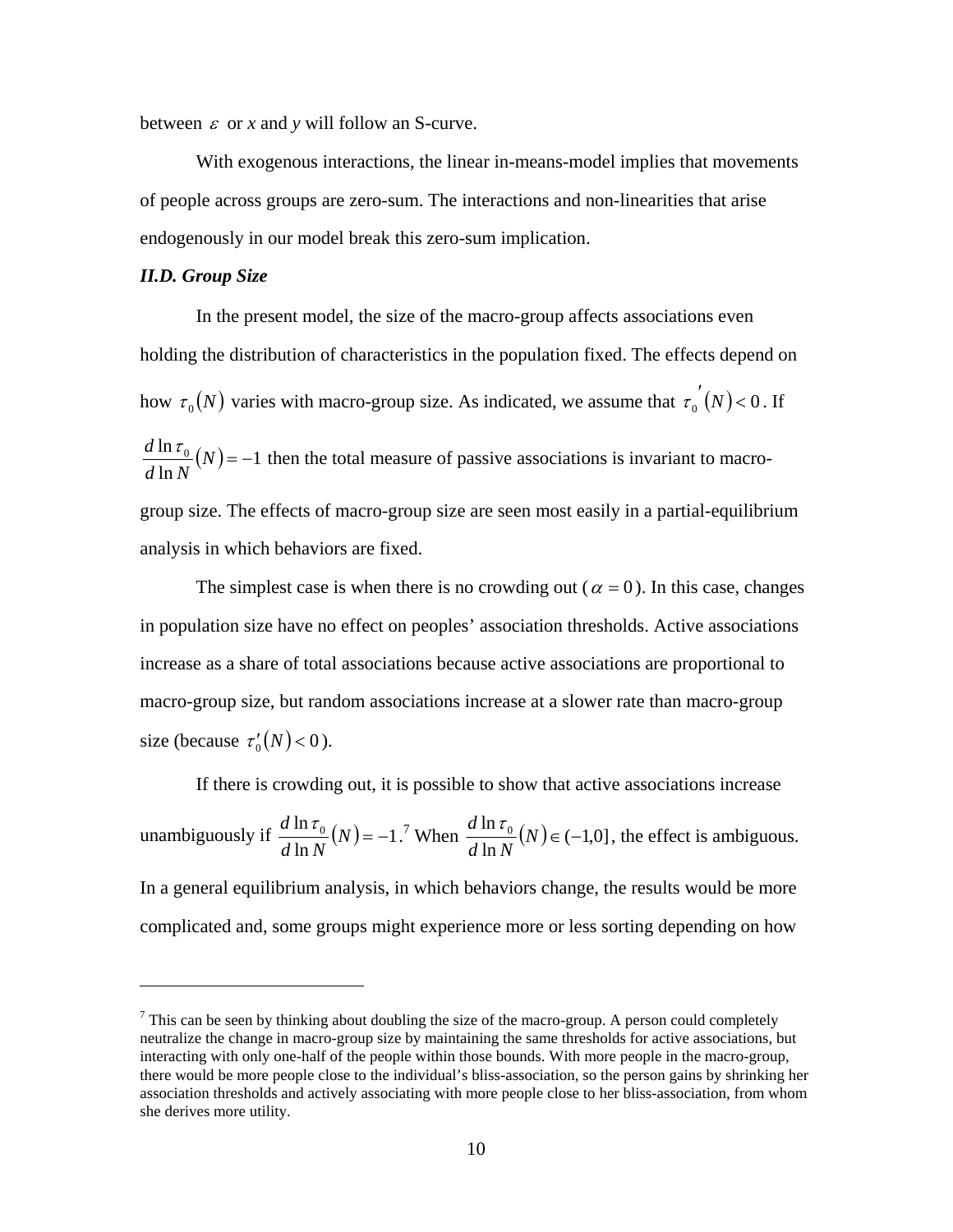the behaviors of the people around them change.

## *II.E. Actions and Characteristics affect the Utility of Associations Directly*

Some behaviors inherently generate utility for one's associates, while others generate disutility. For instance, it may be enjoyable to associate with people who party, but unpleasant to associate with people with behavioral problems. More people will associate with people taking actions that generate utility for their associates, causing those actions to proliferate if  $\theta > 0$ . The parameter  $\omega$  governs the effect of associates' actions on utility. When  $\omega > 0$  ( $\omega < 0$ ), the action raises (lowers) associates' utilities. As shown in figure 3, people associate more with people taking high levels of pleasant actions, which will increase that action. By contrast, people tend to avoid people taking high levels of unpleasant actions, which will reduce the amount of those actions. It is well known that actions for which  $\theta$  is high will spread, but these results imply that for a given value of  $\theta$ , actions for which  $\omega$  is high will spread too.

Similar effects arise if characteristics affect behavior. The behaviors of people whose characteristics generate utility for others will tend to proliferate. For instance, if athletic or attractive people generate utility for their associates, people will associate with athletes and attractive people and spend more time on athletic and, say, fashion.

People may obtain more utility from associates from the same racial, ethnic or gender groups, which will lower the cost of within-group associations (see Marmaros and Sacerdote [2003]). Figure 4 illustrates active associates for two costs of associating. People associate with a wider range of people for whom their cost of associating is low. Consequently, they will have more associates from low cost groups and, assuming the same distribution of behaviors and characteristics, their associates from low-cost groups will be more different from them and each other. $8<sup>8</sup>$ 

1

<sup>&</sup>lt;sup>8</sup> A similar result holds for associations with people who are attractive or athletic. People will tend to associate with more attractive or athletic people and the attractive or athletic people with whom they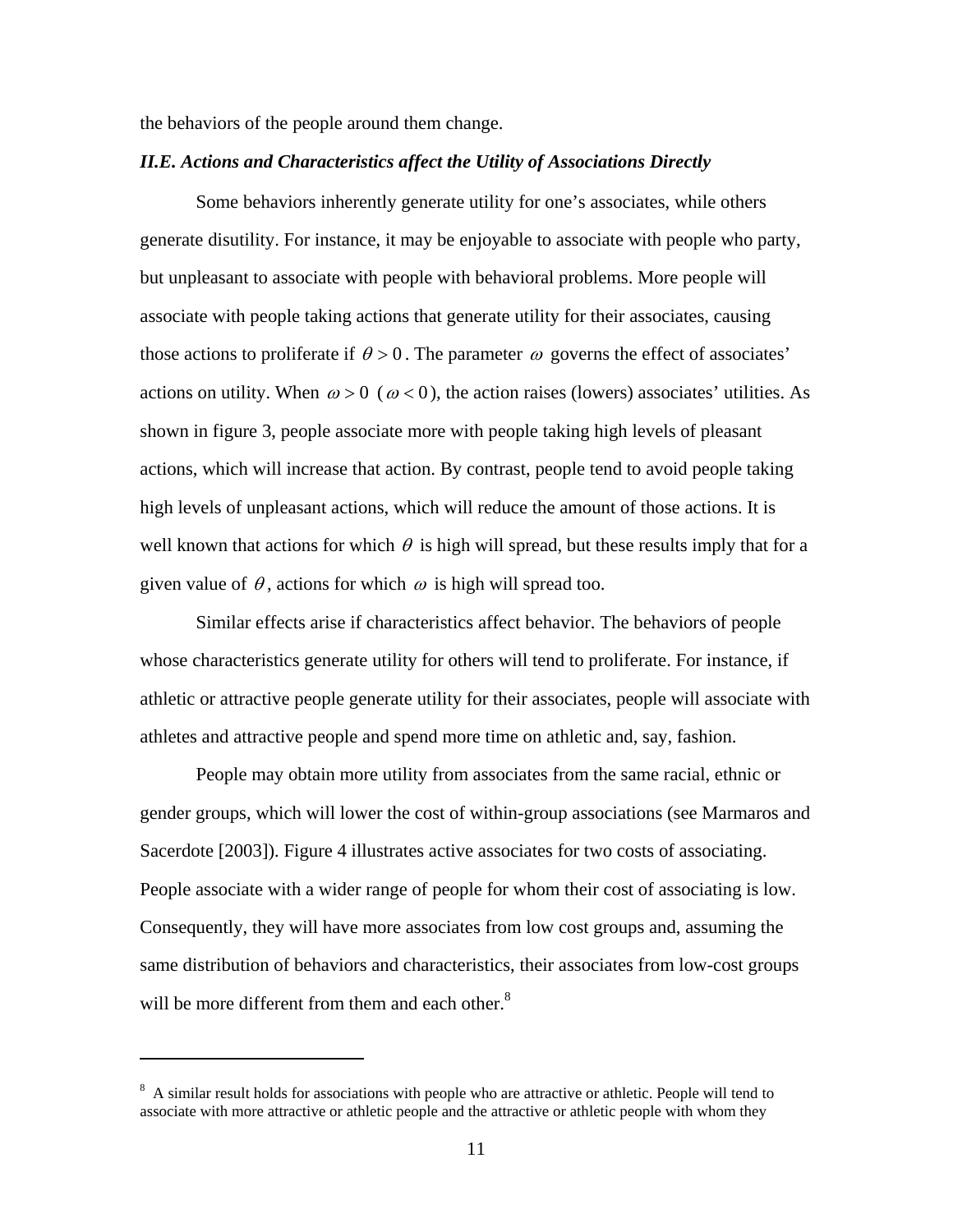#### *II.F. Crowding Out*

For much of the analysis we have assumed that there is no crowding out of friends, that  $\alpha = 0$ . Crowding out generates variations in the cost of association that depend on how similar a person is to the other members of her macro-group. When social utility depends only on actions ( $\omega = 0$ ,  $\Phi = 0$ , and  $\gamma = 0$ ), but  $\alpha > 0$ , the condition for an individual's optimal associations is,

$$
\frac{\theta y^+ y - \frac{\psi}{2} y^+}{T^{\alpha}} = c + \alpha \frac{\theta y^A y - \frac{\psi}{2} y^{\frac{\alpha^2}{2}}}{T^{\alpha}}.
$$

The same condition holds for  $y^-$ . When  $\alpha > 0$ , there are effectively diminishing returns to time spent associating with others, consequently the benefits of associating depend on *T*. Because additional associations crowd out existing associations, there is also a shadow cost of associating, which is reflected by the second term on the right hand side. People who are poorly matched to their macro-groups, in the sense that they receive less utility from their associations lose less by associating with others and actively associate with a broader range of people. Put differently, someone who obtains disutility from their passive associations has more active associates to diminish the weight on their passive associations.

Figure 5 illustrates this effect. The macro-group population is assumed to be distributed across positive and negative values of *y*, with the  $y<sub>H</sub>$ -group obtaining more social utility. Members of that group face a higher implicit cost of associating because the associations that will be crowded out generate more utility for them. As illustrated, the macro-group is sufficiently different from the  $y_L$ -group so that at an optimum they obtain an implicit benefit from reducing weight placed on their existing associations, which exceeds the direct time cost, *c*, of associating. They actively associate with a wider

1

associate will tend to be less like them.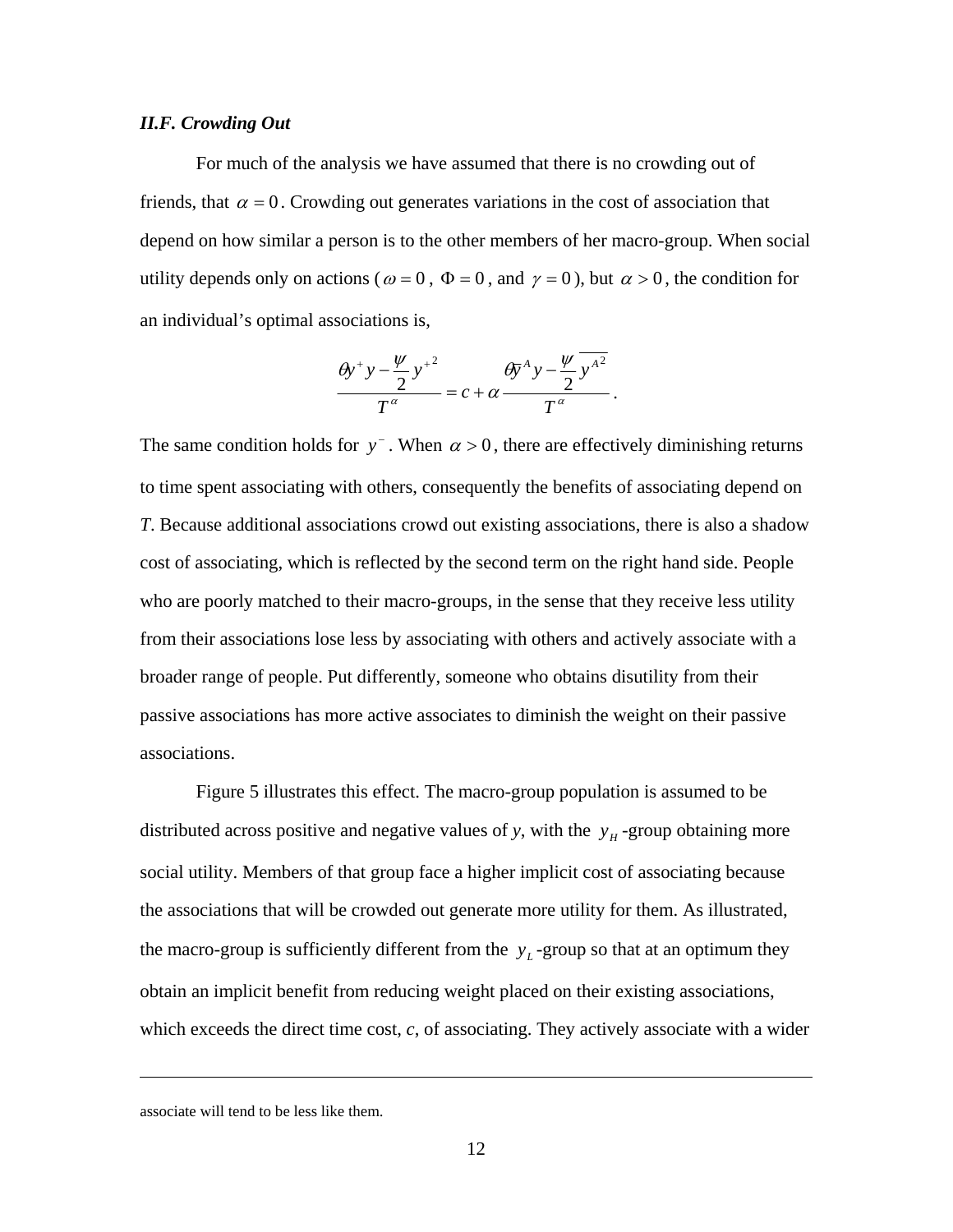range of people than they would otherwise.<sup>9</sup> If the average member of the macro-group were taking a very high action, the implicit costs of association would be reversed.

## *II.G. Multipliers and Reflection*

The existing literature places particular emphasis on the multipliers generated when peoples' actions depend on the actions of the people in their social groups. The strength of these endogenous effects is not identified in the traditional linear-in-means model of social interactions because the expected behavior of associates is a linear function of associates' observable characteristics (see Manski [1994] and Brock and Durlauf [2001a,b]).

This section argues that endogenizing associations overturns these results in two ways. First, we expand on the previous results showing that endogenous associations generate a non-linear relationship between an individual's characteristics and her behaviors, making Manski's endogenous effect identifiable in principle. We also show that with endogenous associations, multipliers can arise even in a model without Manski's endogenous effect and illustrate this point in a simple model.

## *II.E.1. Reflection*

 $\overline{a}$ 

In a general model, with no crowding out ( $\alpha = 0$ ), the thresholds for active associations are,

$$
y^{-}(\widetilde{x}; x, \varepsilon, y) = \frac{\theta y + \omega x}{\psi} - Z^{\frac{1}{2}} \text{ and } y^{+}(\widetilde{x}; x, \varepsilon, y) = \frac{\theta y + \omega x}{\psi} + Z^{\frac{1}{2}}
$$

where  $Z = \left( \frac{\theta y + \omega x}{\omega x} \right)^2 + \frac{2}{\omega x} (\Phi x + \omega x + \omega y - c)$  $\left(\frac{\theta y + \omega x}{\psi}\right)$ ⎝  $\equiv \left(\frac{\theta y + \alpha x}{x}\right)^2 + \frac{2}{\alpha}(\Phi x + \alpha x)$ ψ ψ  $\left[\frac{\partial y + \alpha x}{\partial x^2} + \frac{2}{\alpha x^2 + \alpha y - c}\right]$ . The effect of *x* on the thresholds is,  $\left(\frac{\widetilde{x}}{x}\right) = \frac{\theta}{x} dy + \frac{\omega}{x} + \frac{1}{x} dZ - \frac{1}{2}$ 2  $\frac{1}{\sqrt{1-x}} = \frac{\theta}{2} \frac{dy}{dx} + \frac{\omega}{2} + \frac{1}{2} \frac{dZ}{dx}Z^{-1}$ *dx dZ dx dy dx*  $dy^{\text{*}}(\widetilde{x})$ ψ ω ψ  $\frac{\theta}{\theta} \frac{dy}{dx} + \frac{\omega}{\theta} + \frac{1}{2} \frac{dZ}{dx} Z^{-\frac{1}{2}}$  and  $\frac{dy^{-1}(\tilde{x})}{dx^{1}} = \frac{\theta}{\theta} \frac{dy}{dx} + \frac{\omega}{\theta} - \frac{1}{2} \frac{dZ}{dx} Z^{-\frac{1}{2}}$ 2  $\frac{1}{\sqrt{1-x}} = \frac{\theta}{2} \frac{dy}{dx} + \frac{\omega}{2} - \frac{1}{2} \frac{dZ}{dx}Z^{-1}$ *dx dZ dx dy dx*  $dy$ <sup>-</sup> $(\tilde{x}$ ψ ω ψ  $\frac{\theta}{2} \frac{dy}{dx} + \frac{\omega}{2} - \frac{1}{2} \frac{dZ}{dx} Z^{-\frac{1}{2}}$ .

The effect of changing *x* on behavior is,

<sup>&</sup>lt;sup>9</sup> As illustrated, crowding out can break the implication that the associates of people with low actions are a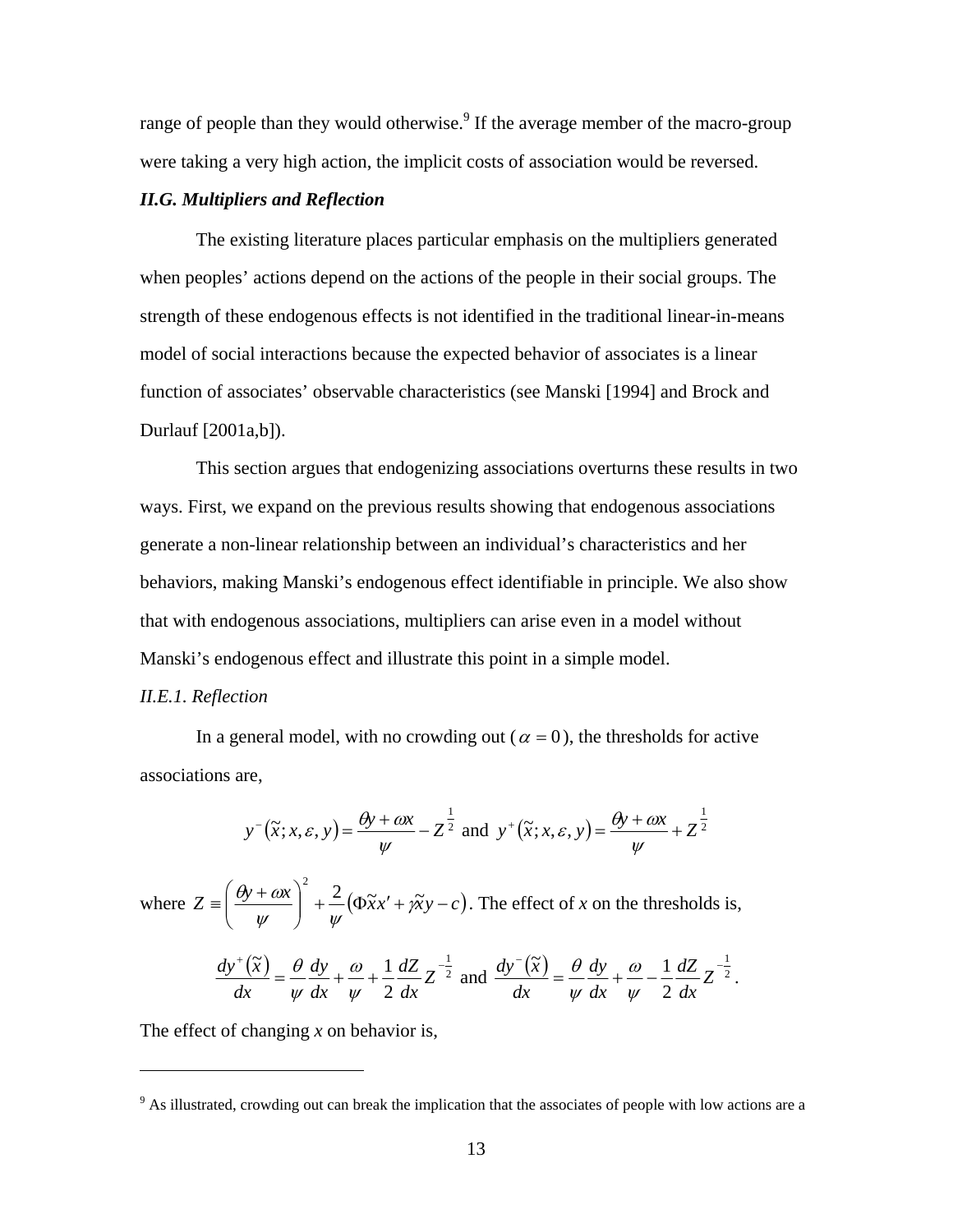$$
\frac{dy}{dx} = \beta + \int_{X} \left\{ \frac{\partial y^{+}(\tilde{x})}{\partial x} \left[ \theta y^{+}(\tilde{x}) + \gamma \tilde{x} \right] \varepsilon_{y}(\tilde{x}, y^{+}(\tilde{x})) n(\tilde{x}, \varepsilon(\tilde{x}, y^{+}(\tilde{x}))) - \frac{\partial y^{-}(\tilde{x})}{\partial x} \left[ \theta y^{-}(\tilde{x}) + \gamma \tilde{x} \right] \varepsilon_{y}(\tilde{x}, y^{-}(\tilde{x})) n(\tilde{x}, \varepsilon(\tilde{x}, y^{-}(\tilde{x}))) \right\} d\tilde{x}.
$$

In general, this (implicit) relationship between *x* and *y* will be non-linear.

This expression shows that the density of characteristics at the upper and lower thresholds of a person's associations affect the relationship between *x* and *y*. Given that the association thresholds are estimable and the density of *x* is observable, random variations in the distribution of *x* could be used to identify non-linearities in the relationship between *x* and *y*. 10

## *II.E.2. Multipliers without Endogenous Effects*

To illustrate how multipliers can arise even without Manski's endogenous effect consider a simple model. To highlight the effect of interest, assume

$$
S(\widetilde{x}, \widetilde{\varepsilon}; x, y) \equiv \gamma y + \omega y(\widetilde{x}, \widetilde{\varepsilon}) - \frac{\psi}{2} y(\widetilde{x}, \widetilde{\varepsilon})^{2}.
$$

That is, we assume that the direct effect of  $\tilde{y}$  on utility (given by  $\omega$ ) does not vary with own characteristics; that the marginal utility of the action depends on the number of associates, but not their characteristics (that the  $\gamma$  effect does not depend on  $\tilde{x}$ ); and that there is no Manski endogenous effect ( $\theta = 0$ ).

This model implies the behavioral equation:

$$
y = \beta x + \int_X \int_{-\infty}^{\infty} w(\widetilde{x}, \widetilde{\varepsilon}) n(\widetilde{x}, \widetilde{\varepsilon}) d\widetilde{\varepsilon} d\widetilde{x} + \varepsilon.
$$

Thus, the action depends on an individual's characteristics and the number of people with whom the person associates, which might be appropriate for thinking about partying. The thresholds for association are  $y + \omega \tilde{y} - \frac{\psi}{\tilde{y}} \tilde{y}^2 = c$ 2  $\omega \widetilde{y} - \frac{\psi}{c} \widetilde{y}^2 = c$ . The situation is illustrated in Figure 6.

 $\overline{a}$ 

subset of the associates of people with higher actions.

<sup>&</sup>lt;sup>10</sup> One would have to make assumptions about the distribution of  $\epsilon$ , such that it is independent of *x*.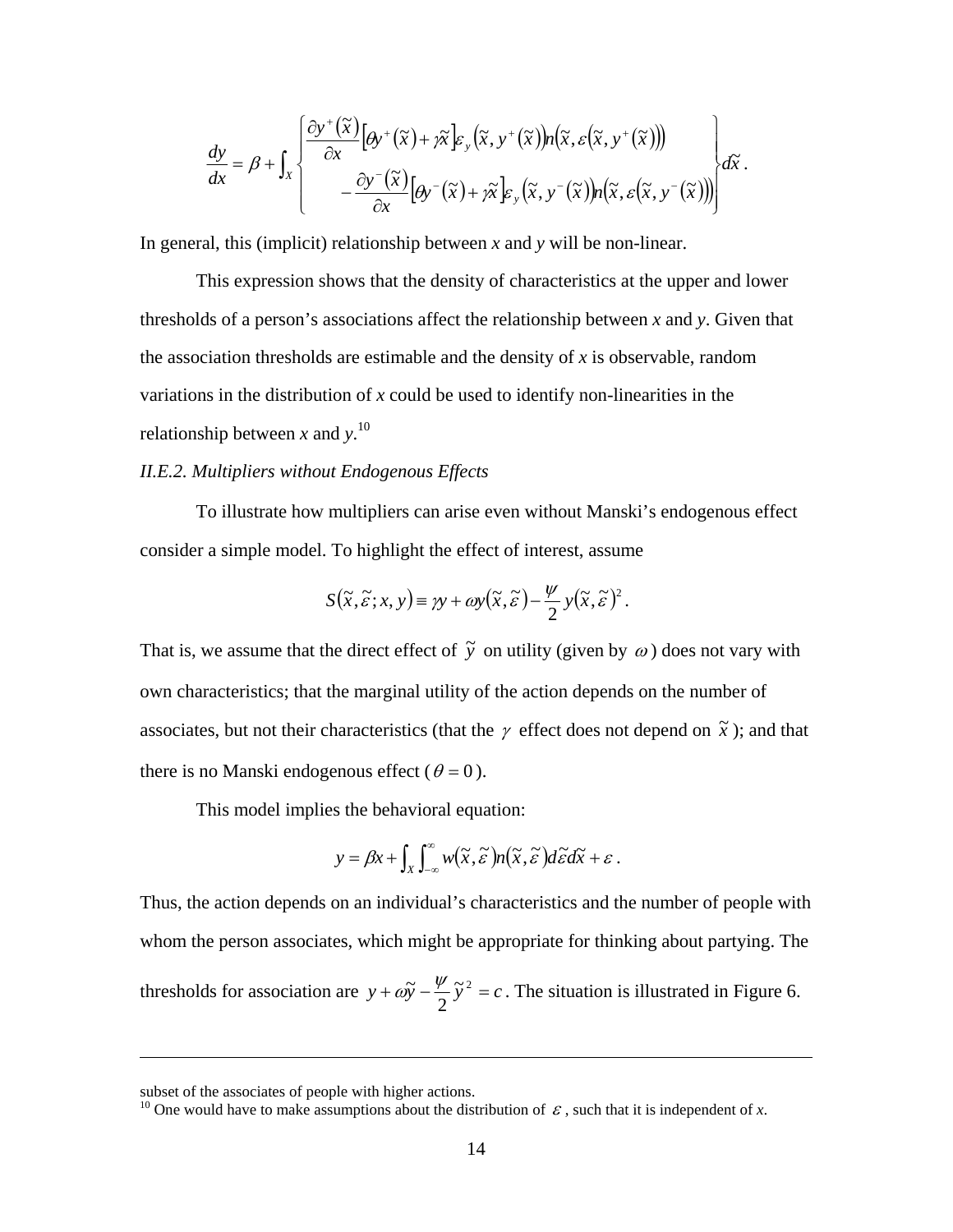Assume that initially *x* is distributed so that people's actions are concentrated around  $y_0$ , which lies slightly beneath the lower bound for associations for people taking action  $y_0$ . Raising *x* for some members of the group will cause these people to move above the lower threshold of association, leading others to associate with them. People who begin to associate with the people whose *x* increased, will themselves increase their action causing more people to associate with them, further increasing the actions.

Thus, multipliers can arise with a change in *x* for a small number of people leading many people to increase their action even when there is no endogenous effect in the model.

## *II.H. Peer Pressure*

People often describe social interactions models as models of peer pressure. An important aspect of peer pressure is the withdraw of association when one person takes an action that produces disutility for another. To capture this idea, we assume that people derive utility directly from having people associate with them.

Define  $y^{0}$   $(\tilde{x}; x, \varepsilon, y)$  as the lowest action at which someone with characteristics  $\tilde{x}$ , will want interact with someone with  $(x, \varepsilon, y)$ . Figure 7 is drawn assuming that social utility depends only on actions ( $\omega = 0$ ,  $\Phi = 0$ , and  $\gamma = 0$ ) and that social utility peaks at one's own action ( $\theta = \psi$ ). In it,  $y^{0-}(\tilde{x}; x, \varepsilon, y_2) = y_1 \ \forall \tilde{x}, x, \varepsilon$ , so that people will want to associate with someone taking action  $y_2$  if and only if they are taking an action of  $y_1$  or higher.

We modify the utility function to be,

$$
U(x,\varepsilon) = \beta xy + \varepsilon y - \frac{1}{2} y^2 + \int_X \int_{-\infty}^{\infty} \left[ w(\tilde{x}, \tilde{y}; x, \varepsilon, y) S(\tilde{x}, \tilde{y}; x, y) - ct(\tilde{x}, \tilde{y}; x, \varepsilon, y) \right]
$$
  
+ 
$$
\int_X \int_{y^{\circ}(\tilde{x}; x, \varepsilon, y)}^{\infty} \pi(\tilde{x}, \tilde{y}; x, \varepsilon, y) \varepsilon_y(\tilde{x}, \tilde{y}) n(\tilde{x}, \varepsilon(\tilde{x}, \tilde{y})) d\tilde{y} d\tilde{x}
$$

.

Here  $[y^{0-}(\tilde{x}; x, \varepsilon, y), \infty]$  gives the range of people who will choose to interact with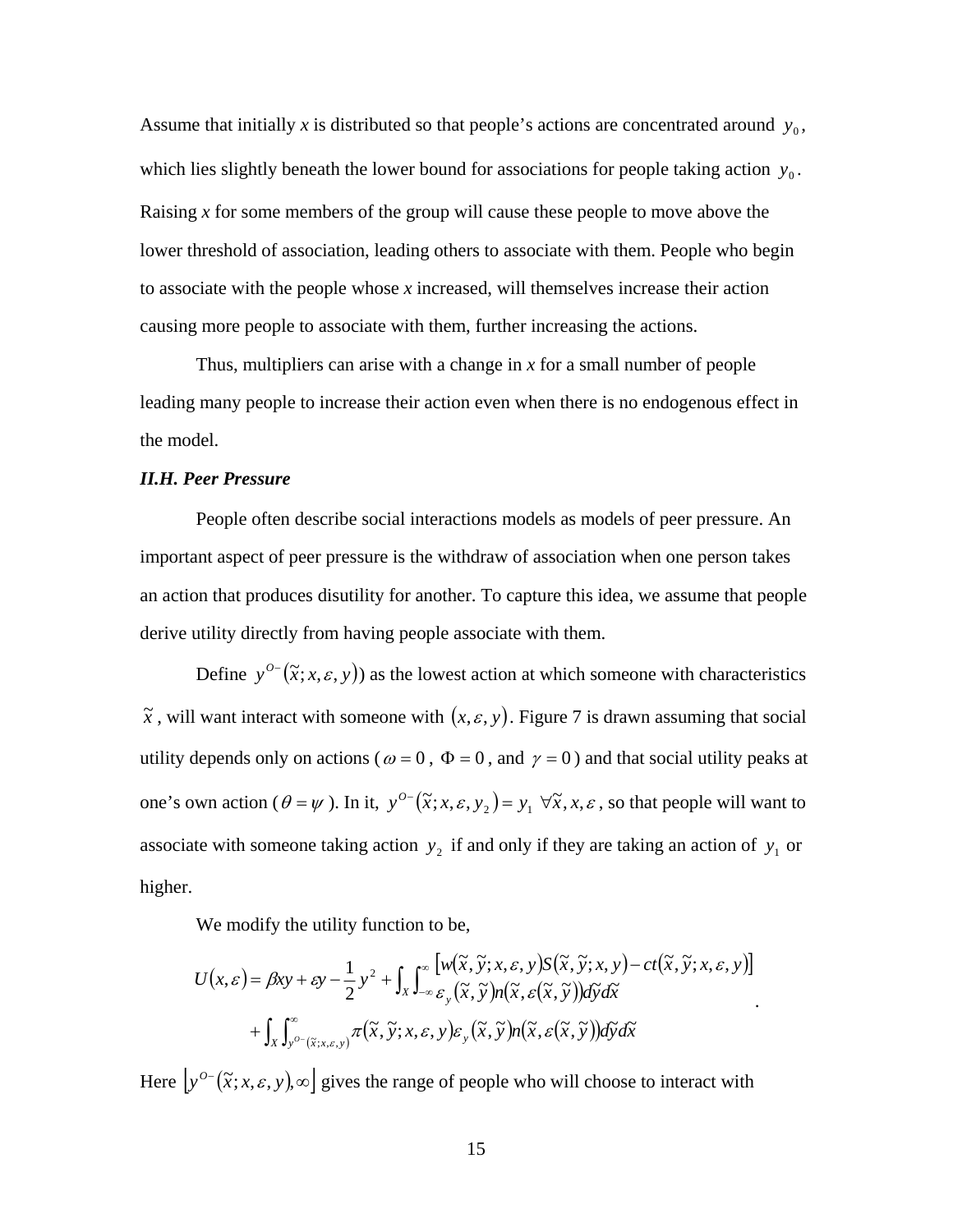someone with  $(x, \varepsilon, y)$  and  $\pi(\tilde{x}, \tilde{y}, x, \varepsilon, y)$  gives the amount of utility that someone with  $(x, \varepsilon, y)$  obtains from having someone with  $(\tilde{x}, \tilde{y})$  interact with them or strength of the peer pressure effect. The first order condition for the optimal action is now,

$$
y = \beta x + \int_{X} \int_{-\infty}^{\infty} w(\tilde{x}, \tilde{y}) S_{y}(\tilde{x}, \tilde{y}) \varepsilon_{y}(\tilde{x}, \tilde{y}) n(\tilde{x}, \varepsilon(\tilde{x}, \tilde{y})) d\tilde{y} d\tilde{x} + \varepsilon
$$
  
- 
$$
\int_{X} \pi(\tilde{x}, y^{o-}(\tilde{x}; x, \varepsilon, y); x, \varepsilon, y) \frac{\partial y^{o-}(\tilde{x}; x, \varepsilon, y)}{\partial y} \varepsilon_{y}(\tilde{x}, y^{o-}(\tilde{x}; x, \varepsilon, y)) n(\tilde{x}, \varepsilon(\tilde{x}, y^{o-}(\tilde{x}; x, \varepsilon, y))) d\tilde{x}
$$

.

This condition is the same as (\*) except for the last term, which gives the effect of an increase in the person's action on the measure of people who will associate with him ("weighted" by how much utility the person gets from having each person associate with them). In this model of peer pressure, actions do not only depend on the mean of associates behaviors and characteristics, but also on the density of people at the margin to interact with someone. In this sense, the standard linear-in-means model of interactions may be a poor representation of peer pressure.

Define  $y^{0-}(\tilde{x};x)$  as the lowest action that someone with characteristics *x* can take that will generate positive net utility to people with characteristics  $\tilde{x}$  to interact with. Among people with characteristics *x*,  $y^{0-}(\tilde{x};x)$  is the action that induces the most people with characteristics  $\tilde{x}$  to interact with a person. In the figure, where characteristics do not directly affect the utility of interacting and where people's bliss-interactions are with people taking the same action,  $y^{0-}$  is the lowest action at which the utility from the bliss-interaction exceeds the cost of association. Any deviation from  $y^{0-}$  reduces the number of people interacting with someone.

In the simple case where  $\pi(\tilde{x}, \tilde{y}, x, \varepsilon, y) = \pi \ \forall \tilde{x}, \tilde{y}, x, \varepsilon, y$ , a person with an action beneath  $y^0$ <sup>−</sup> experiences peer pressure to take a higher action in that doing so increases the number of people associating with him. Similarly a person with an action beneath *y*<sup>o−</sup> experience peer pressure to take a lower action. Thus peer pressure can lead people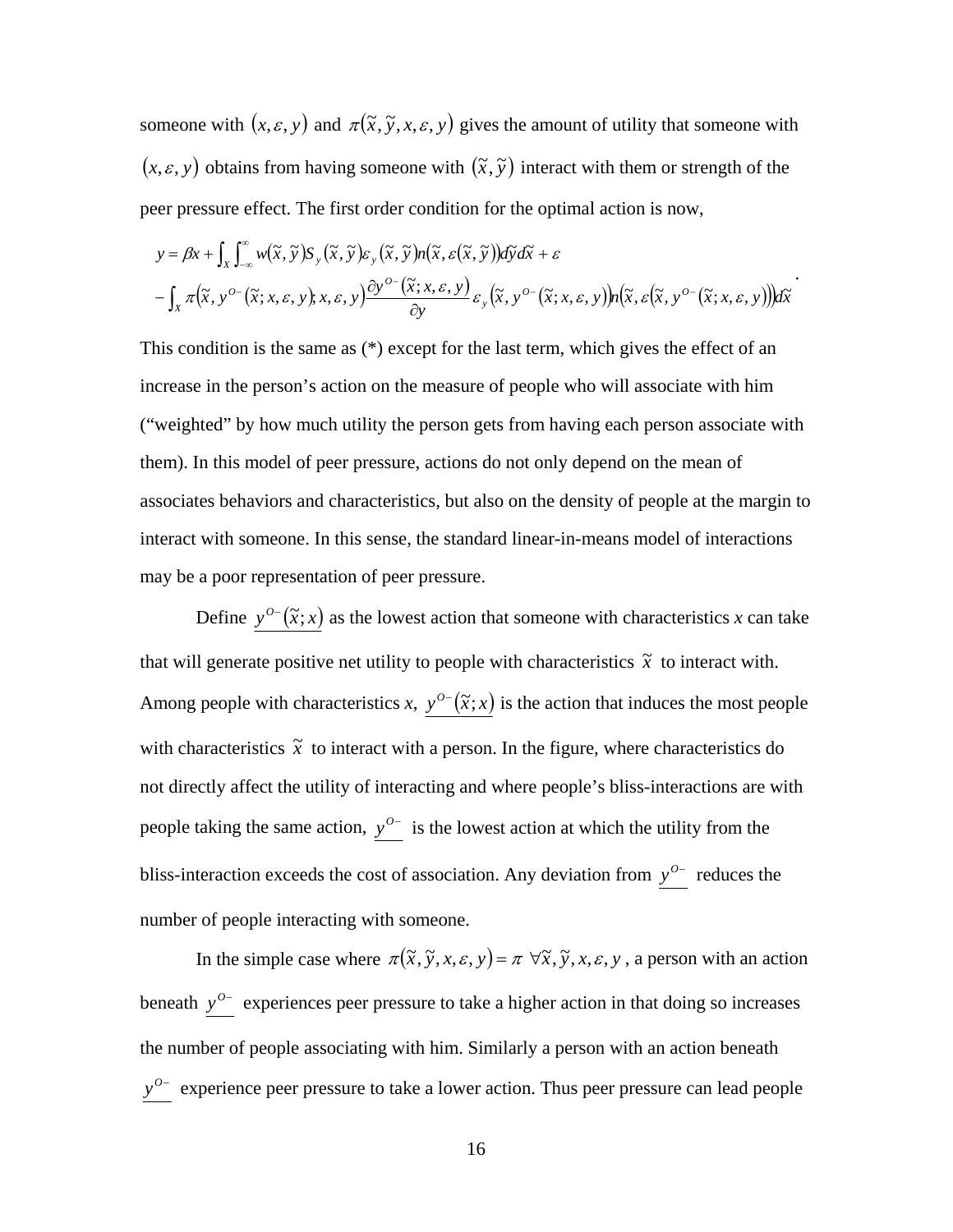to either increase or decrease their actions and the effect will depend on the distribution of people in the macro-group.

Characteristics that directly affect the utility of association, such as looks, affect the strength of "transmission" and "reception" of peer pressure. On the transmission-side, good looks will raise  $\pi(\tilde{x}, \tilde{y}, x, \varepsilon, y)$  for others, so people will be particularly subject to peer pressure from attractive people. On the reception-side, insofar as most people in the macro-group will want to associate with them regardless of their actions, highly attractive people will be less subject to peer pressure than others. Interestingly, people whose characteristics make them very undesirable as associates may also be less subject to peer pressure insofar as few people will associate with them independent of their actions. Thus the model suggest that the extent to which people are subject to peer pressure as recipients follows an inverse-U in how appealing they are as associates. The strength of peer pressure from the transmission side will be strictly increasing in how appealing someone is an associate.

### *II.I. Two-Sided Associations*

We have assumed that associations can be one-sided, and often one person invests much more in a relationship than the other. Investments by the people in a relationship are likely to be complementary. In this section we consider the extreme case where a person can only associate with another when the second person associates with him.

In Figure 7 a person with action  $y_2$  would like to associate with people taking actions in the range  $\left[ y^-(\tilde{x}; x, \varepsilon, y_2), y^+(\tilde{x}; x, \varepsilon, y_2) \right] \forall \tilde{x}, x, \varepsilon$  and would do so if one-sided associations were possible. But people beneath  $y_1 = y^{0-}(x_0; x, \varepsilon, y_2)$  do not associate with him, so if associations must be two-sided, he associates with people in the range  $[y^{o-}(\tilde{x}; x, \varepsilon, y, y, y^+(\tilde{x}; x, \varepsilon, y, y)] \forall \tilde{x}, x, \varepsilon.$ 

While the quantitative implications discussed above are altered when associations are required to be two-sided, most of the qualitative implications remain. Thus, people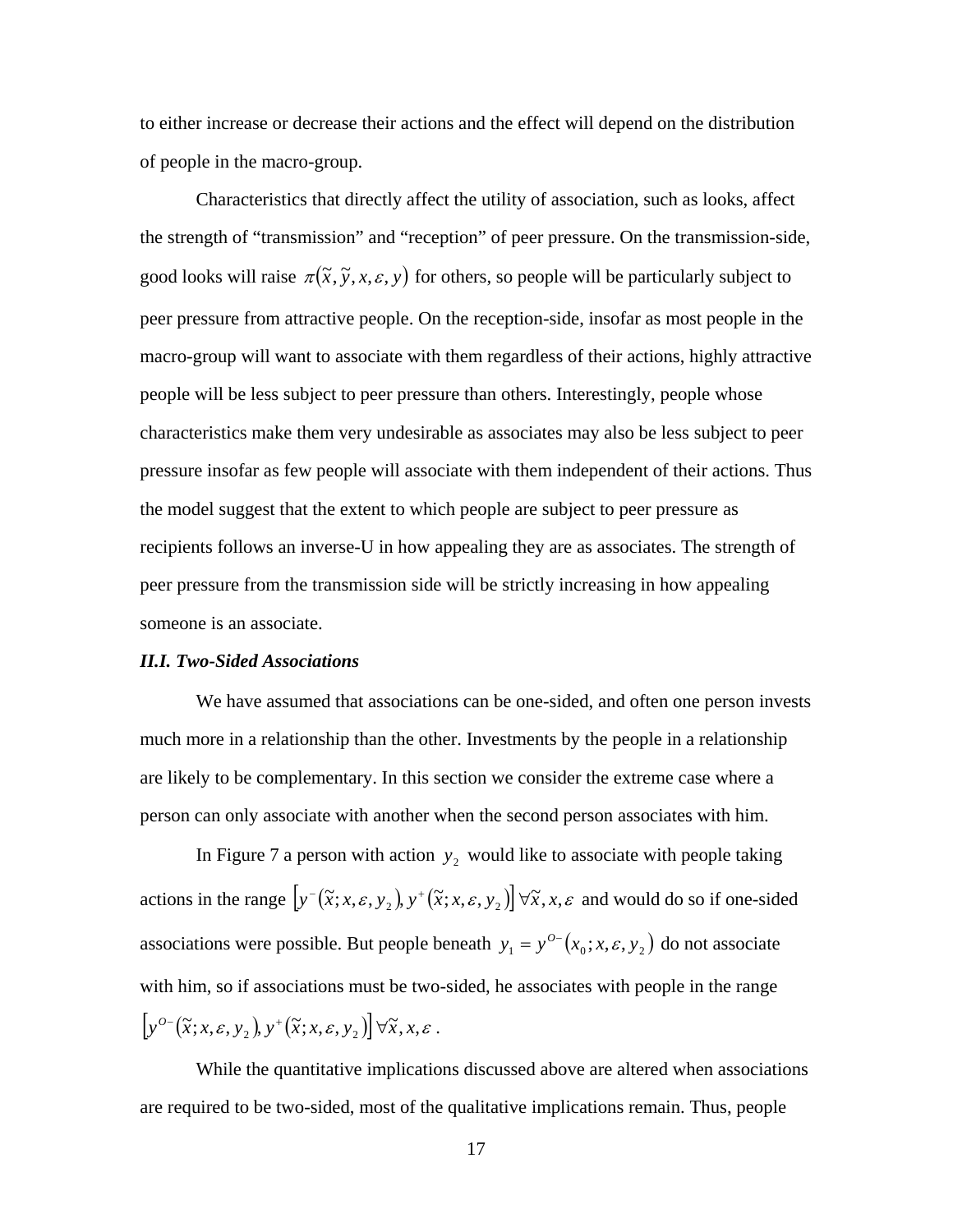with higher levels of an action will associate with others with high levels of that action. The effects of groups will be non-linear, and there will in general be a non-linear relationship between own characteristics and behaviors.

#### *II.J. Extensions*

This section considers two extensions to the model – popularity and dislike. Popularity can be introduced simply by making one of the individual characteristics, *x*, be the measure of people in the macro-group who associate with a person.<sup>11</sup> Presumably, people obtain more utility from interacting with people who are popular. In the context of peer pressure, people will be particularly interested in having popular people associate with them.

When popularity *per se* has effects an intervention that increases the weight placed on one person or set of people will generate a feedback to other people in the macro group, which can generate multipliers – as one person begins to associate with a person that raises the utility that others derive from associating with him. Such effect explain the emphasis places on affecting how much weight people place on others, by making positive (negative) examples of people they want to do (not) want emulated, such as valedictorians (Moffitt [2001] discusses a variety of policies).

Lastly, one might allow people to invest time and energy in placing less weight on some members of their macro-group. People would optimally want to down-weight people who are most different from them.

#### **III. Data**

 $\overline{a}$ 

We use data from the National Longitudinal Study of Adolescent Health (Add Health). The Add Health data provide information on wide range of youth behaviors, including substance use, risky behaviors, and behavioral problems and data on family

 $11$  The fixed time that people spend with other members of their macro group may also depend on their popularity, insofar as popular people are likely to come up in conversations.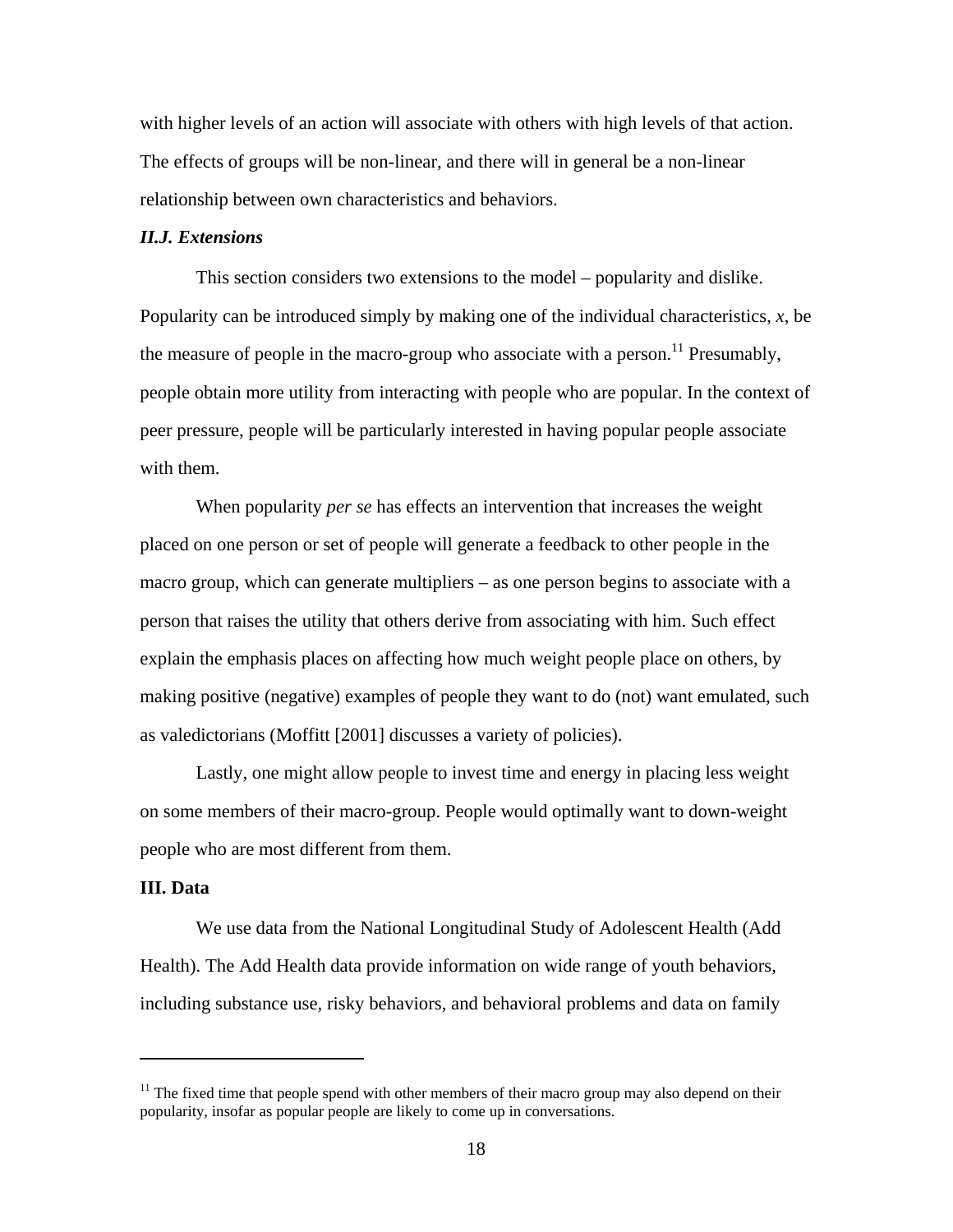background. They contain nationally representative data on 90 thousand students enrolled in grades 7-12 in 132 schools. Students were asked about their 5 closest male and female friends and the confidential data provide identifiers so that it is possible to reconstruct the friendship networks within schools. These data have a number of advantages for our purposes. First, they provide information on both the macro groups – schools and grades – as well as the subgroupings that emerge within schools between individual students and all people in the macro-groups are surveyed symmetrically.<sup>12</sup>

We restrict attention to students enrolled in  $9<sup>th</sup>$  through  $12<sup>th</sup>$  grades in classes with at least 25 students. The data contain only a limited panel aspect, which we do not utilize in this study.

Appendix Table 1 lists the outcome variables used in this study and how they were constructed. In most cases variables were given as the frequency of a behavior. In these cases, we coded them so as to give a monthly frequency.

Table 1 reports descriptive statistics for the 44,760 people with data on associations. Slightly under half the sample is male; 16% identify as black (respondents were allowed to report multiple races); 14% identify as Hispanic. Just over three quarters of respondents live with their father, and their mothers have 13.5 years of schooling on average. On average the respondents smoked a bit more than once a week, they drink about once a week, and get drunk about half as frequently. Among the most common behaviors or behavior problems are having trouble paying attention and doing homework regularly and lying to parents. Skipping school and fighting are among the least common, occurring less than once every two weeks on average.

Also shown are the means and standard deviations of the associate averages of the

 $\overline{a}$ 

 $12$  Alternative surveys provide information about particular individuals and ask the respondents about the behaviors of their friends. While valuable, under this approach individuals and their friends are surveyed asymmetricly, so that less information is available on friends than on respondents. Reports of friends' behaviors may exhibit different reporting biases than reports of own behaviors.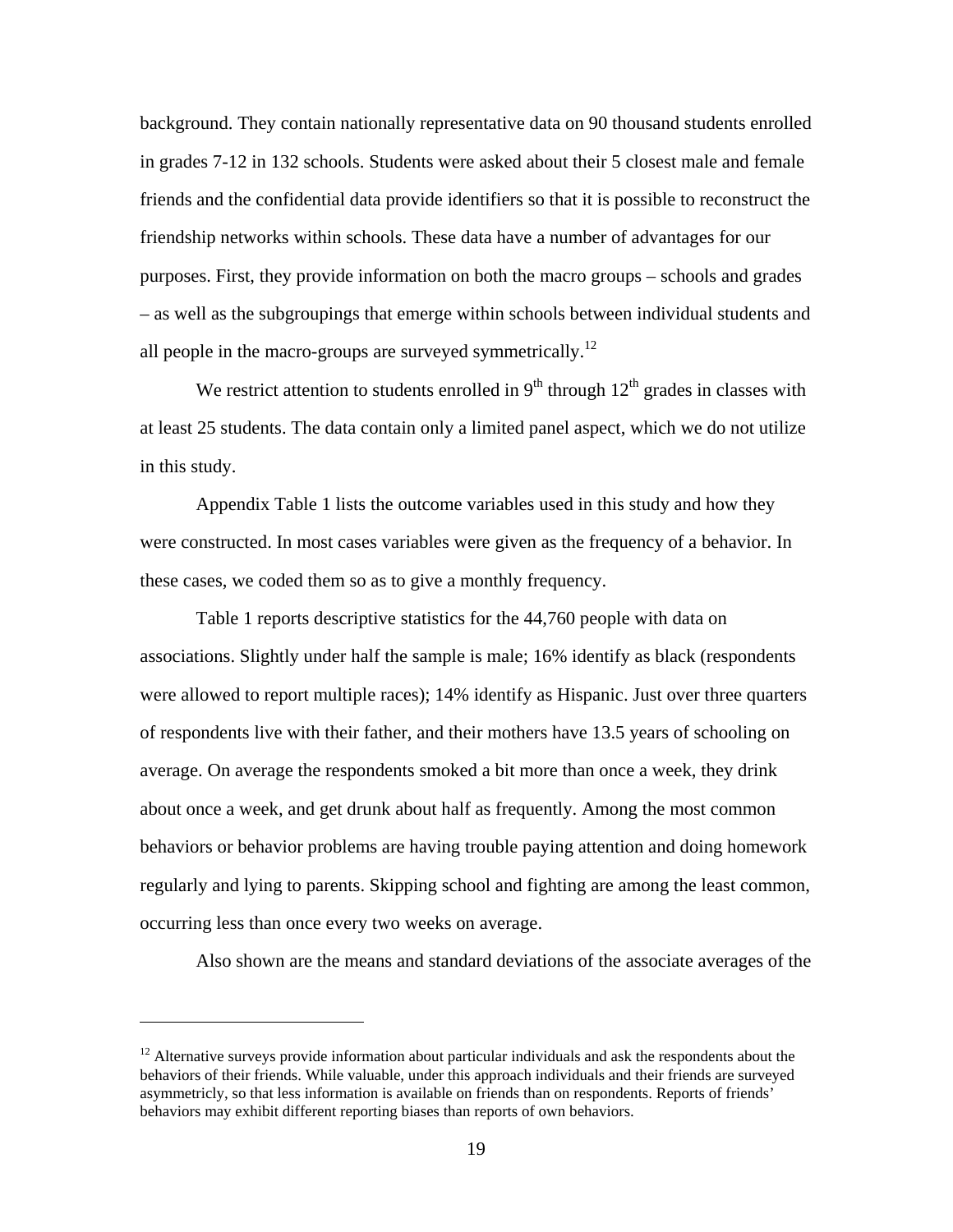behaviors and characteristics. The mean of the associates behaviors are consistently above the mean of the own behaviors, indicating that people with "worse" behaviors are listed as friends more often than people with better behavior. The mean of mother's education and, to a lesser extent, father present among associates is above the own means for these variables, suggesting that children with better family backgrounds may be more appealing because they are wealthier or more socially adept.

#### **IV. Variance Decomposition**

 $\overline{a}$ 

As indicated, most studies of social effects focus on variations in macro-group characteristics. We begin by investigating how much of the variation in friend's behaviors and characteristics arises within macro-groups as opposed to between macrogroups.

Meaningful macro-groups should be reasonably narrowly defined, yet contain a large portion of peoples' associates. School-grades meet this criterion with 74% of the surveyed friends being in the person's school-grade.<sup>13</sup>

Let  $z_{ij}$  denote a behavior or characteristic of the *j*th friend of person *i*. The mean value of *z* among person *i*'s friends is  $\overline{z}_i = \frac{1}{N_i} \sum_j z_{ij}$  $\sum_{i} = \frac{1}{N_i} \sum_{j} z_j$  $\overline{z}_i = \frac{1}{N} \sum_{i} z_{ij}$ , where  $N_i$  gives the number of people with whom *i* is friends. We define the macro-group as grades within schools, and are interested in decomposing the variance of  $\overline{z}_i$  into within and between school-grade components. The total variance in  $\overline{z}_i$  is

 $VAR[\overline{z}_i] = VAR[\overline{z}_i - E[\overline{z}_i|S_i, G_i]] + VAR[E[\overline{z}_i|S_i, G_i]]$ . The former term represents the variance arising within school-grades and the later the variance arising across schoolgrades.

The share of the variance arising within school grades is the  $R^2$  from an analysis

<sup>&</sup>lt;sup>13</sup> This share is somewhat higher in grades nine (79%) and twelve (77%) and somewhat lower for grades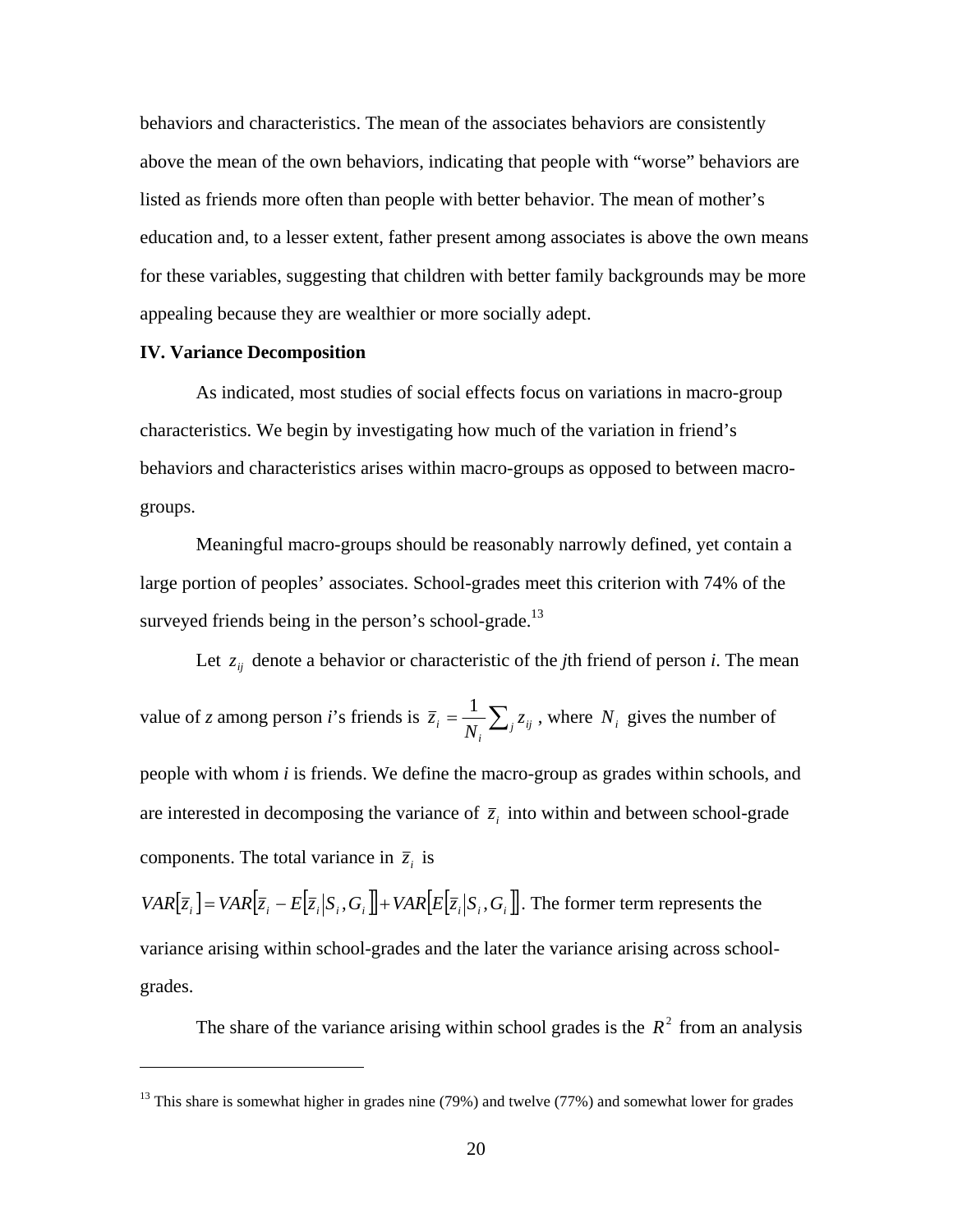of variance with a full set of school-grade interactions, which is reported the first column of Table 2. The estimates indicate that for most behaviors about 90% of the variation in friends' behaviors arises within school-grades. Roughly 85% of the sorting on family background, measured by mother's education and the father's presence arises within school-grades. Considerably more of the variation in the racial and ethnic composition of friends can be accounted for by school-grade effects, often 40% or more, which is to be expected given racial and ethnic residential sorting.

Because people often form friendships with people who live near them, a portion of the within-school grade sorting likely arises from residential sorting within schoolgrades. The Add Health survey contains some data on the characteristics of the census block group of residence for a portion of respondents.<sup>14</sup> Because neighborhood characteristics are only available for one in five respondents, column 2 reports the  $R^2$ from analysis of variance described above when applied to the smaller sample; column 3 reports results when the neighborhood variables interacted with school effects are added to the model. Switching to the smaller sample tends to increase the  $R^2$  slightly because the sample size declines dramatically relative to the number of effects. Inclusion of neighborhood variables accounts for roughly 5% of the variance in friends' behavior, but the variance within school-grades and school-neighborhoods is still considerably larger. To the extent that people choose their friends based on their behaviors and there is an association between neighborhood characteristics and behavior, these estimates will overstate the effect of residential proximity.

While respondents were able to list 5 male and 5 female friends and most list fewer, respondents may have friends that they did not list either because they were

 $\overline{a}$ 

ten (71%) and eleven (69%).

 $14$  The neighborhood characteristics we use are whether the block group is urban, percent black, percent living in poverty, the percent of the adult population without high school degrees, the percent unemployed, and the log of the median family income.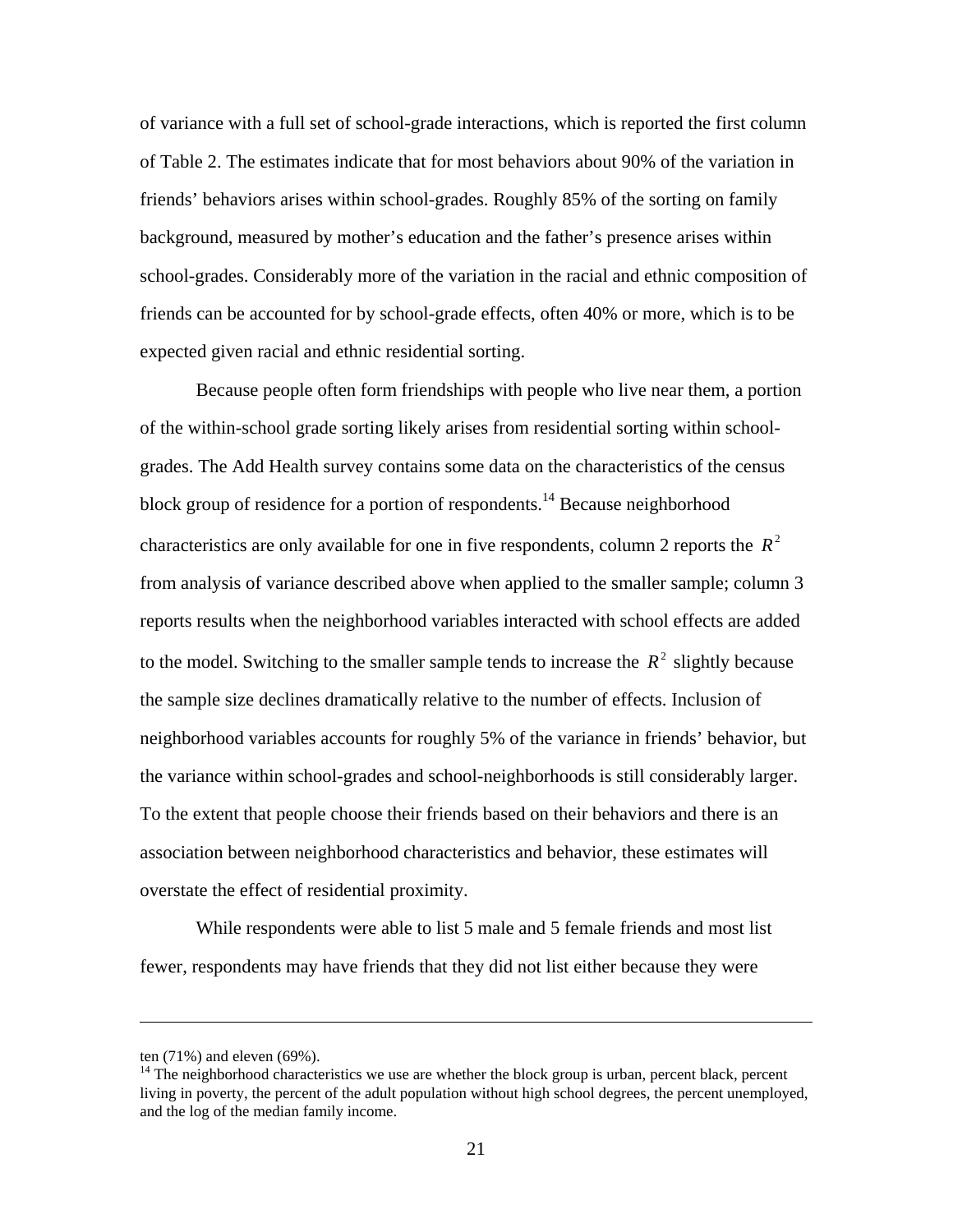constrained by the survey or because they chose not to list all their friends. Additionally, data was not available on friends outside of the sample. To see how much of the within school-grade variance in the mean friend characteristics and behaviors might be due to noise, we take people who list at least two friends, and randomly assign each friend to one of two groups, *A* and *B*, as close to equal in size as possible. The mean friend characteristics or behaviors in group *k* for person *i* are,

$$
\overline{z}_i^k = \frac{1}{N_i^k} \sum_j z_{ij}^k = \mu_i + \frac{1}{N_i^k} \sum_k \varepsilon_{ij}^k,
$$

where  $z_{ij}^k$  denotes the characteristics or behavior of friend *j* in group *k* of person *i*'s friends;  $\mu_i$  denotes the mean value of *z* among person *i*'s friends; and  $\varepsilon_{ij}^k$  gives sampling variation. The covariance of the means for the two groups conditional on the school,  $S_i$ , and grade,  $G_i$ , gives the within school-grade variance in  $\mu_i$ ,

$$
COV\big[\overline{z}_{i}^{A}, \overline{z}_{i}^{B}\big|S_{i}, G_{i}\big]=E\big[\big(\overline{z}_{i}^{A}-E\big[\overline{z}_{i}^{A}\big|S_{i}, G_{i}\big]\big)\big(\overline{z}_{i}^{B}-E\big[\overline{z}_{i}^{B}\big|S_{i}, G_{i}\big]\big)\big]=VAR\big[\mu_{i}\big|S_{i}, G_{i}\big].
$$

Column 4 reports these estimates of the within school-grade variance in mean friend behaviors and characteristics.

The variance in the mean of friends' behaviors and characteristics within schoolgrades is

$$
VAR[\overline{z}_{i}|S_{i}, G_{i}] = E[(\overline{z}_{i} - E[\overline{z}_{i}|S_{i}, G_{i}])^{2}] = E[(\mu_{i} - E[\overline{z}_{i}|S_{i}, G_{i}])^{2} + (\frac{1}{N_{i}} \sum_{k} \varepsilon_{ik})^{2}]
$$
  
=  $VAR[\mu_{i}|S_{i}, G_{i}] + VAR[\frac{1}{N_{i}} \sum_{k} \varepsilon_{ik}]$ 

These figures are given in column 5 of the table. Under the assumption that each student has an infinite number of friends, the ratio of the within school-grade covariance and

variance,  $\frac{COV[\bar{z}_i^A, \bar{z}_i^B|S_i, G_i]}{\sigma_{\text{rel}}[S_i, S_i]}$  $\left[ \bar{z}_i | S_i, G_i \right]$  $i, \mathbf{v}_i$ *B i A i*  $VAR \left| \overline{z}_i \right| S_i$ , G  $COV | \bar{z}_i^A, \bar{z}_i^B | S_i, G$ ,  $\left(\frac{\overline{z}_{i}^{B} | S_{i}, G_{i}|}{\overline{z}_{i}^{B} | S_{i}, G_{i}|}\right)$ , gives the share of the within school-grade variation that is

due to differences in the mean of friends' *z*'s within school-grades as opposed to noise.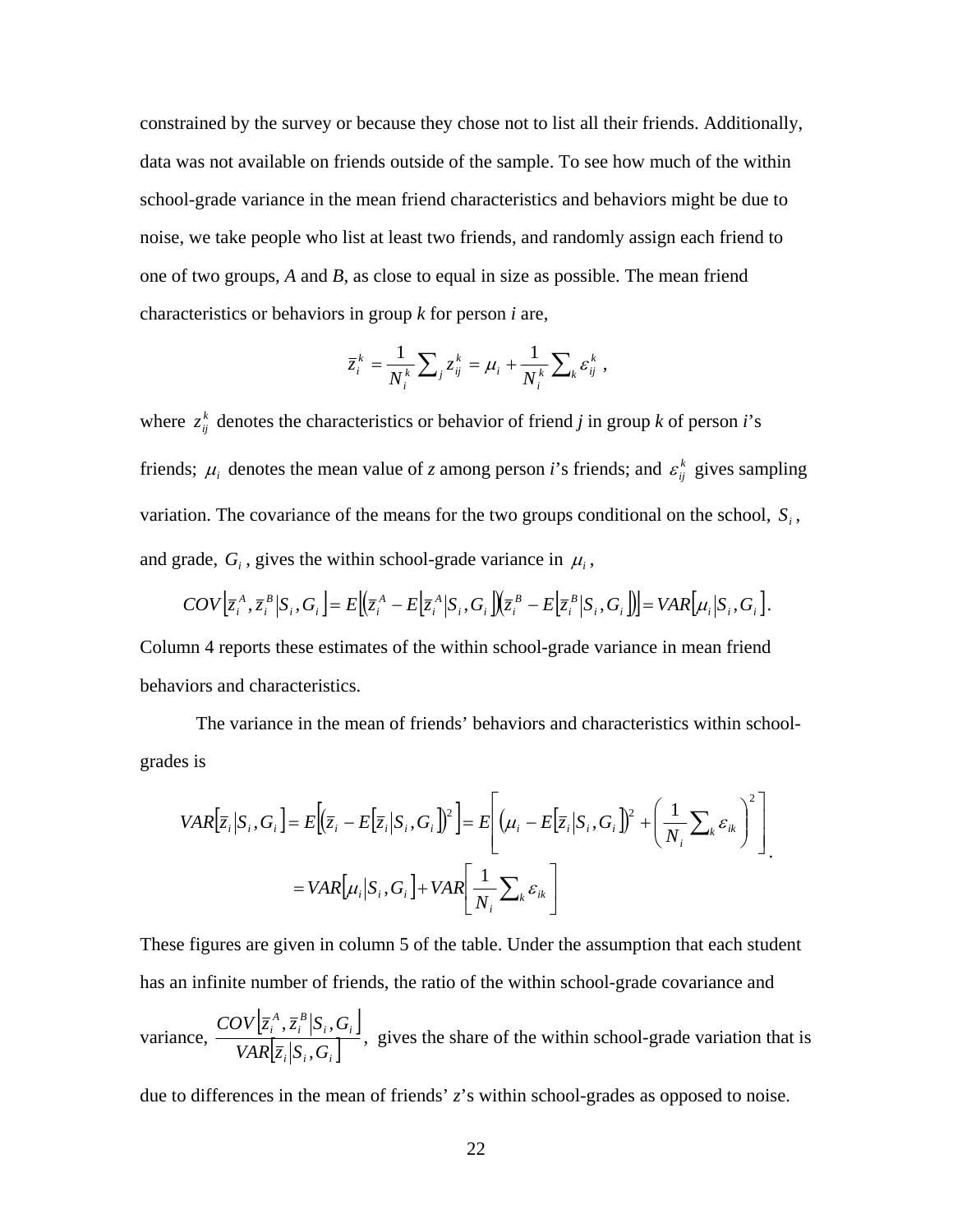Under the more reasonable assumption that each person has twice as many friends

as they list,  $\frac{COV[\overline{z}_i^A, \overline{z}_i^B | S_i, G_i]}{\sim}$  $\left[ \bar{z}_{i} \middle| S_{i}, G_{i} \right]$  $i, \mathbf{v}_i$ *B i A i*  $VAR$   $\left|\overline{z}_i\right|$   $S_i$   $\ G$  $COV|\overline{z}_i^A,\overline{z}_i^B|S_i,G$  $2VAR|\overline{z}_i|S_i,$  $\left(\frac{\overline{z}_{i}^{B} | S_{i}, G_{i} \right)}{\overline{z}_{i}^{B} | S_{i} \right)}$  gives the share of the within school-grade variance that

is noise. The portion of the non-noise variation in mean friends' *z*'s that arises between macro-groups is

$$
\frac{VAR[E[\overline{z}_{i}|S_{i},G_{i}]]}{(VAR[\overline{z}_{i}]-VAR[E[\overline{z}_{i}|S_{i},G_{i}]]\frac{COV[\overline{z}_{i}^{A},\overline{z}_{i}^{B}|S_{i},G_{i}]}{2VAR[\overline{z}_{i}|S_{i},G_{i}]}+VAR[E[\overline{z}_{i}|S_{i},G_{i}]]}.
$$

These figures are reported in the last three columns of the table (for the models in columns  $(1)$ ,  $(2)$ , and  $(3)$ ).

In the estimates without neighborhood controls, between 20% and 90% of the variation in behaviors arises within-school grades, with the median being 70%. In the last column, the within school-grade and school-neighborhood variation is between 5% and 90% of the total, with the median being 55%. Thus, even after accounting for potential underreporting of associates, our estimates indicate that the majority of variation in associates behavior arises within macro-groups.

## **V. The Choice of Associates**

## *V. A. Own Behavior and Characteristics and Mean Associate Behavior and Characteristics*

Given that most of the variation in associates' behavior and characteristics arises within school-grades, this section studies the determinants of associates' mean behaviors and characteristics within school-grades. We begin with simple regressions of the mean of associates' behaviors on own behavior and characteristics. Let  $y_i$  denote the behavior or characteristic of person *i*. We regress the mean behavior of *i*'s associates,  $\bar{y}_i^A$ , on  $y_i$ We anticipate a positive relationship between  $\bar{y}_i^A$  and  $y_i$ . Formally, our model is

$$
\overline{y}_{i}^{A} = \beta y_{i} + \gamma X_{i} + \Pi \overline{SG}_{i} + \varepsilon_{i}.
$$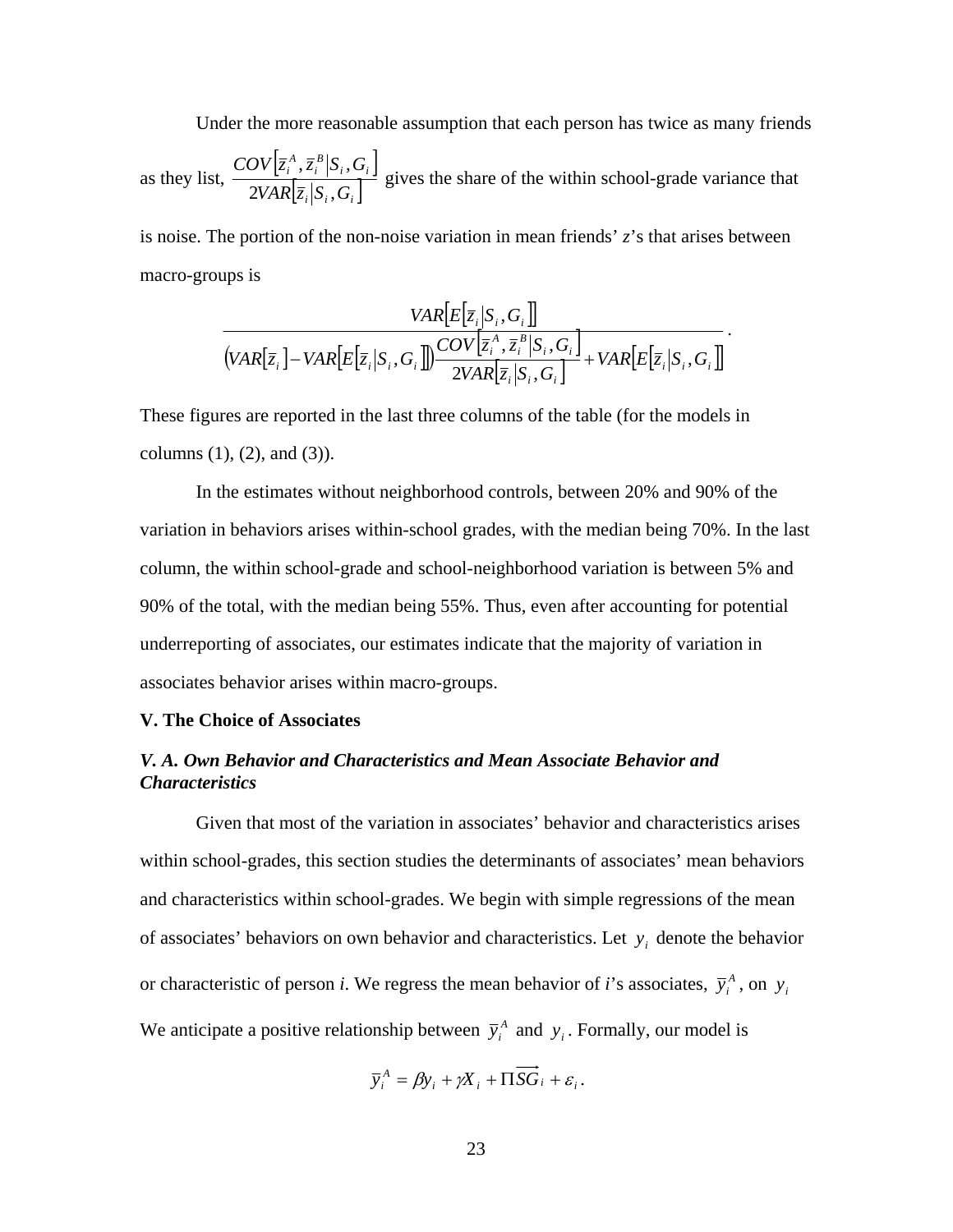Person *i*'s own observable characteristics,  $X_i$ , are included to control for differences in basic individual characteristics that correlate with behavior and affect the choice of associates.15 Also included is a vector of dummy variables containing a complete set of interactions between the school and grade,  $\overrightarrow{SG}_i$ . With these school-grade effects, we estimate whether people with higher levels of *z* have associates with higher values of *z* compared to others in the same school-grade.

The estimates reported in Table 3 indicate a strong positive relationship between own behavior and characteristics and those of peoples' associates. Our goal is not to estimate the causal effect of a change in one persons' behavior on their choice of associates and there are a number of reasons not to interpret these estimates as such. First, if social interactions are important, a person's behavior will affect their friends' behavior and vice versa. Second, the estimated relationships may reflect sorting in other arenas such as neighborhoods or in classes or tracks within school-grades. Last, people selectively associate based on characteristics as well as behaviors. This form of sorting is, of course, in keeping with the model and is suggested by the estimates for individual characteristics. We do not attempt to disentangle selective sorting on behaviors from selective sorting on the characteristics that determine those behaviors.

To address neighborhood-based selection, we augment our earlier models by including neighborhood characteristics. (We do not have data on the classes that people take or on tracking.) The remaining columns of the table report estimates from the original specification for the sample with neighborhood characteristics and then estimates that include the neighborhood variables. The substantial reduction in the sample changes the estimates, often reducing their precision, but including the neighborhood variables has little effect.

 $\overline{a}$ 

<sup>&</sup>lt;sup>15</sup> Our controls are age, mother's education, and dummy variables for, gender, race (white, black, Asian, Indian, and other), Hispanic background, and mother and father present. Dummy variables are included for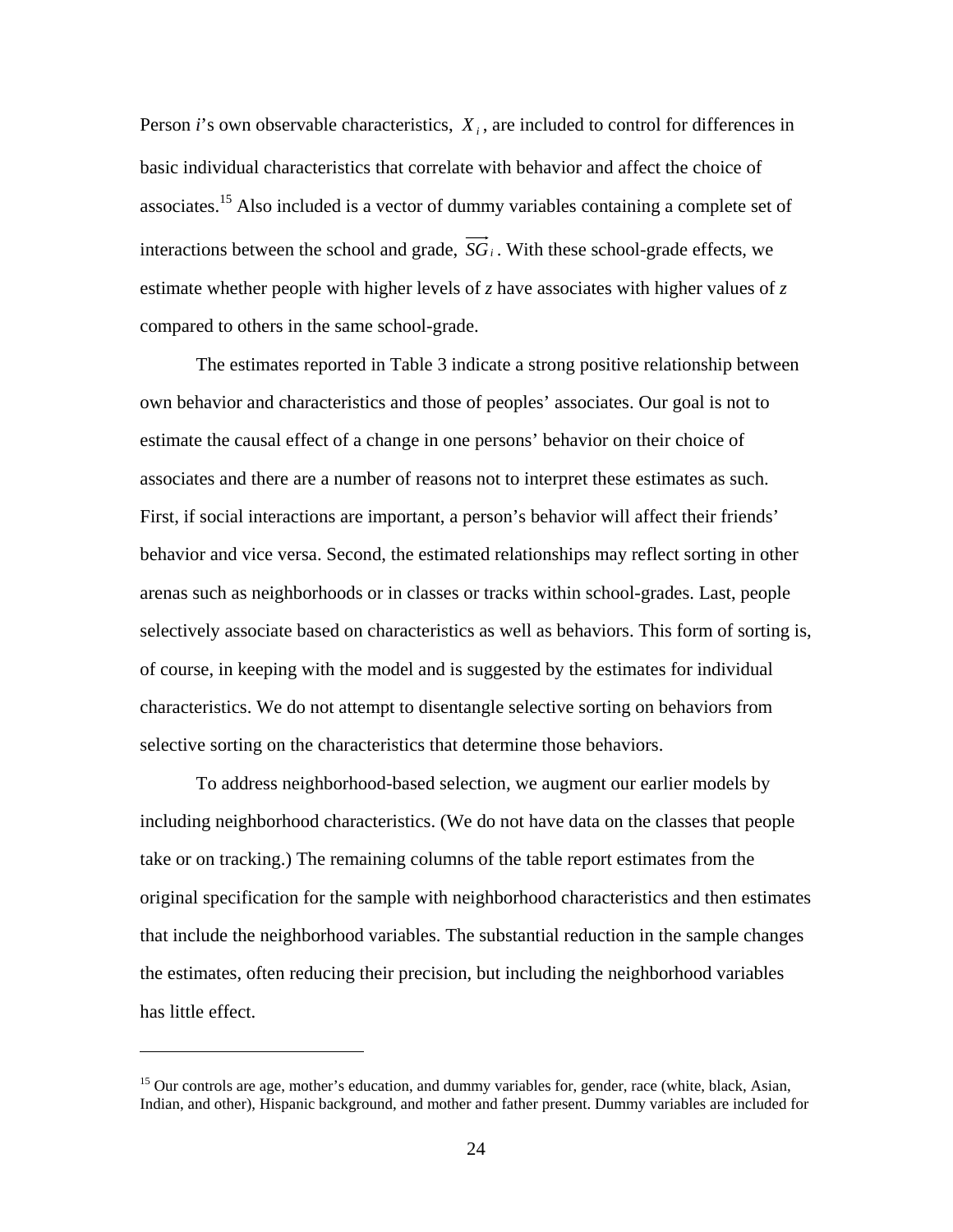#### *V. B. The Effects of Mean School-Grade Behavior and Characteristics*

The model implies that people who are in macro-groups where other members have similar behaviors or characteristics, will tend to interact particularly heavily with those people. To test this hypothesis, we augment the previous model by including an interaction between a behavior or characteristics,  $z_i$ , and the mean of that behavior or characteristic in person *i*'s school-grade,  $\bar{z}_i^{SG}$ . (For variables that are not binary, we also include the square of  $z_i$ .) The theory implies a positive relationship between  $\overline{z_i}^A$  and the interaction  $z_i * \overline{z_i}^{SG}$ . The model is,

$$
\overline{z}_i^A = \phi_1 z_i + \phi_2 z_i^2 + \beta z_i^* \overline{z}_i^{SG} + \gamma X_i + \Pi \overrightarrow{SG}_i + \varepsilon_i.
$$

Our estimates indicate how an increase in a behavior or characteristic in a school-grade affects the prevalence of that behavior or characteristic among the associates of people with high values of it relative to others in the school-grade.

The estimates, reported in the first two column of table 4, are positive for all but 3 behaviors, and are positive in the 8 cases that are statistically significant. Among the background characteristics 9 of the 10 are statistically significant and 8 of these are positive. Again, we address neighborhood based sorting, by including neighborhood characteristics. Columns 3 and 4 report estimates from the original specification for the sample with neighborhood characteristics; columns 5 and 6 include these controls. The 80% reduction in the sample makes the estimates less precise, but inclusion of the neighborhood variables has a negligible impact on the estimates.

These estimates may be biased up if students in school-grades with a high value of a behavior or characteristics are different in unobservable ways from those in schoolgrades with lower levels of that behavior or characteristic. For instance, students in school-grades with a high percentage from their racial or ethnic group may come from

Hispanic background missing and mother's education missing.

 $\overline{a}$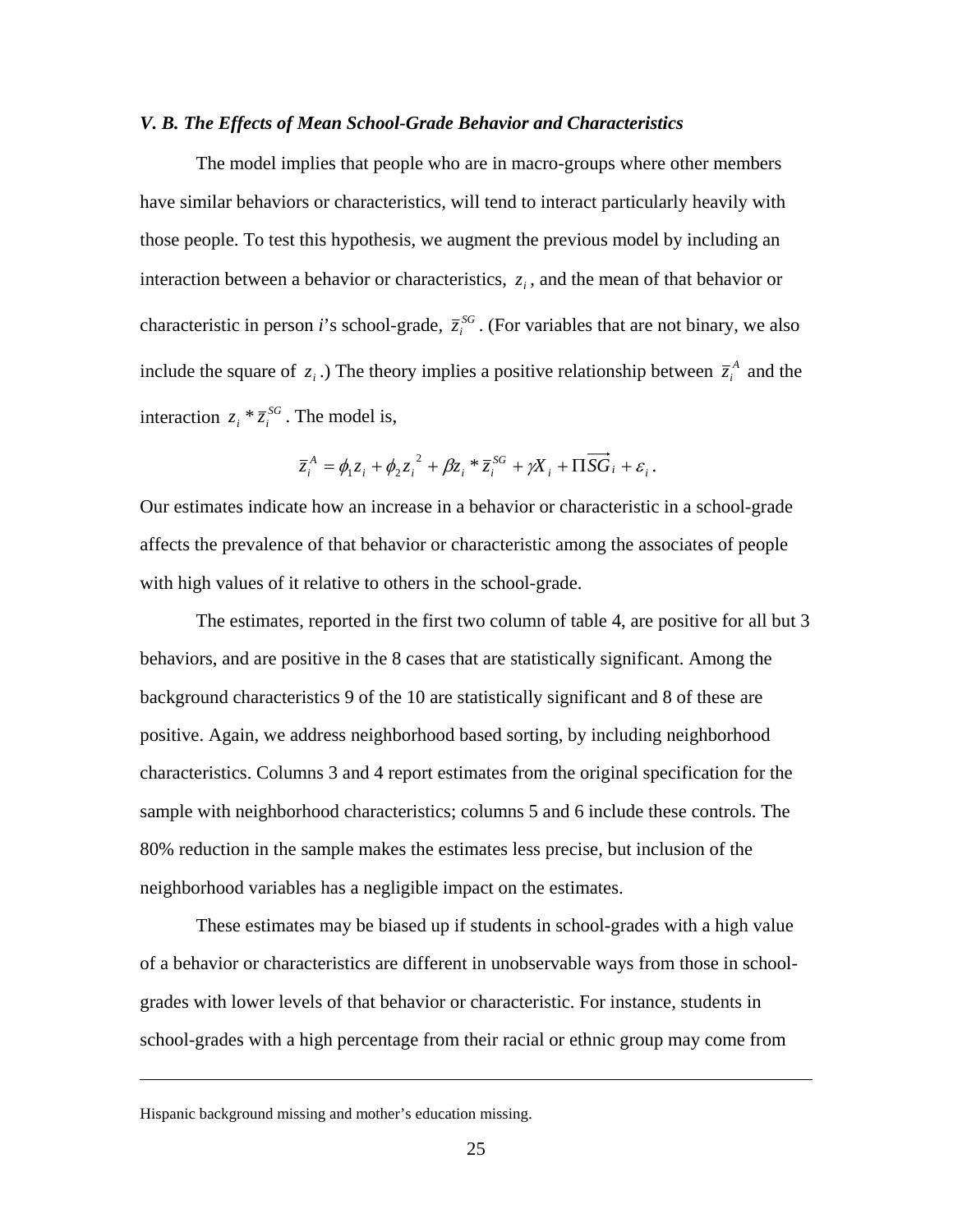families that particularly identify with that group (although Austen-Smith and Fryer [Forthcoming] suggest that student responses might compensate).

In an approach that is similar to Hoxby [2000], we focus on the component of the cross-grade variation within schools that is most likely to be random. To identify this variation, we regress the mean behavior in each school grade on a school dummy variables and school-specific quadratics. The residuals from these regressions are likely to be dominated by random variations in the composition of classes (which may be amplified by social interactions). We instrument for the interaction between own behavior and the mean in the school grade,  $y_i * \overline{y_i}^{SG}$ , with the interaction between own behavior and the residuals from these regressions and their square. The estimates are reported in the last column of the table. Again, the reduction in the variation makes the estimates are less precise, but they remain positive and statistically significant for 6 of the variables and are of roughly similar magnitude.

## *V. C. School-Grade Size*

The model implies that large macro-groups facilitate sorting so that there should be a stronger relationship between individual behavior and associates behavior in large macro-groups. Before discussing our methods and results, we assess how grade size relates to observable characteristics. To do this, we estimate the model,

$$
\ln\bigl(N^{SG}\bigr)_{sg} = \beta \overline{X}_{sg}^{SG} + \theta \overline{Neig}_{sg}^{SG} + \sum_{j=9}^{11} \gamma_j I\bigl( Grade_{sg} = j\bigr) + \varepsilon_{sg}.
$$

Here  $\ln(N_i^{SG})_{sg}$  denotes the natural logarithm of the number of students in school-grade *sg*,  $\overline{X}_{sg}^{SG}$  denotes their mean observable characteristics, and  $\overline{Neig}_{sg}^{SG}$  denotes the mean of their neighborhood characteristics. The specification includes dummy variables,  $\gamma_j$ , to control for cross-grade variation in size. The standard errors are clustered within schools. The estimates in Table 5 indicate few systematic relationships between student or neighborhood characteristics and grade size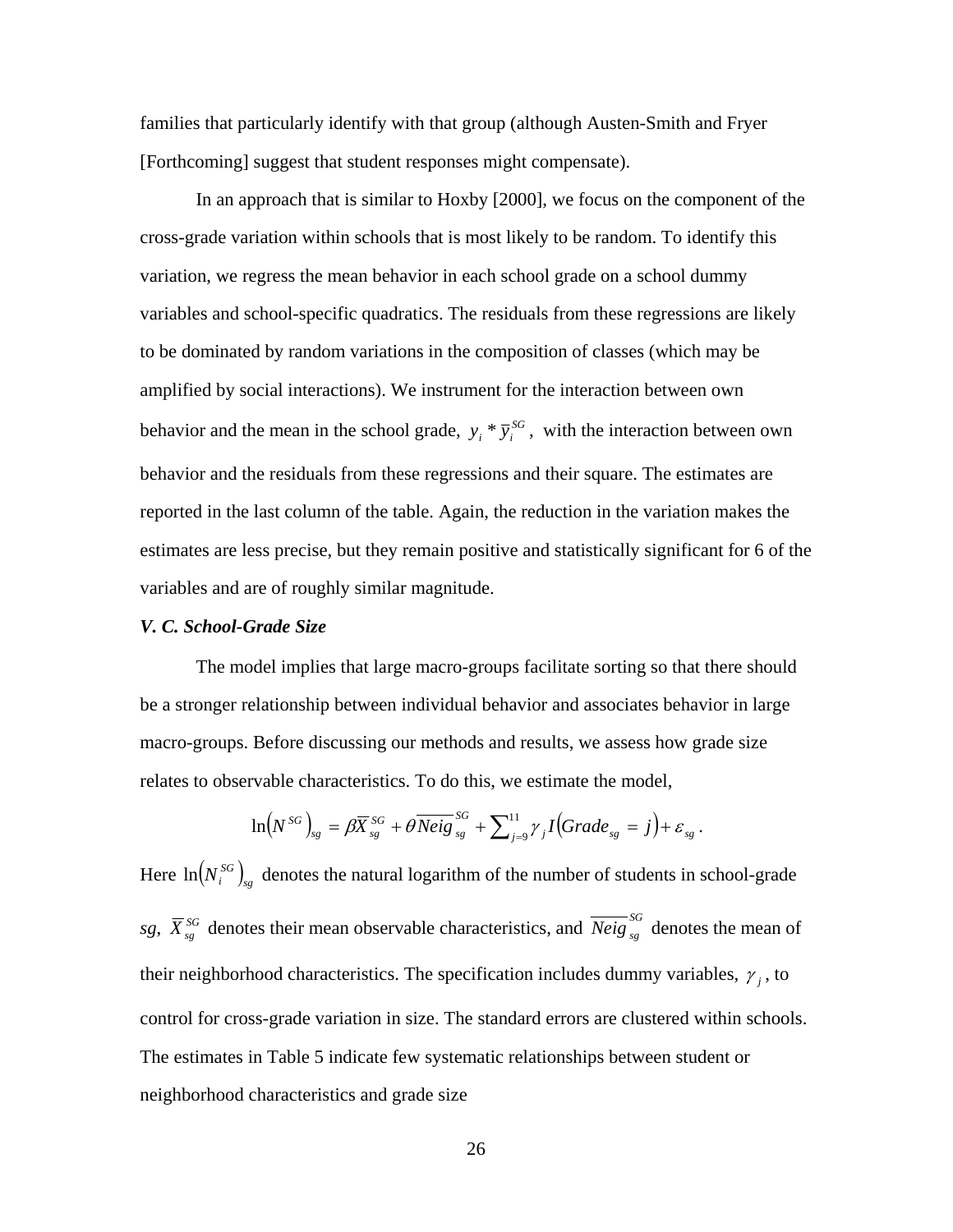To assess how school-grade size affects selective association, we estimate

$$
\overline{z}_{i}^{A} = \phi_{1}z_{i} + \phi_{2}z_{i}^{2} + \beta z_{i} * \log(N_{i}^{SG}) + \gamma X_{i} + \Pi \overrightarrow{SG}_{i} + \varepsilon_{i}.
$$

Under the hypothesis that grade size facilitates selective sorting  $\beta > 0$ . The estimates are reported in the first two columns of Table 6. In all but two case, an increase in the size of the school-grade increases the relationship between own behavior or characteristics and those of associates and the 14 statistically significant relationships are all positive.

Our first estimates do not suggest that grade size is unrelated to observable characteristics of students. To further control for heterogeneity, we instrument for the interaction between the behaviors or characteristics and log grade size with the interaction between the behaviors or characteristics and the residual of log grade size from school-specific quadratics in grade. These estimates are reported in columns 3 and 4. Here 7 of the 9 statistically significant relationships are positive.

## **VI. Conclusion**

We have developed a model of social interactions with endogenous association. Our theory implies the standard linear-in-means social interactions model of behavior, but departs from the standard model in its assumptions about interactions. We assume that people are able to affect who they associate with within their groups by investing time and effort in developing relationship and that they do so in order to maximize their utility. People optimally choose to associate with people whose characteristics and behaviors are similar to their own, so the effects of social groups on behavior are nonlinear and interact with individual characteristics. Our model predicts more selective association in large macro groups. When associations are endogenous "improvements" in the composition of a macro-group may have adverse consequences for portions of the macro-group.

We investigate a range of the model's empirical implications. Consistent with the model, people with higher levels of a behavior associate with others with high levels of

27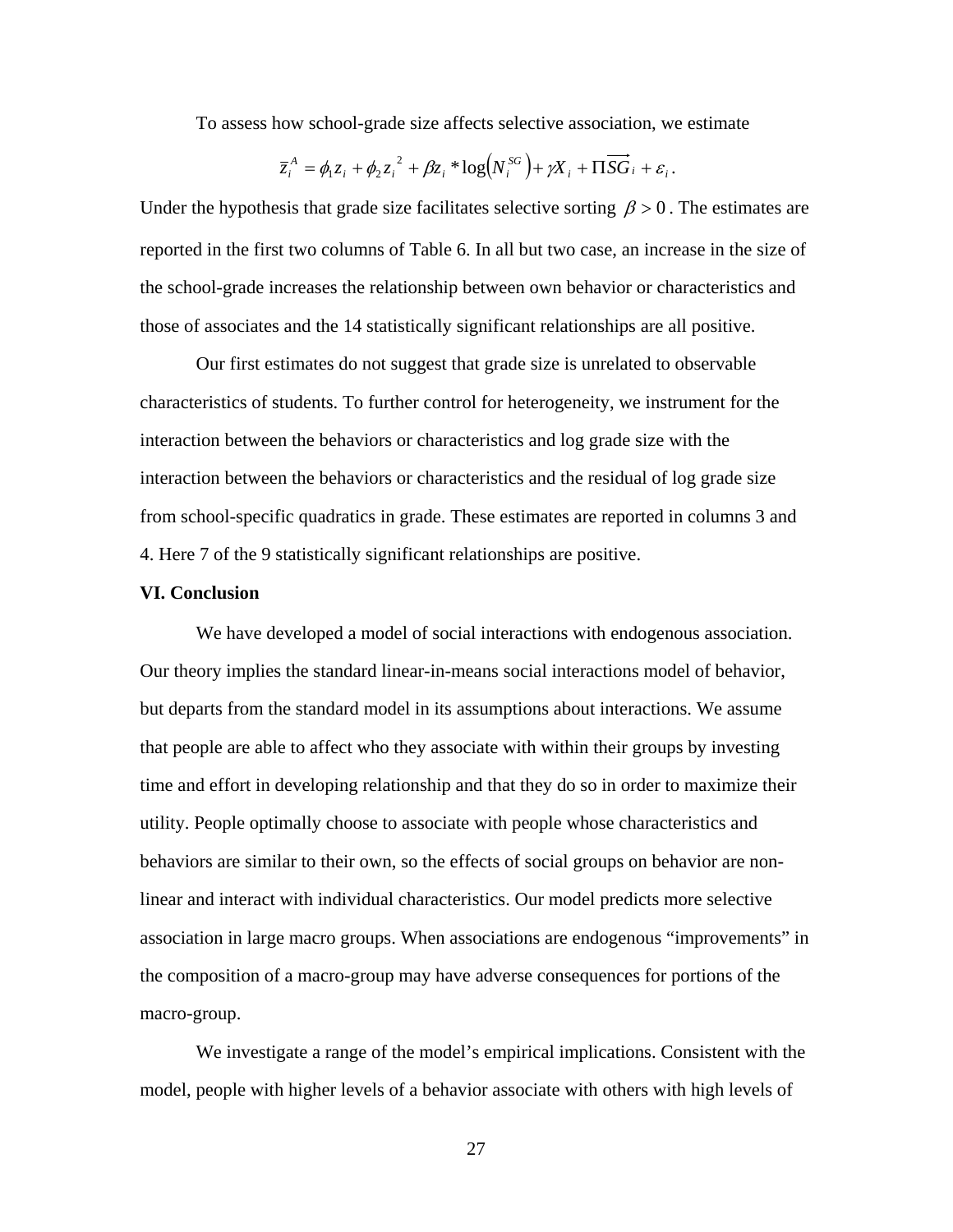that behavior. An increase in the mean of a behavior in a macro-group raises the mean of that behavior more for people heavily engaged in that behavior. We show that increases in macro-group size also increases sorting as measured by the strength of the relationship between own behavior and the behavior of associates.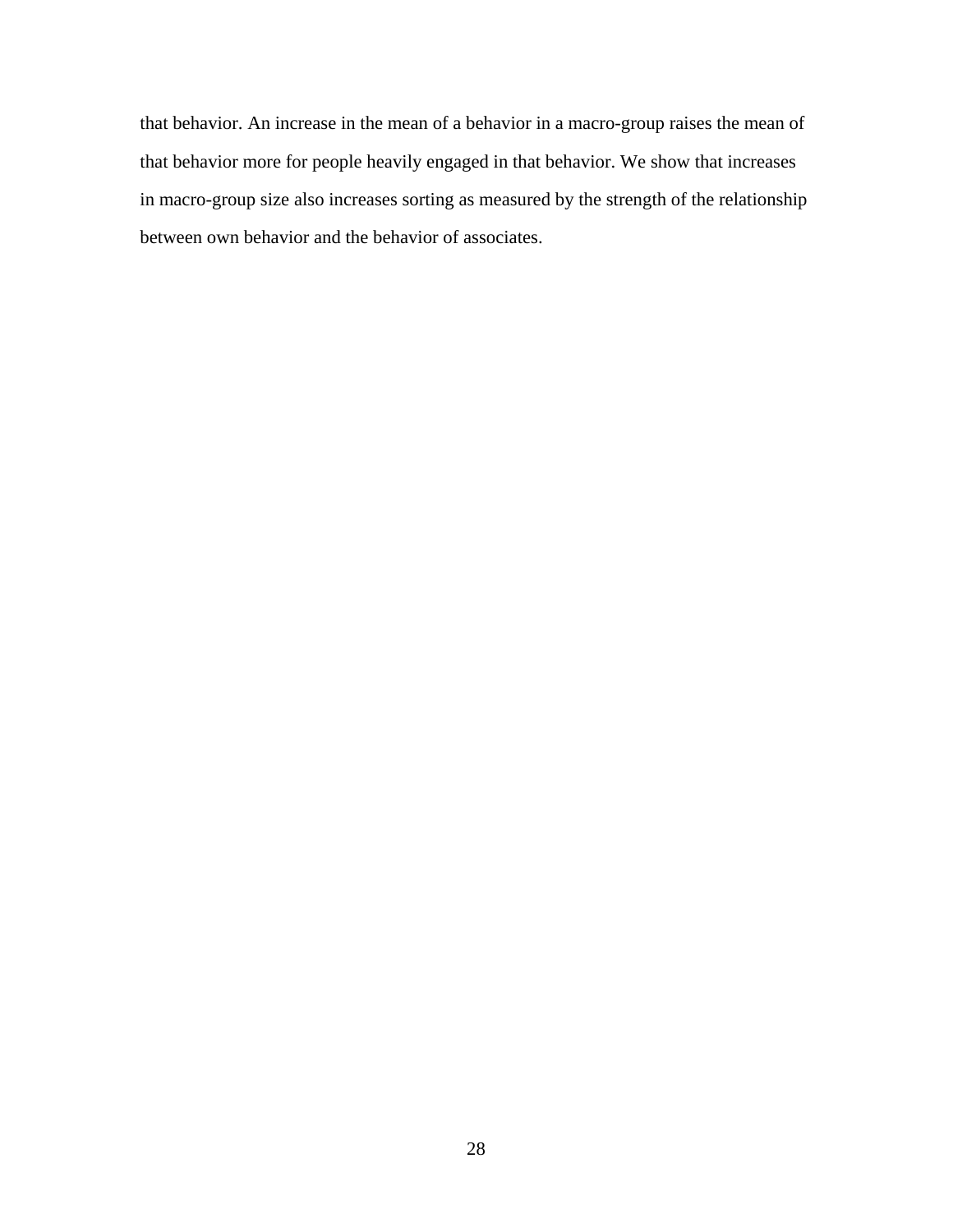## **References**

- Aaronson, Daniel, "Using Sibling Data to Estimate the Impact of Neighborhoods on Children's Educational Outcomes." *Journal of Human Resources* 33 (no. 4, Fall 1998), 915-946.
- Angrist, Joshua D. and Kevin Lang. "How Important are Classroom Peer Effects? Evidence from Boston's Metco Program." *American Economic Review*, Forthcoming.
- Anselin, Luc. *Spatial Econometrics: Methods and Applications.* Dordrecht: Kluwer Academic Publishers. 1988.
- Austen-Smith, David and Roland G. Fryer Jr. "An Economic Analysis of 'Acting White'" *Quarterly Journal of Economics*, Forthcoming.
- Bandiera, Oriana, and Imran Rasul. "Social Networks and Technology Adoption in Northern Mozambique." Working Paper. London School of Economics. 2002.
- Bayer, Patrick; Robert McMillan; and Kim Rueben. "An Equilibrium Model of Sorting in and Urban Housing Market: A Study of the Causes and Consequences of Residential Segregation." Working Paper. Yale University. 2002.
- Bayer, Patrick; Stephen L. Ross; and Giorgio Topa. "Place of Work, Place of Residence: Informal Hiring Networks and Labor Market Outcomes." Working Paper. University of Connecticut. 2004.
- Bertrand, Marianne, Erzo F. P. Luttmer, and Sendhil Mullainathan. "Network Effects and Welfare Cultures." *Quarterly Journal of Economics* 115 (no. 3 August 2000): 1019-55.
- Borghans, Lex; Bas ter Weel; and Bruce A. Weinberg. "People People." In progress.
- Borjas, George J. "Ethnicity, Neighborhoods, and Human Capital Externalities." *American Economic Review* 85 (no. 3, June 1995): 365-390.
- Brock, William A. and Steven N. Durlauf. "Discrete Choice with Social Interactions." *Review of Economic Studies* 68 (2001a): 235-260.
- Brock, William A. and Steven N. Durlauf. "Interactions-Based Models." *Handbook of Econometrics, vol 5.* James J. Heckman and Edward E. Leamer, eds. Amsterdam: North-Holland Press. 2001b.
- Case, Anne C., and Lawrence Katz. "The Company you Keep: The Effects of Family and Neighborhoods on Disadvantaged Youth." NBER Working Paper no. 3705. Cambridge, MA. 1990.
- Conley, Timothy G. and Giorgio Topa. "Socio-Economic Distance and Spatial Patterns in Unemployment." *Journal of Applied Econometrics* 17 (no. 4, July-August 2002): 303-27.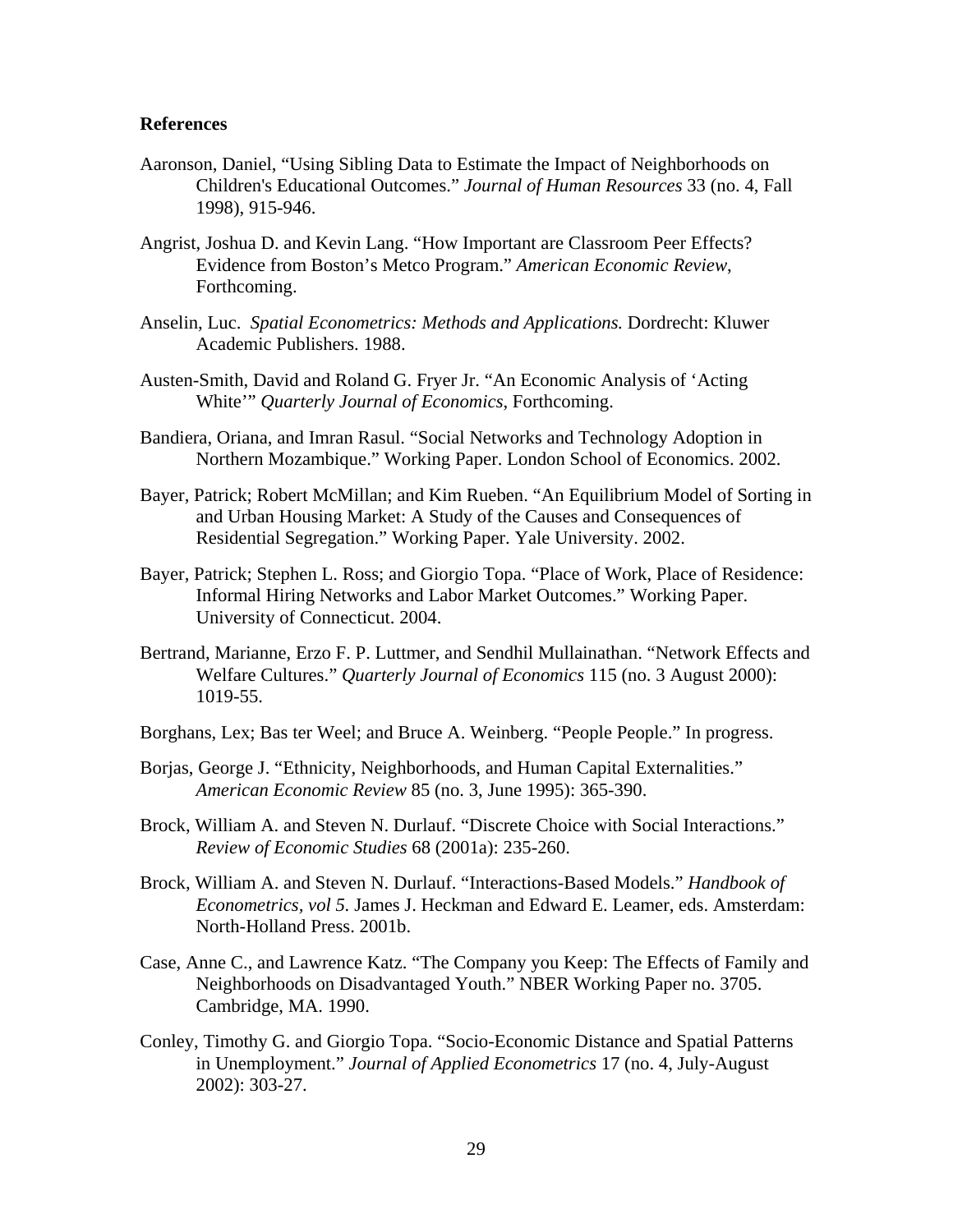- Conley, Timothy G. and Christopher R. Udry. Learning About a New Technology: Pineapple in Ghana. Working Paper 817. Economic Growth Center, Yale University. 2001.
- Corcoran, Mary, Roger Gordon, Deborah Laren, and Gary Solon. "The Association between Men's Economic Status and Their Family and Community Origins." *Journal of Human Resources* 27 (no. 4, Fall 1992): 575-601.
- Crane, Jonathan. "The Epidemic Theory of Ghettos and Neighborhood Effects on Dropping Out and Teenage Childbearing." *American Journal of Sociology* 96 (no. 5, March 1991): 1226-1259.
- Cummings, Jean and Denise DiPasquale, and Matthew Cummings. Measuring the Consequences of Promoting Inner City Homeownership. Working Paper. Tufts University. 2001.
- Cutler, David M., and Edward L. Glaeser. "Are Ghettos Good or Bad?" *Quarterly Journal of Economics* 112 (no. 3, August 1997): 827-872.
- Datcher, Linda. "Effects of Community and Family Background on Achievement." *Review of Economics and Statistics* 64 (no. 1, Feb., 1982): 32-41.
- Deitz, Robert. "Estimation of Neighborhood Effects in the Social Sciences: An Interdisciplinary Literature Review." *Social Science Research* 31 (No. 4, December 2002): 539-75).
- DiPasquale, Denise and Matthew Kahn. "Measuring Neighborhood Investments: An Examination of Community Choice." *Real Estate Economics* 27 (1999): 389-424.
- Duncan, Greg J., James P. Connell, and Pamela K. Klebanov. "Conceptual and Methodological Issues in Estimating Causal Effects of Neighborhoods and Family Conditions on Individual Development." In *Neighborhood Poverty, Volume I: Context and Consequences for Children,* edited by Jeanne Brooks-Gunn, Greg J. Duncan, and J. Lawrence Aber. New York: Russell Sage Foundation, 1997.
- Evans, William N., Oates, Wallace E., and Schwab, Robert M. "Measuring Peer Group Effects: A Study of Teenage Behavior" *Journal of Political Economy* 100 (no. 5, October 1992): 966-991.
- Galster, George C.; Roberto G. Quercia; and Alvaro Cortes. "Identifying Neighborhood Thresholds: An Empirical Exploration." *Housing Policy Debate* 11(no. 3, 2000): 701-32.
- Galster, George. "An Economic Efficiency Analysis of Deconcentrating Poverty Populations." *Journal of Housing Economics* 11 (2002): 303-329.
- Glaeser, Edward L.; Bruce Sacerdote; and Jose A. Scheinkman. "Crime and Social Interactions." *Quarterly Journal of Economics* 111 (No. 2, May 1996): 507-48.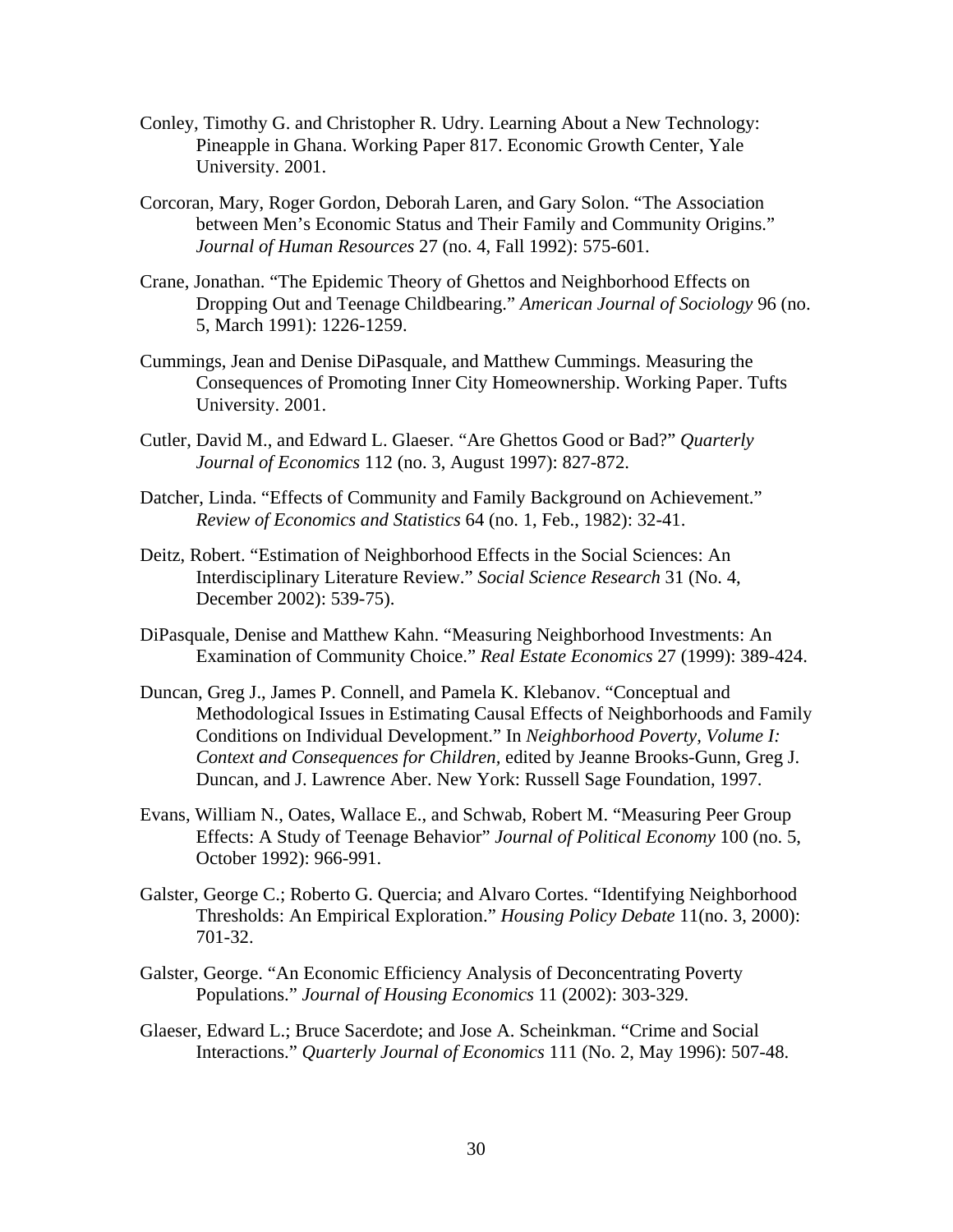- Glaeser, Edward L.; Bruce Sacerdote; and Jose A. Scheinkman. "The Social Multiplier." *Journal of the European Economic Association* 1 (No. 2-3, April-May 2003): 345-53.
- Gould, Eric D; Victor Lavy; and M. Daniele Paserman. "Immigrating to Opportunity: Estimating the Effect of School Quality Using a Natural Experiment on Ethiopians in Israel." *Quarterly Journal of Economics* 119 (No. 2, May 2004a): 489-526.
- Gould, Eric D; Victor Lavy; and M. Daniele Paserman. "Does Immigration Affect the Long-Term Educational Outcomes of Natives? Quasi-Experimental Evidence." Working Paper, Hebrew University. 2004b.
- Haurin, Donald R., Robert Deitz, and Bruce A. Weinberg. "The Impact of Neighborhood Homeownership Rates: A Review of the Theoretical and Empirical Literature." *Journal of Housing Research* 13 (no. 2, 2002): 119-52.
- Hoxby, Caroline. "Peer Effects in the Classroom: Learning from Gender and Race Variation." National Bureau of Economic Research Working Paper 7867. 2000.
- Ioannides, Yannis M. and Jeffrey E. Zabel. "Neighborhood Effects and Housing Demand." *Journal of Applied Econometrics*, Forthcoming.
- Jacob, Brian. "Public Housing, Housing Vouchers and Student Achievement: Evidence from the Public Housing Demolitions in Chicago." *American Economic Review* 94 (No. 1, March 2004): 233-58.
- Jargowsky, Paul A. *Poverty and Place: Ghettos, Barrios, and the American City.* New York: Russell Sage Foundation, 1997.
- Jencks, Christopher, and Mayer, Susan E. "The Social Consequences of Growing Up in a Poor Neighborhood." In *Inner-City Poverty in the United States*, edited by Laurence E. Lynn, Jr. and Michael G. H. McGeary. Washington: National Academy Press, 1990.
- Katz, Lawrence F., Jeffrey R. Kling, and Jeffrey B. Liebman. "Moving to Opportunity in Boston: Early Results of a Randomized Mobility Experiment." *Quarterly Journal of Economics* 116 (May 2001): 607-654.
- Kling, Jeffrey R.; Jens Ludwig; and Lawrence F. Katz. "Neighborhood Effects on Crime for Female and Male Youth: Evidence from a Randomized Housing Mobility Experiment." *Quarterly Journal of Economics* 120 (February 2005).
- Krauth, Brian. "Social Interactions, Thresholds, and Unemployment in Neighborhoods." Working Paper. 2000.
- Ladd, Helen F. and Jens Ludwig. "Federal Housing Assistance, Residential Relocation, and Educational Opportunities: Evidence from Baltimore." *American Economic Review* 87 (no. 2, May 1997): 272-277.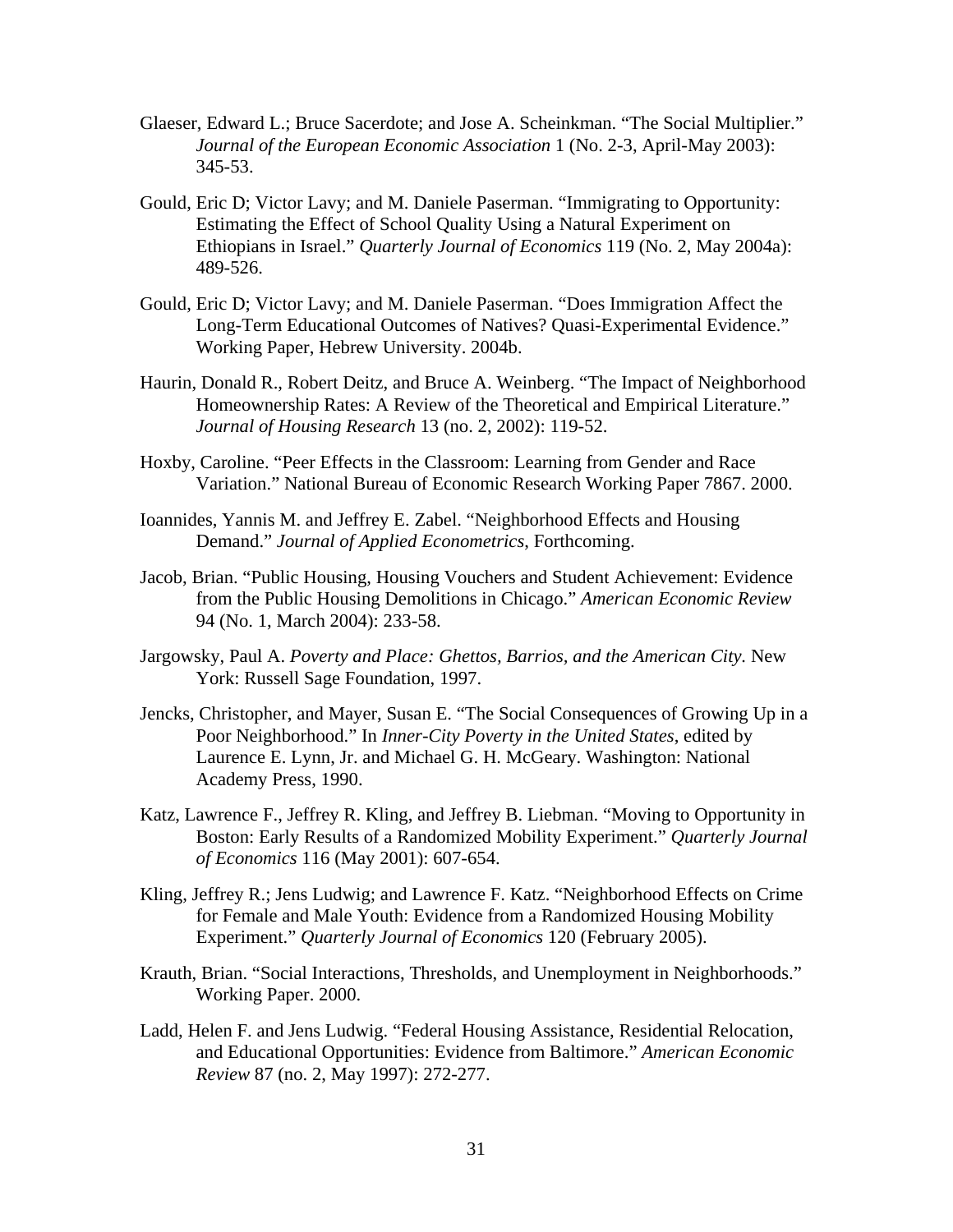- Lee, Lung-Fei. "Generalized Method of Moments Estimation of Spatial Autoregressive Processes." Working Paper, Ohio State University. 2001.
- Ludwig, Jens, Greg J. Duncan, and Paul Hirschfield. "Urban Poverty and Juvenile Crime: Evidence from a Randomized Housing-Mobility Experiment." *Quarterly Journal of Economics* 116 (May 2001):655-680.
- Manski, Charles F. "Identification of Endogenous Social Effects: The Reflection Problem." *Review of Economic Studies* 60 (1993): 531-542.
- Marmaros, David; and Bruce Sacerdote. "How Friendships Form." Working Paper, Dartmouth College. 2003.
- Massey, Douglas S., and Nancy A. Denton. *American Apartheid: Segregation and the Making of the Underclass.* Cambridge, MA and London: Harvard University Press. 1993.
- Moffitt, Robert A. "Policy Interventions, Low-Level Equilibria, and Social Interactions." *Social Dynamics*, Stven N. Durlauf and H. Peyton Young, eds. Cambridge, MA: MIT Press. 2001.
- Moody, James. "Race, School Integration, and Friendship Segregation in America." *American Journal of Sociology* 107 (No. 3, November 2001): 679-716.
- Munschi, Kaivan. "Networks in the Modern Economy: Mexican Migrants in the U.S. Labor Market." Working Paper. University of Pennsylvania. 2002.
- Oreopolous, Philip. "The Long-run Consequences of Living in a Poor Neighborhood." *Quarterly Journal of Economics* 118 (No. 4, November 2003): 1533-75.
- Plotnick, Robert D., and Saul D. Hoffman. "Fixed Effect Estimates of Neighborhood Effects." Working Paper. University of Delaware. 1995.
- Quercia, Roberto G. and George C. Galster. "Threshold Effects and Neighborhood Change." *Journal of Planning Education and Research*, Forthcoming.
- Rosenbaum, James E., Stefanie DeLuca, and Shazia Miller. "The Long-Term Effects of Residential Mobility on AFDC Receipt: Studying the Gautreaux Program with Administrative Data." Manuscript. Northwestern University. 1999.
- Ross, Stephen L. "Segregation and Racial Preferences: New Theoretical and Empirical Approaches." *Annales d'Economie et de Statistique* 71-72 (No. 0, Special Issue July-Dec. 2003): 143-72.
- Solon, Gary, Marianne E. Page and Greg J. Duncan. "Correlations between Neighboring Children in Their Subsequent Educational Attainment." *Review of Economics and Statistics* 82(no. 3, August 2000): 383-92.
- Sobel, Michael E. "What are Neighborhood Effects?" Manuscript. Columbia University. 2001.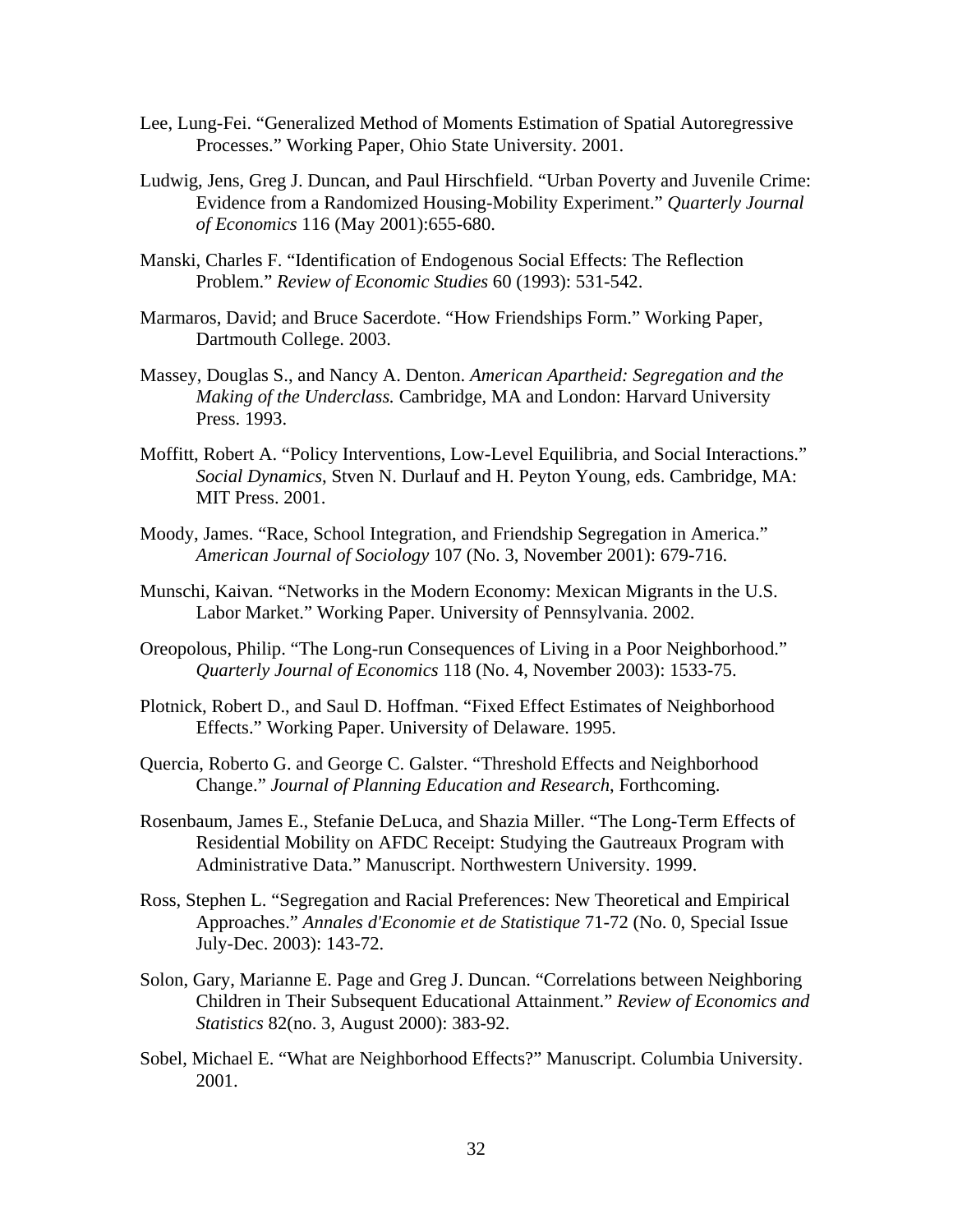- Topa, Giorgio. "Social Interactions, Local Spillovers, and Unemployment." *Review of Economic Studies* 68 (No. 2, April 2001): 261-95
- Weinberg, Bruce A. "Black Residential Centralization and the Spatial Mismatch Hypothesis." *Journal of Urban Economics* 48 (2000): 110-34.
- Weinberg, Bruce A., Patricia B. Reagan, and Jeffrey J. Yankow. "Do Neighborhoods Affect Work Behavior? Evidence from the NLSY79." *Journal of Labor Economics*, Forthcoming, 2004.
- Wilson, William Julius. *The Truly Disadvantaged: The Inner City, the Underclass, and Public Policy.* Chicago: University of Chicago Press, 1987.
- Wilson, William Julius. *When Work Disappears: The World of the New Urban Poor.* New York: Alfred A. Knopf, 1996.

Wiseman, Rosalind. *Queen Bees and Wannabes*. New York: Crown Publishers. 2002.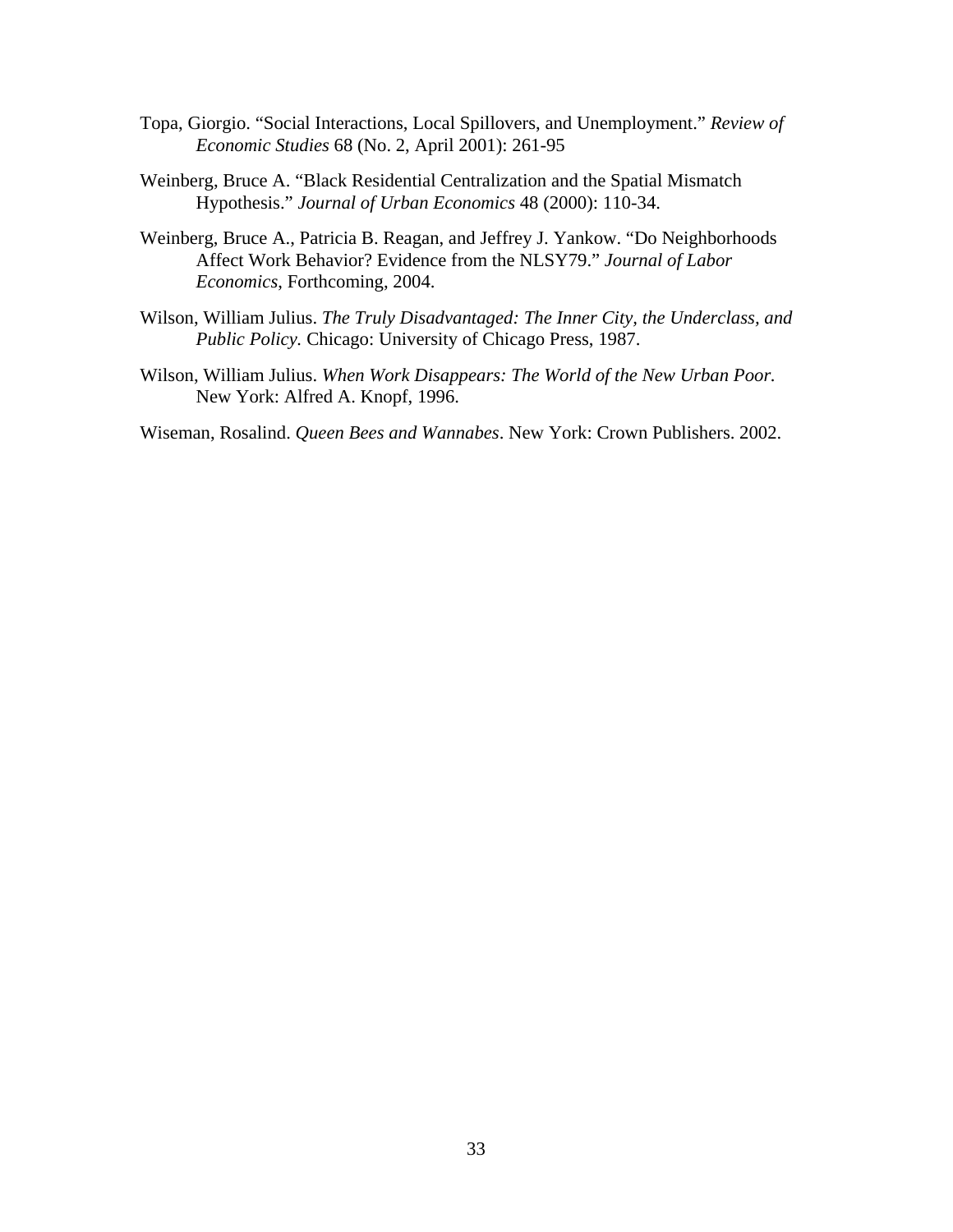Figure 1. Optimal associations.



Note. Figure gives utility and cost of associating with others as a function of the other person's behavior.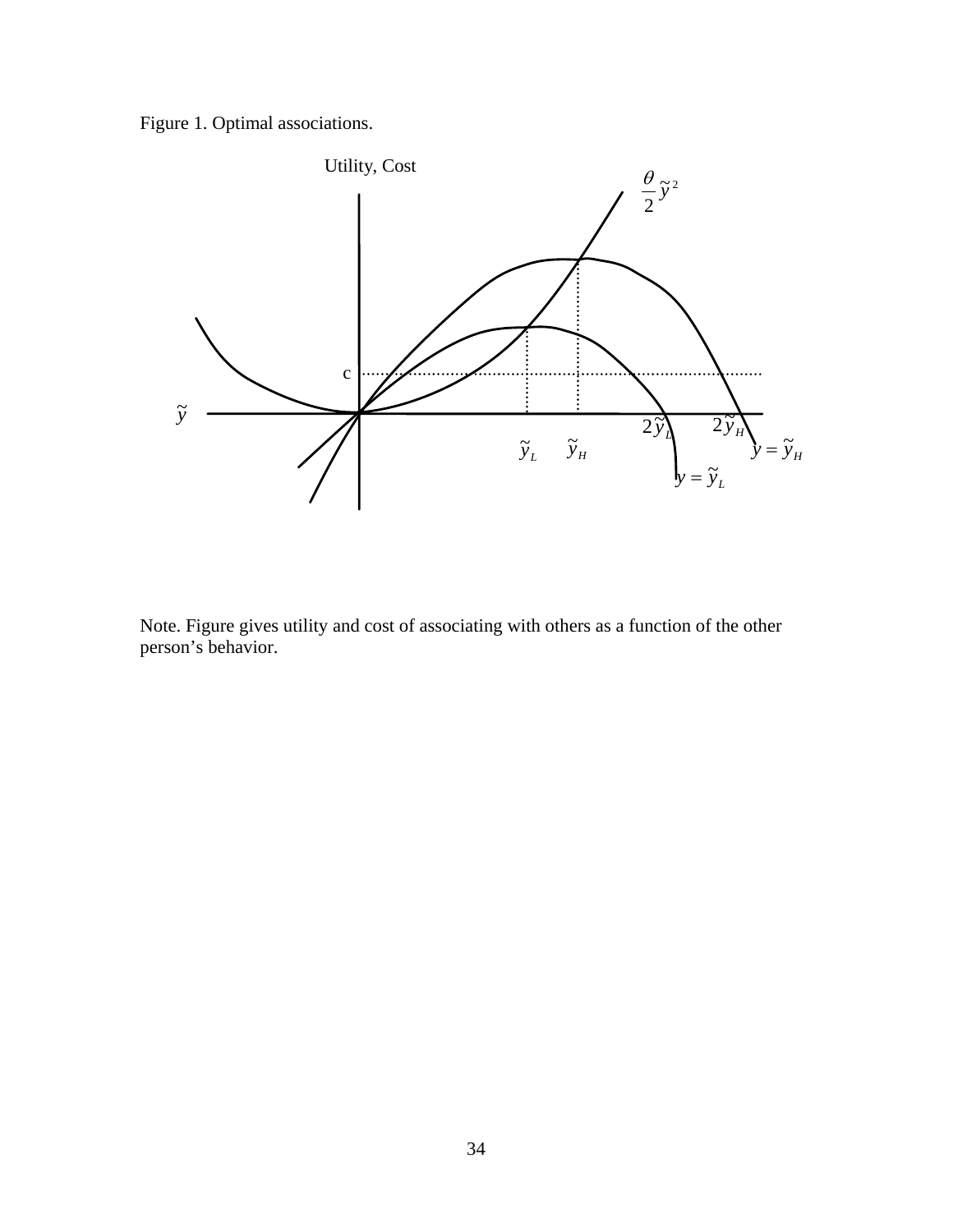



Note. The solid curves gives utility of associating with others as a function of the other person's behavior for two values of characteristics,  $x_L < x_H$ . The dashed curves give the associations assuming that  $x_H$  is raised to  $x'_H$  above the upper association threshold for the  $x_L$ -group.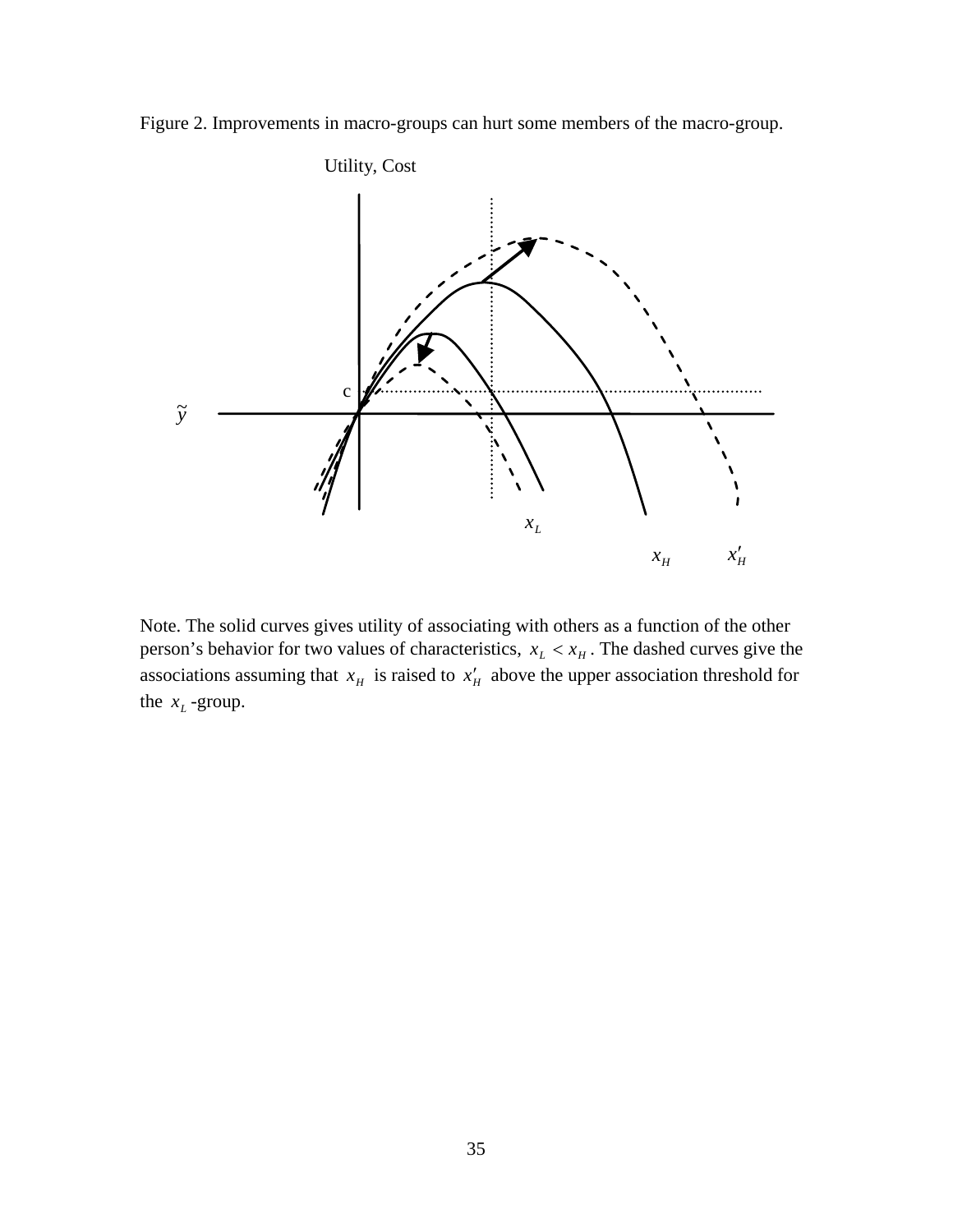Figure 3. The effect of actions that directly generate utility or disutility on optimal associations.



Note. Figure gives utility and cost of associating with others as a function of the other person's behavior. People associate with people taking higher levels of the pleasant action, from which they derive utility, than the unpleasant action, from which they derive disutility.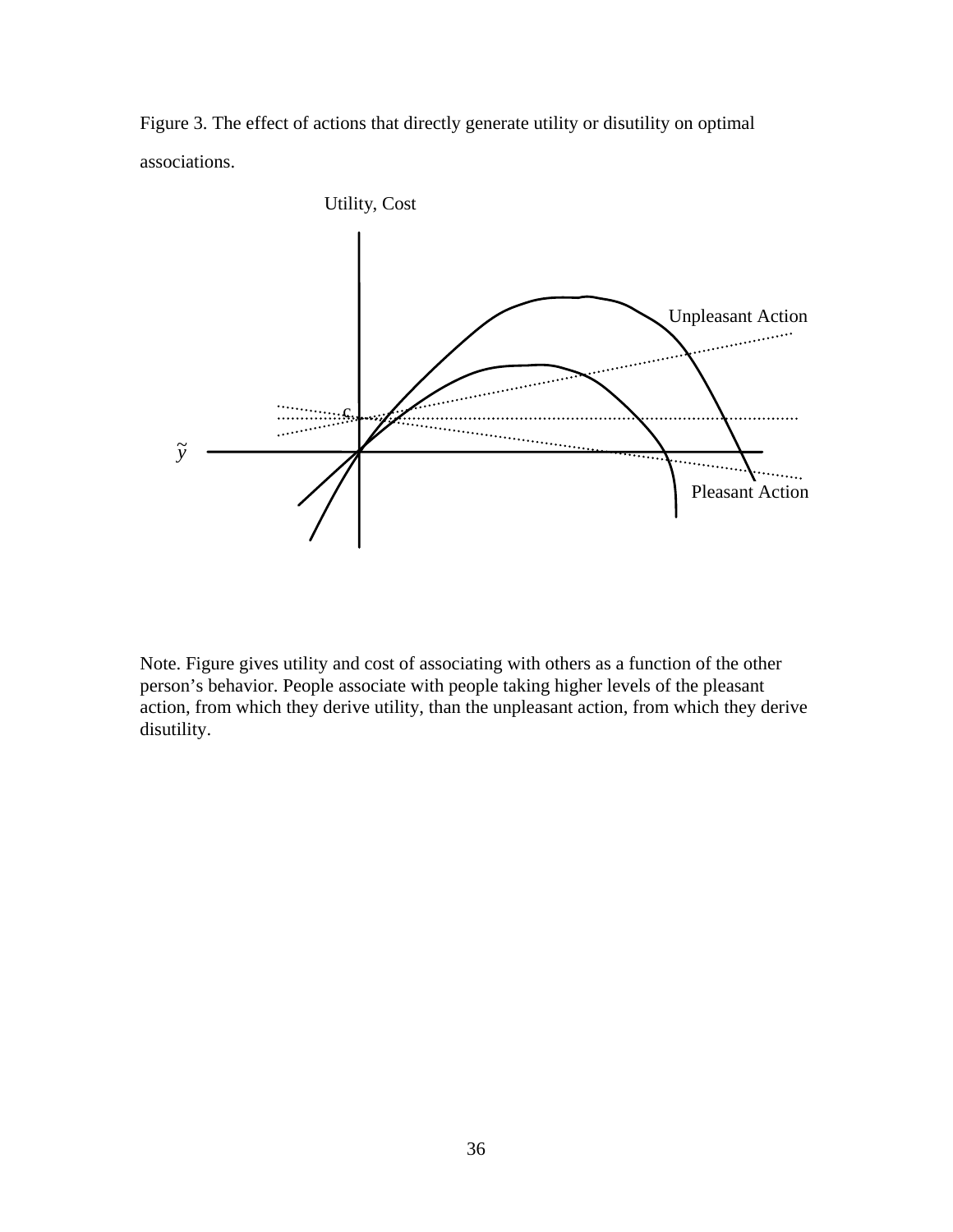Figure 4. Optimal within and across group associations.



Note. Figure gives utility and cost of associating with others as a function of the other person's behavior for two costs of associating. The cost of associating with a member of ones' own group are reduced if associations with people from one's own group generate utility.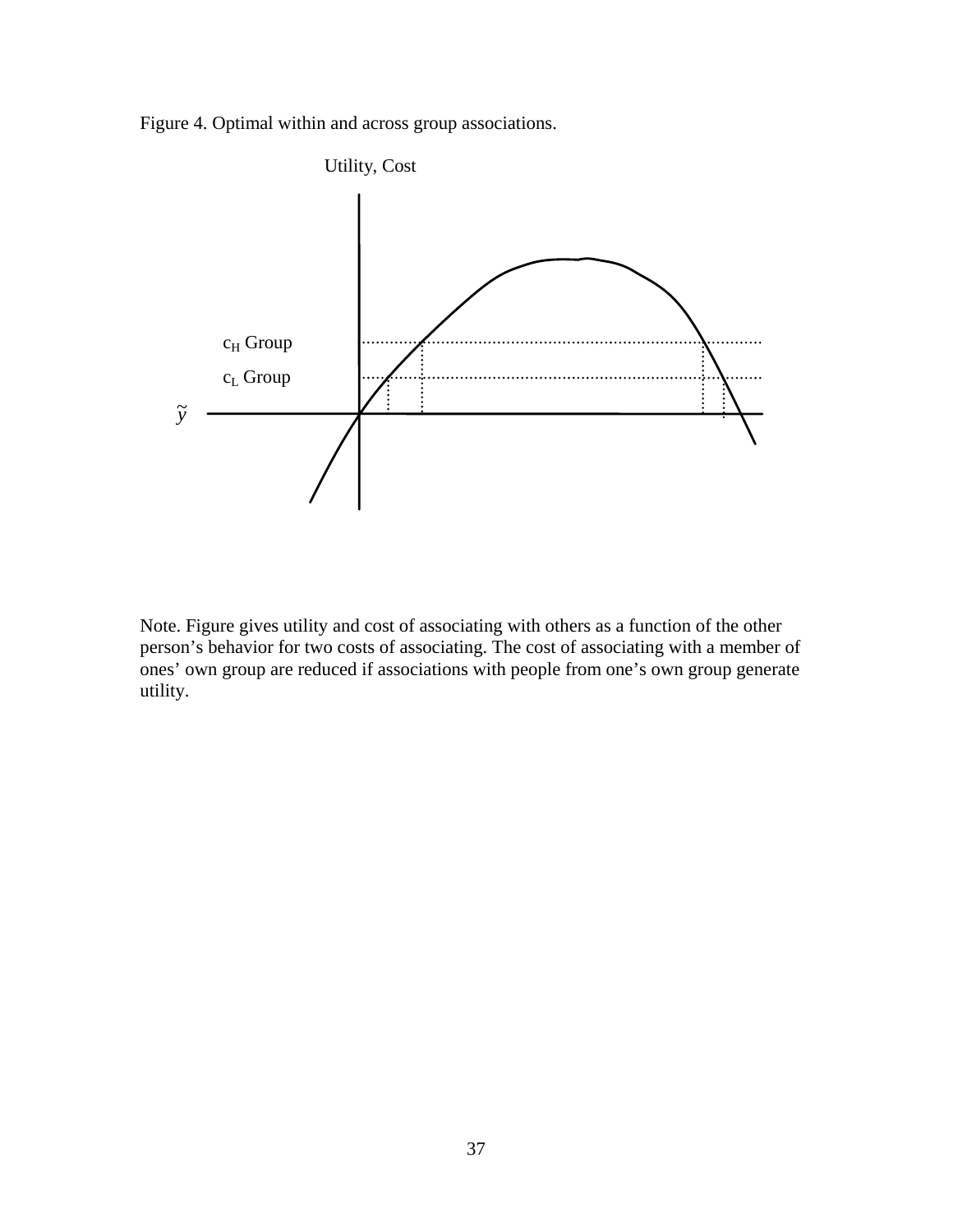Figure 5. Effect of action on crowding out on associations.



Note. Figure gives utility and cost of associating with others as a function of the other person's behavior. The  $y_H$ -group is assumed to be better matched to the macro-group in the sense that people in that group obtain more utility from their associations than people in the  $y_L$ -group.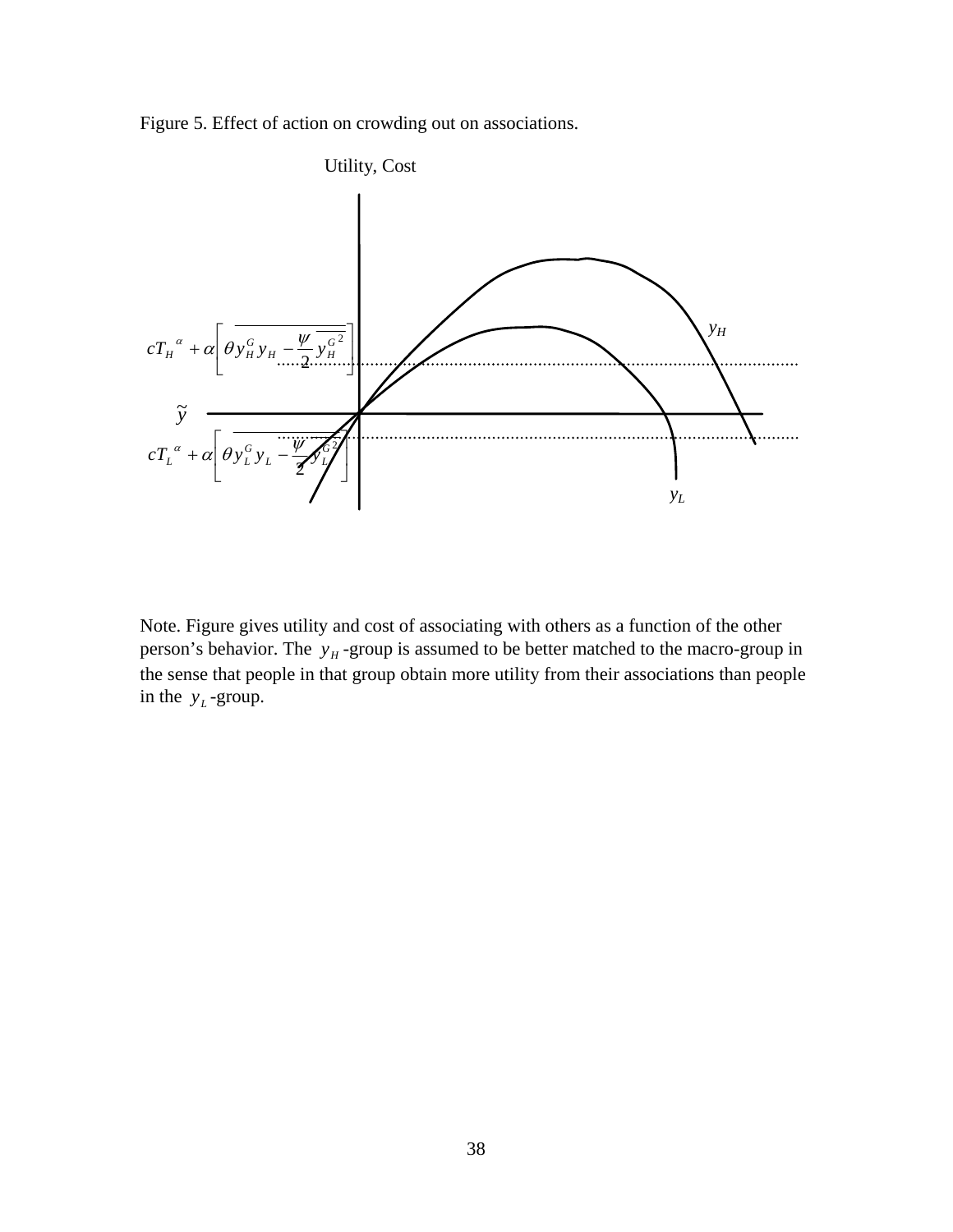Figure 6. Non-endogenous effect mutipliers.



Note. Figure gives utility and cost of associating with others as a function of the other person's behavior. The benefit curve labeled  $y_0$  is for someone taking action  $y_0$ . The benefit curve labeled  $y_1$  is for someone taking action  $y_1$ .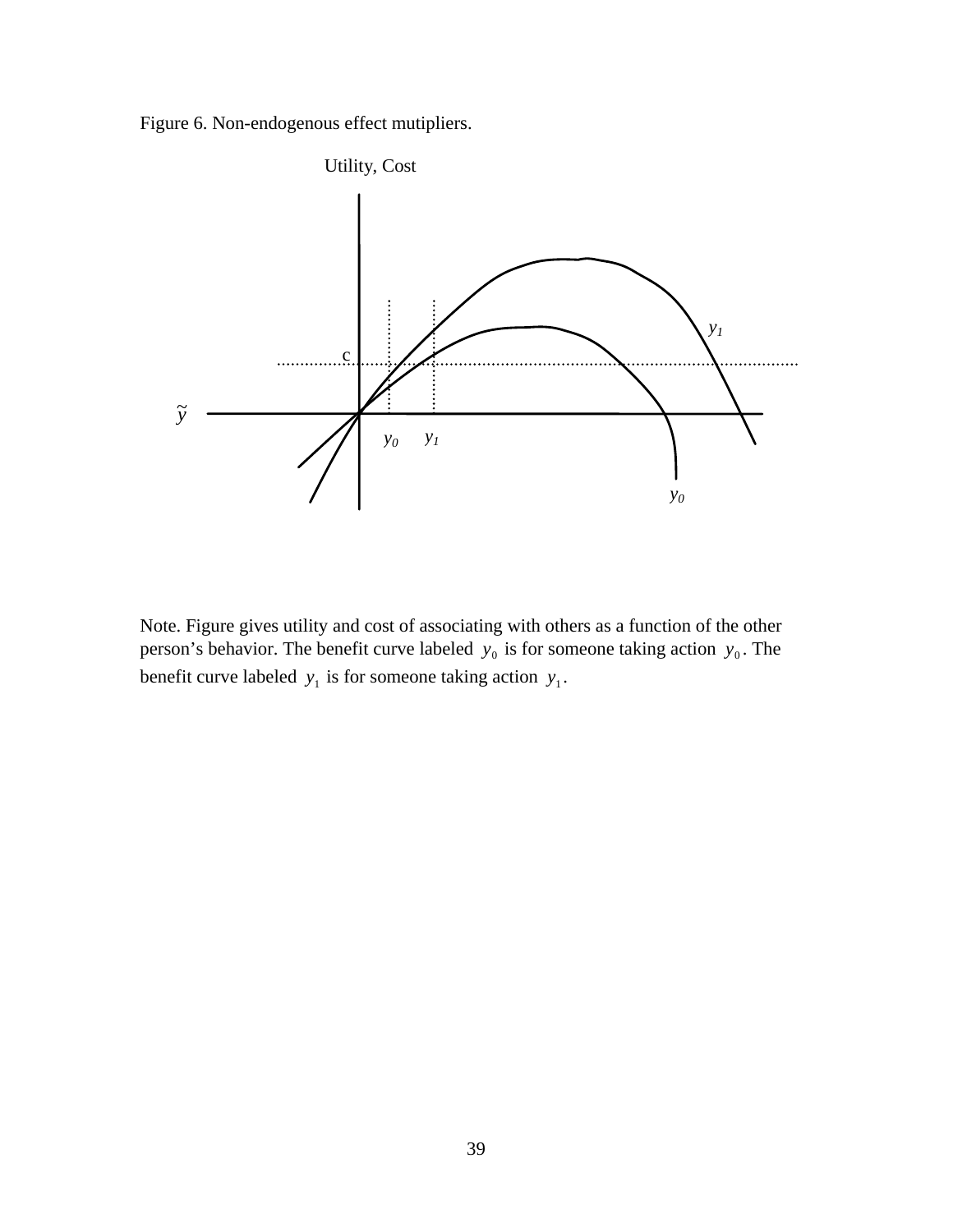Figure 7. Two-sided associations.



Note. Figure gives utility and cost of associating with others as a function of the other person's behavior. The benefit curve labeled  $y_1$  is for someone taking action  $y_1$ . The benefit curve labeled  $y_2$  is for someone taking action  $y_2$ .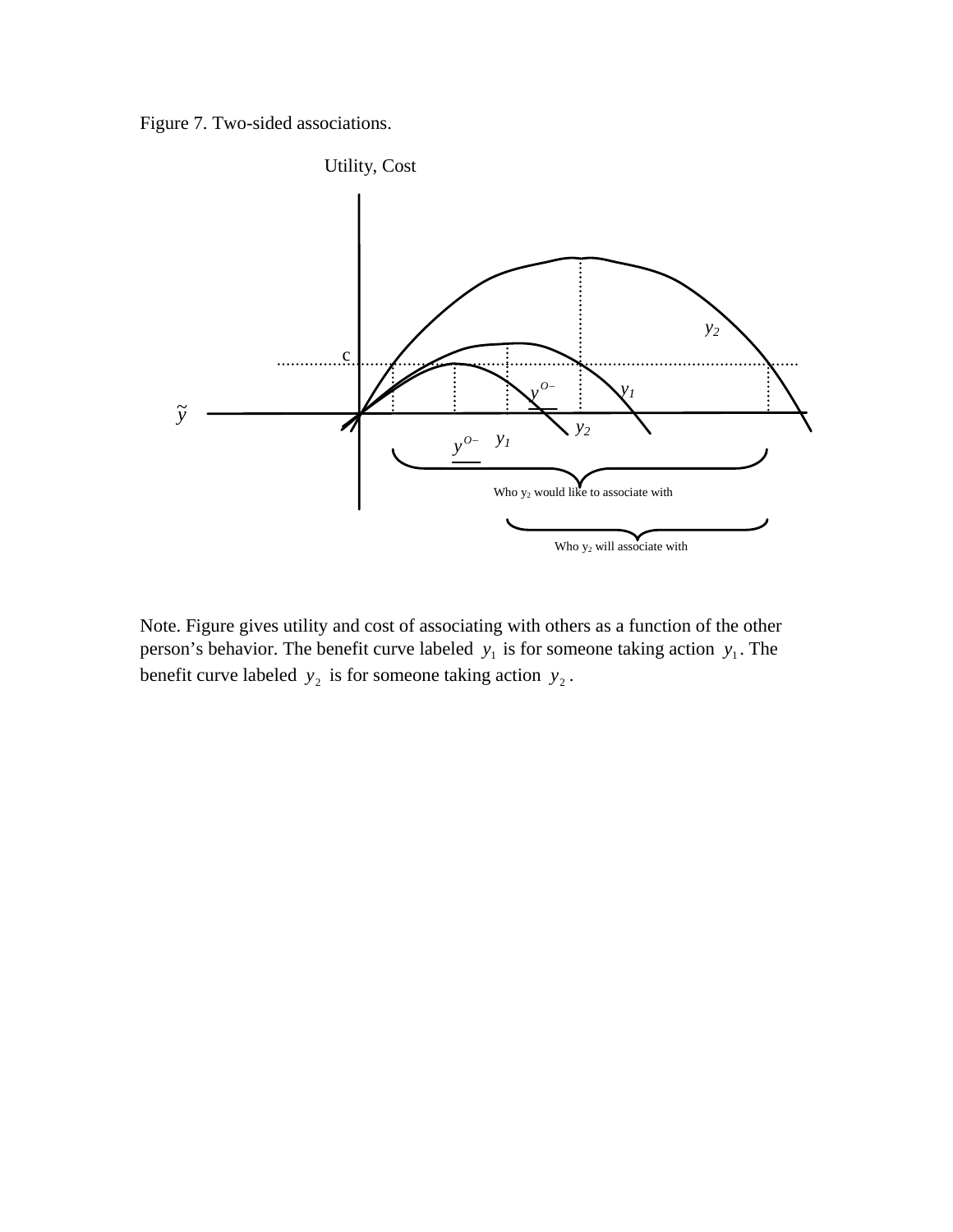|                                   | Own Behavior or |                |                |         |  |
|-----------------------------------|-----------------|----------------|----------------|---------|--|
|                                   |                 | Characteristic | Associate Mean |         |  |
| Drink many times                  | 0.638           | (0.481)        | 0.658          | (0.310) |  |
| Smoke                             | 5.349           | (10.937)       | 5.525          | (7.625) |  |
| Drink                             | 3.811           | (8.937)        | 4.120          | (5.935) |  |
| <b>Get Drunk</b>                  | 2.153           | (6.981)        | 2.400          | (4.684) |  |
| Race                              | 4.760           | (10.065)       | 4.710          | (6.050) |  |
| Does Dangerous Things             | 1.962           | (6.636)        | 2.088          | (4.118) |  |
| Lies                              | 7.205           | (11.533)       | 7.292          | (6.881) |  |
| Skips School                      | 1.570           | (5.898)        | 1.632          | (3.962) |  |
| Fights                            | 1.597           | (3.097)        | 1.606          | (1.926) |  |
| Effort Studying (reverse coded)   | 1.814           | (0.653)        | 1.833          | (0.401) |  |
| Trouble with Teacher              | 17.379          | (14.201)       | 17.603         | (8.394) |  |
| <b>Trouble paying Attention</b>   | 22.598          | (11.012)       | 22.824         | (6.326) |  |
| Trouble doing Homework            | 22.233          | (11.503)       | 22.270         | (6.700) |  |
| Trouble with Students             | 18.621          | (13.767)       | 18.712         | (7.952) |  |
| Male                              | 0.460           | (0.498)        | 0.453          | (0.306) |  |
| Hispanic                          | 0.137           | (0.344)        | 0.140          | (0.278) |  |
| Hispanic Unknown                  | 0.076           | (0.264)        | 0.078          | (0.158) |  |
| White                             | 0.669           | (0.470)        | 0.666          | (0.403) |  |
| <b>Black</b>                      | 0.162           | (0.368)        | 0.164          | (0.336) |  |
| Asian                             | 0.070           | (0.256)        | 0.070          | (0.205) |  |
| Indian                            | 0.046           | (0.209)        | 0.043          | (0.123) |  |
| <b>Other Race</b>                 | 0.077           | (0.266)        | 0.074          | (0.178) |  |
| With Mom                          | 0.929           | (0.257)        | 0.928          | (0.159) |  |
| Mother's Education (37,320 Obs.)  | 13.586          | (2.499)        | 13.675         | (1.790) |  |
| <b>Mother's Education Missing</b> | 0.147           | (0.354)        | 0.146          | (0.218) |  |
| With Dad                          | 0.778           | (0.415)        | 0.783          | (0.263) |  |
| $\mathbf N$                       | 44,760          |                | 44,760         |         |  |

Note. Standard deviations of means in parentheses.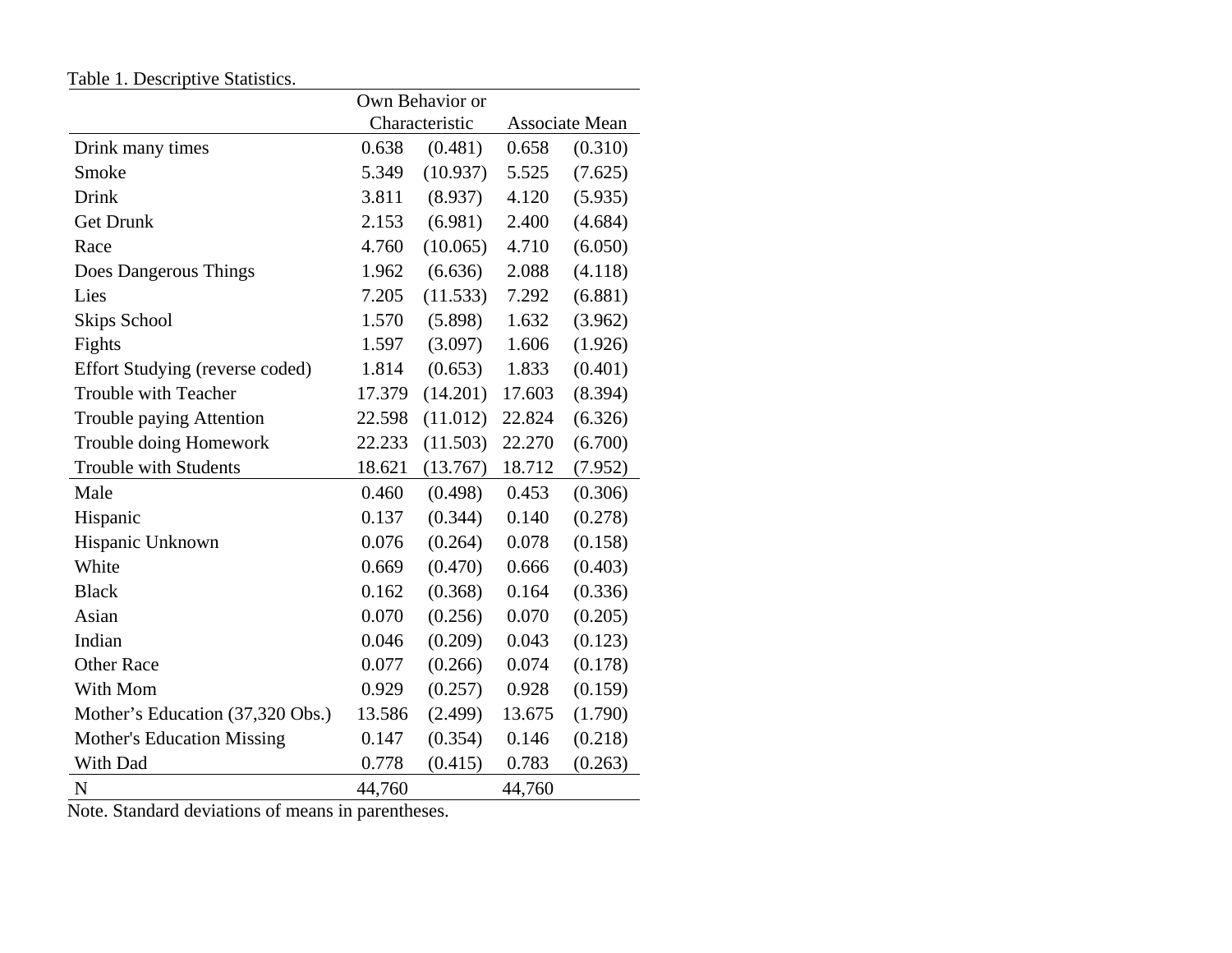# Table 2. Decomposition of Variance in Associates Behavior.

|                                 |         |                |                | Variance   |            | <b>Between</b> | <b>Between</b> | <b>Between</b> |
|---------------------------------|---------|----------------|----------------|------------|------------|----------------|----------------|----------------|
|                                 |         |                |                | of         | Total      | Share,         | Share,         | Share,         |
|                                 | Between | <b>Between</b> | <b>Between</b> | Individual | Individual | Double         | Double         | Double         |
|                                 | Share   | Share          | Share          | Means      | Variance   | Friends        | Friends        | Friends        |
|                                 | (1)     | (2)            | (3)            | (4)        | (5)        | (6)            | (7)            | (8)            |
| Drink many times                | 0.176   | 0.152          | 0.194          | 0.022      | 0.062      | 0.231          | 0.202          | 0.253          |
| Smoke                           | 0.115   | 0.154          | 0.205          | 16.471     | 33.455     | 0.117          | 0.156          | 0.208          |
| <b>Drink</b>                    | 0.111   | 0.126          | 0.172          | 5.726      | 35.661     | 0.280          | 0.310          | 0.393          |
| <b>Get Drunk</b>                | 0.097   | 0.110          | 0.161          | 3.260      | 11.393     | 0.158          | 0.178          | 0.251          |
| Race                            | 0.091   | 0.087          | 0.135          | 1.923      | 22.943     | 0.374          | 0.362          | 0.482          |
| Does Dangerous Things           | 0.065   | 0.092          | 0.139          | 0.745      | 10.449     | 0.328          | 0.415          | 0.531          |
| Lies                            | 0.055   | 0.085          | 0.129          | 2.492      | 27.510     | 0.243          | 0.339          | 0.450          |
| Skips School                    | 0.111   | 0.123          | 0.166          | 1.022      | 6.306      | 0.278          | 0.302          | 0.380          |
| Fights                          | 0.081   | 0.096          | 0.142          | 0.324      | 2.253      | 0.235          | 0.270          | 0.365          |
| Effort Studying (reverse coded) | 0.157   | 0.139          | 0.181          | 0.011      | 0.089      | 0.430          | 0.395          | 0.472          |
| Trouble with Teacher            | 0.090   | 0.137          | 0.171          | 2.773      | 40.635     | 0.420          | 0.538          | 0.602          |
| Trouble paying Attention        | 0.080   | 0.111          | 0.156          | 0.235      | 24.115     | 0.817          | 0.865          | 0.905          |
| Trouble doing Homework          | 0.084   | 0.117          | 0.159          | 1.008      | 27.856     | 0.559          | 0.647          | 0.723          |
| <b>Trouble with Students</b>    | 0.057   | 0.091          | 0.132          | 1.278      | 36.992     | 0.467          | 0.592          | 0.688          |
| Hispanic                        | 0.418   | 0.514          | 0.558          | 0.013      | 0.027      | 0.427          | 0.523          | 0.567          |
| White                           | 0.490   | 0.600          | 0.668          | 0.042      | 0.061      | 0.411          | 0.521          | 0.594          |
| <b>Black</b>                    | 0.468   | 0.447          | 0.620          | 0.040      | 0.048      | 0.345          | 0.327          | 0.495          |
| Asian                           | 0.361   | 0.396          | 0.462          | 0.010      | 0.017      | 0.324          | 0.358          | 0.422          |
| Indian                          | 0.089   | 0.171          | 0.236          | 0.000      | 0.009      | 0.524          | 0.699          | 0.777          |
| <b>Other Race</b>               | 0.187   | 0.211          | 0.260          | 0.003      | 0.015      | 0.365          | 0.401          | 0.468          |
| With Dad                        | 0.131   | 0.143          | 0.210          | 0.006      | 0.036      | 0.311          | 0.334          | 0.444          |
| Mother's Education              | 0.164   | 0.178          | 0.231          | 1.314      | 6.646      | 0.332          | 0.354          | 0.432          |
| Observations                    | 53,763  | 7,186          | 7,186          |            |            |                |                |                |
| Effects                         | 498     | 303            | 600            |            |            |                |                |                |
| <b>Full Sample</b>              | Yes     |                |                |            |            | Yes            |                |                |
| Neighborhood Sample             |         | Yes            | Yes            |            |            |                | Yes            | Yes            |
| School-Neighborhood Effects     |         |                | Yes            |            |            |                |                | Yes            |

Note. Between share gives the share of variance in the mean behavior or characteristics of associates arising between school-grades (in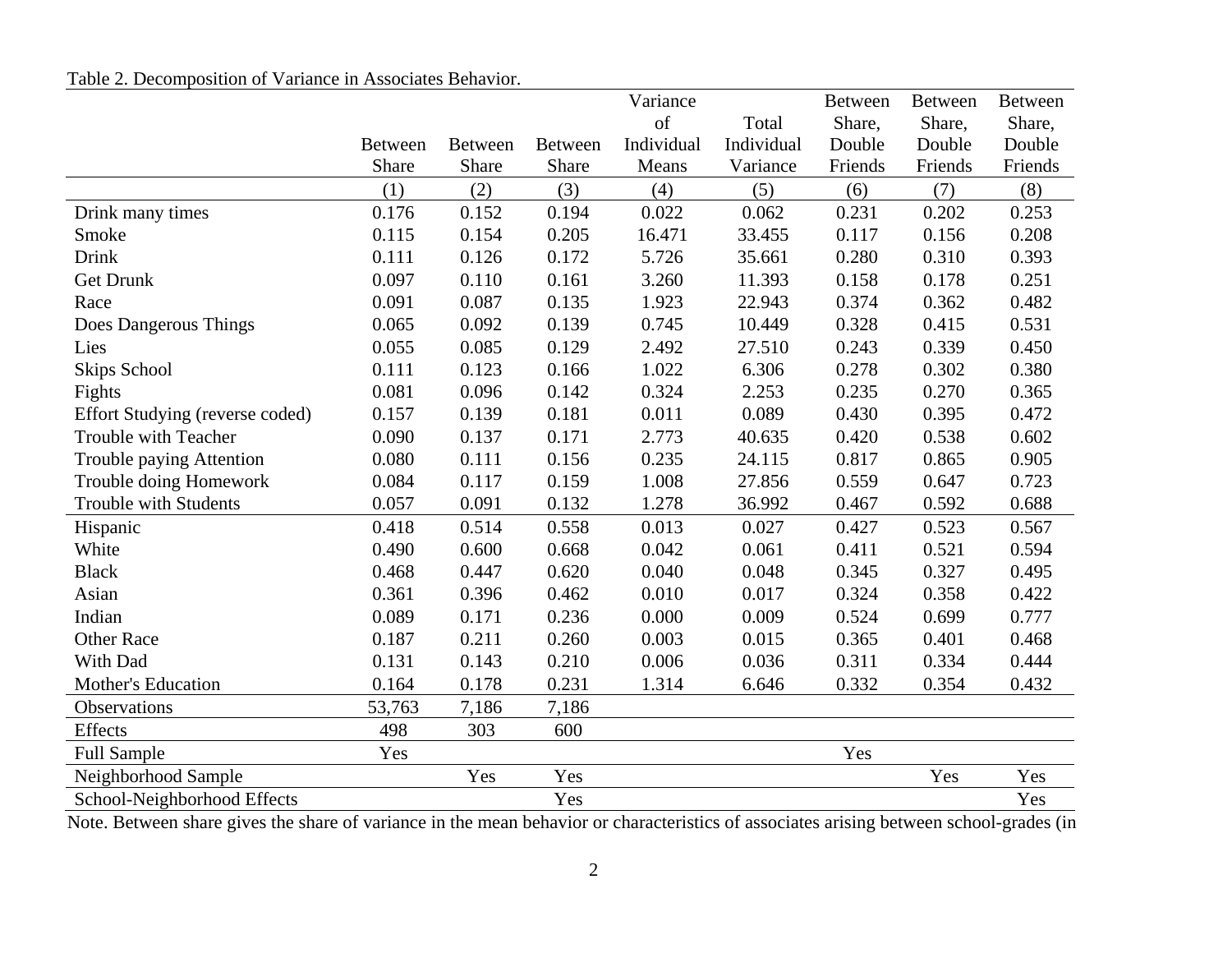column (1)), or between school grades and school-neighborhoods (in columns (2) and (3)). Columns (6), (7), and (8) give the between share based on estimates in columns (1), (2), and (3) estimated assuming that each person has twice as many friends as they report.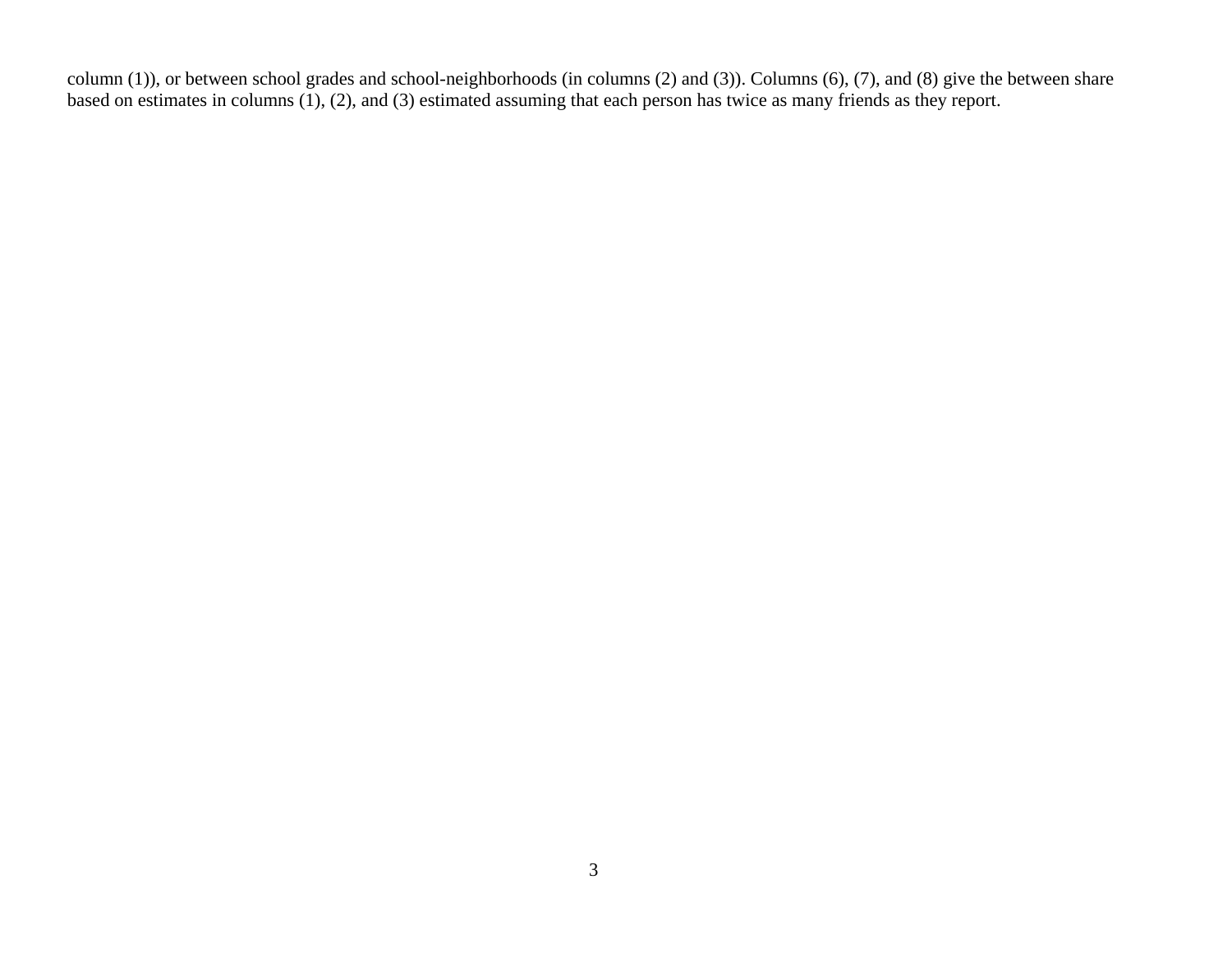|                                 | (1)    | (2)     | (3)   | (4)     | (5)   | (6)     |
|---------------------------------|--------|---------|-------|---------|-------|---------|
| Drink many times                | 0.159  | (0.003) | 0.151 | (0.006) | 0.151 | (0.006) |
| Smoke                           | 0.272  | (0.003) | 0.258 | (0.007) | 0.258 | (0.007) |
| <b>Drink</b>                    | 0.149  | (0.003) | 0.136 | (0.007) | 0.135 | (0.007) |
| <b>Get Drunk</b>                | 0.121  | (0.003) | 0.095 | (0.007) | 0.094 | (0.007) |
| Race                            | 0.046  | (0.003) | 0.035 | (0.006) | 0.035 | (0.006) |
| Does Dangerous Things           | 0.042  | (0.003) | 0.041 | (0.006) | 0.041 | (0.006) |
| Lies                            | 0.041  | (0.003) | 0.053 | (0.006) | 0.053 | (0.006) |
| Skips School                    | 0.089  | (0.003) | 0.101 | (0.007) | 0.102 | (0.007) |
| Fights                          | 0.066  | (0.003) | 0.070 | (0.006) | 0.070 | (0.006) |
| Effort Studying (reverse coded) | 0.059  | (0.003) | 0.058 | (0.006) | 0.058 | (0.006) |
| Hispanic                        | 0.219  | (0.004) | 0.235 | (0.008) | 0.227 | (0.008) |
| White                           | 0.228  | (0.004) | 0.222 | (0.009) | 0.214 | (0.009) |
| <b>Black</b>                    | 0.577  | (0.003) | 0.591 | (0.007) | 0.538 | (0.008) |
| Asian                           | 0.316  | (0.003) | 0.392 | (0.007) | 0.384 | (0.007) |
| Indian                          | 0.028  | (0.003) | 0.034 | (0.006) | 0.033 | (0.006) |
| <b>Other Race</b>               | 0.049  | (0.003) | 0.070 | (0.007) | 0.069 | (0.007) |
| With Dad                        | 0.033  | (0.003) | 0.030 | (0.006) | 0.027 | (0.006) |
| <b>Mother's Education</b>       | 0.124  | (0.003) | 0.123 | (0.008) | 0.114 | (0.008) |
| Male                            | 0.233  | (0.003) | 0.233 | (0.006) | 0.233 | (0.006) |
| $\mathbf N$                     | 44,760 |         | 8,893 |         | 8,893 |         |
| <b>Full Sample</b>              | Yes    |         |       |         |       |         |
| Neighborhood Sample             |        |         | Yes   |         | Yes   |         |
| With Neighborhood Controls      |        |         |       |         | Yes   |         |

Table 3. Mean Associate Behavior or Characteristics as Determined by Own Behavior or Characteristics.

Note. Dependent variable is mean behavior among associates. Each estimate is from a separate regression of the mean behavior or characteristics of associates on the individual's own value of that behavior or characteristic. Standard errors reported in parentheses. Estimates include school-grade fixed effects.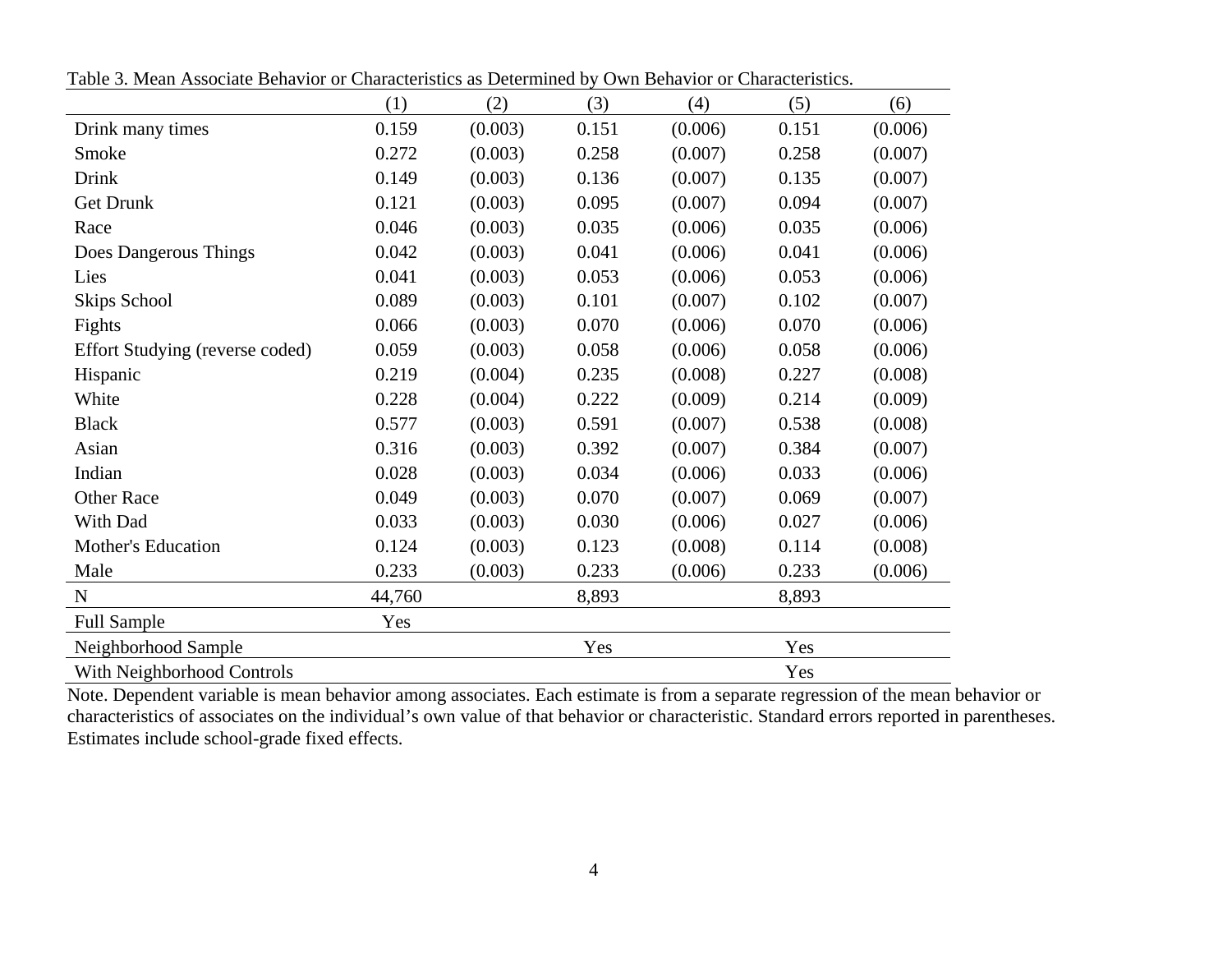| Table 4. Associate Behaviors (and Chars.) Related to own Behavior (Char.) Interacted with Mean in School-Grade. |  |
|-----------------------------------------------------------------------------------------------------------------|--|
|-----------------------------------------------------------------------------------------------------------------|--|

|                                          |           | <b>OLS</b> |           | <b>OLS</b> |           | <b>OLS</b> |           | 2SLS     |
|------------------------------------------|-----------|------------|-----------|------------|-----------|------------|-----------|----------|
| Drink many times                         | 0.1038    | (0.0314)   | $-0.0075$ | (0.0654)   | $-0.0017$ | (0.0654)   | $-0.0583$ | (0.1220) |
| Smoke                                    | 0.0129    | (0.0013)   | 0.0101    | (0.0024)   | 0.0101    | (0.0024)   | 0.0101    | (0.0036) |
| Drink                                    | 0.0224    | (0.0015)   | 0.0108    | (0.0029)   | 0.0110    | (0.0029)   | 0.0109    | (0.0063) |
| <b>Get Drunk</b>                         | 0.0251    | (0.0020)   | 0.0079    | (0.0042)   | 0.0080    | (0.0042)   | $-0.0209$ | (0.0069) |
| Race                                     | 0.0090    | (0.0017)   | 0.0153    | (0.0038)   | 0.0152    | (0.0038)   | 0.0074    | (0.0063) |
| Does Dangerous Things                    | 0.0009    | (0.0028)   | $-0.0041$ | (0.0050)   | $-0.0040$ | (0.0050)   | $-0.0096$ | (0.0083) |
| Lies                                     | 0.0029    | (0.0018)   | 0.0044    | (0.0036)   | 0.0046    | (0.0036)   | $-0.0013$ | (0.0052) |
| <b>Skips School</b>                      | 0.0158    | (0.0021)   | 0.0194    | (0.0047)   | 0.0193    | (0.0047)   | 0.0148    | (0.0057) |
| Fights                                   | 0.0103    | (0.0051)   | 0.0103    | (0.0100)   | 0.0098    | (0.0100)   | 0.0014    | (0.0138) |
| Effort Studying (reverse coded)          | 0.0574    | (0.0227)   | 0.0314    | (0.0465)   | 0.0297    | (0.0466)   | 0.0180    | (0.1046) |
| Trouble with Teacher                     | $-0.0001$ | (0.0011)   | 0.0011    | (0.0023)   | 0.0014    | (0.0023)   | 0.0066    | (0.0039) |
| Trouble paying Attention                 | $-0.0011$ | (0.0015)   | $-0.0002$ | (0.0027)   | $-0.0002$ | (0.0027)   | $-0.0008$ | (0.0064) |
| Trouble doing Homework                   | $-0.0002$ | (0.0014)   | 0.0015    | (0.0026)   | 0.0014    | (0.0026)   | 0.0096    | (0.0035) |
| Trouble with Students                    | 0.0018    | (0.0015)   | 0.0040    | (0.0029)   | 0.0040    | (0.0029)   | 0.0025    | (0.0039) |
| Male                                     | 0.2519    | (0.0469)   | 0.2766    | (0.0968)   | 0.2782    | (0.0969)   | $-0.0507$ | (0.1178) |
| Hispanic                                 | 0.5795    | (0.0156)   | 0.5876    | (0.0386)   | 0.5614    | (0.0387)   | 0.4740    | (0.1473) |
| White                                    | $-0.1701$ | (0.0122)   | $-0.1655$ | (0.0247)   | $-0.1668$ | (0.0247)   | 1.1393    | (0.4123) |
| <b>Black</b>                             | 0.1718    | (0.0124)   | 0.2783    | (0.0298)   | 0.2123    | (0.0297)   | $-0.1106$ | (0.1082) |
| Asian                                    | 0.8115    | (0.0165)   | 1.1488    | (0.0361)   | 1.1321    | (0.0360)   | 0.8280    | (0.2742) |
| Indian                                   | 0.6611    | (0.0498)   | 1.0617    | (0.0733)   | 1.0589    | (0.0735)   | $-0.5464$ | (0.3191) |
| <b>Other Race</b>                        | 0.2981    | (0.0300)   | 0.3658    | (0.0619)   | 0.3642    | (0.0619)   | 0.1947    | (0.1889) |
| Mother's Education (37,320 / 7,450 Obs.) | 0.0097    | (0.0041)   | 0.0107    | (0.0098)   | 0.0067    | (0.0098)   | $-0.0382$ | (0.0311) |
| With Dad                                 | $-0.0373$ | (0.0280)   | $-0.1279$ | (0.0654)   | $-0.1198$ | (0.0654)   | $-0.0381$ | (0.1963) |
| N                                        |           | 44,760     |           | 8,893      |           | 8,893      |           | 44,760   |
| Neighborhood Sample                      |           |            |           | Yes        |           | Yes        |           |          |
| Neighborhood Controls                    |           |            |           |            |           | Yes        |           |          |

Note. The dependent variable is the mean of each behavior (or characteristic) among associates. Estimates are the coefficient on the interaction between own behavior (or characteristic) and the mean of that behavior (or characteristic) in the school-grade from separate models. Standard errors reported in parentheses. 2SLS estimates instrument with the product between the own behavior (or characteristic)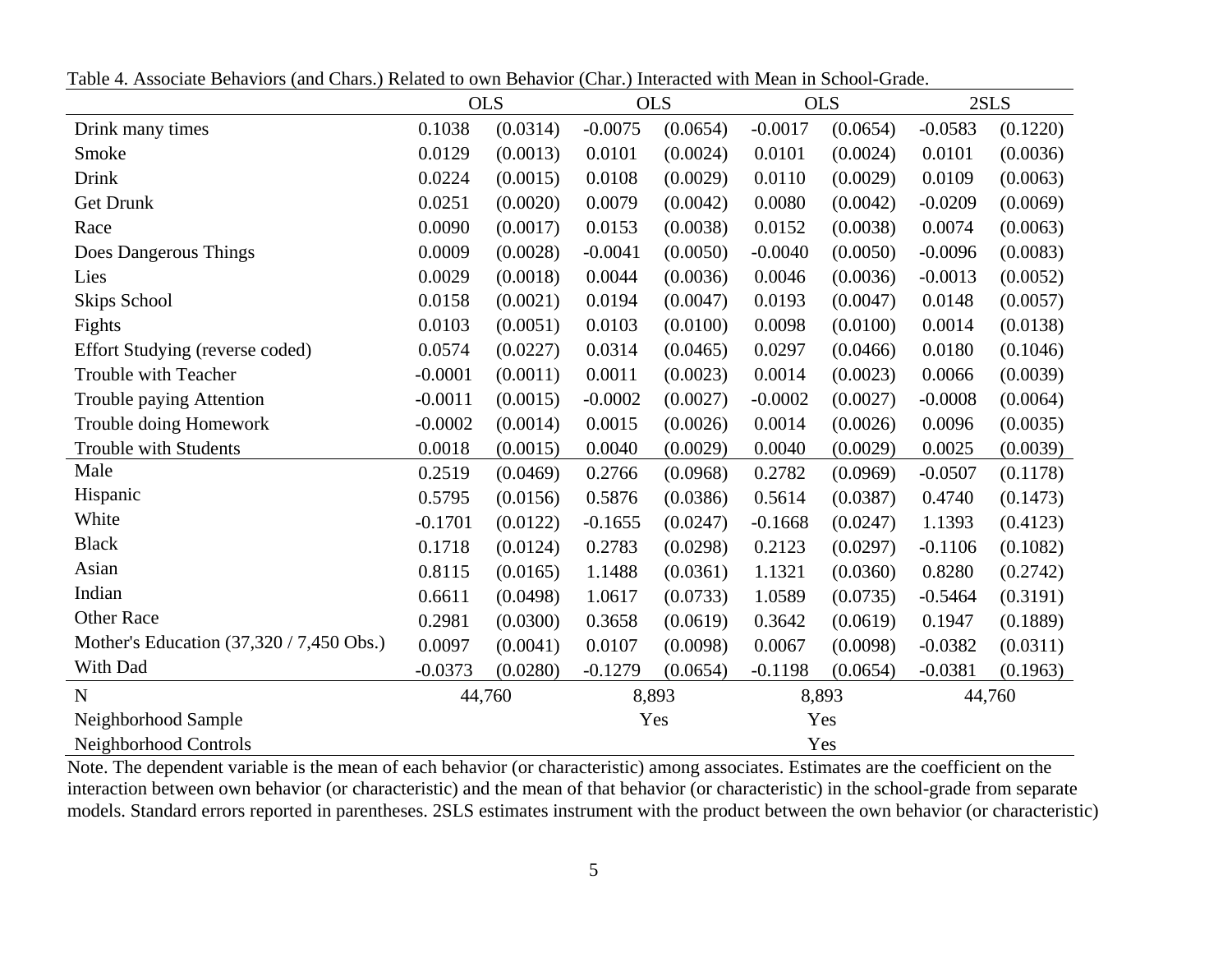and the deviation of that behavior (or characteristic) from a school-specific quadratic. Estimates include individual characteristics (age, gender, Hispanic background, Hispanic background unknown, race dummy variables, years at school, mother's education, mother's education missing, and dad present), the behavior (or characteristic), and its square and school-grade dummy variables.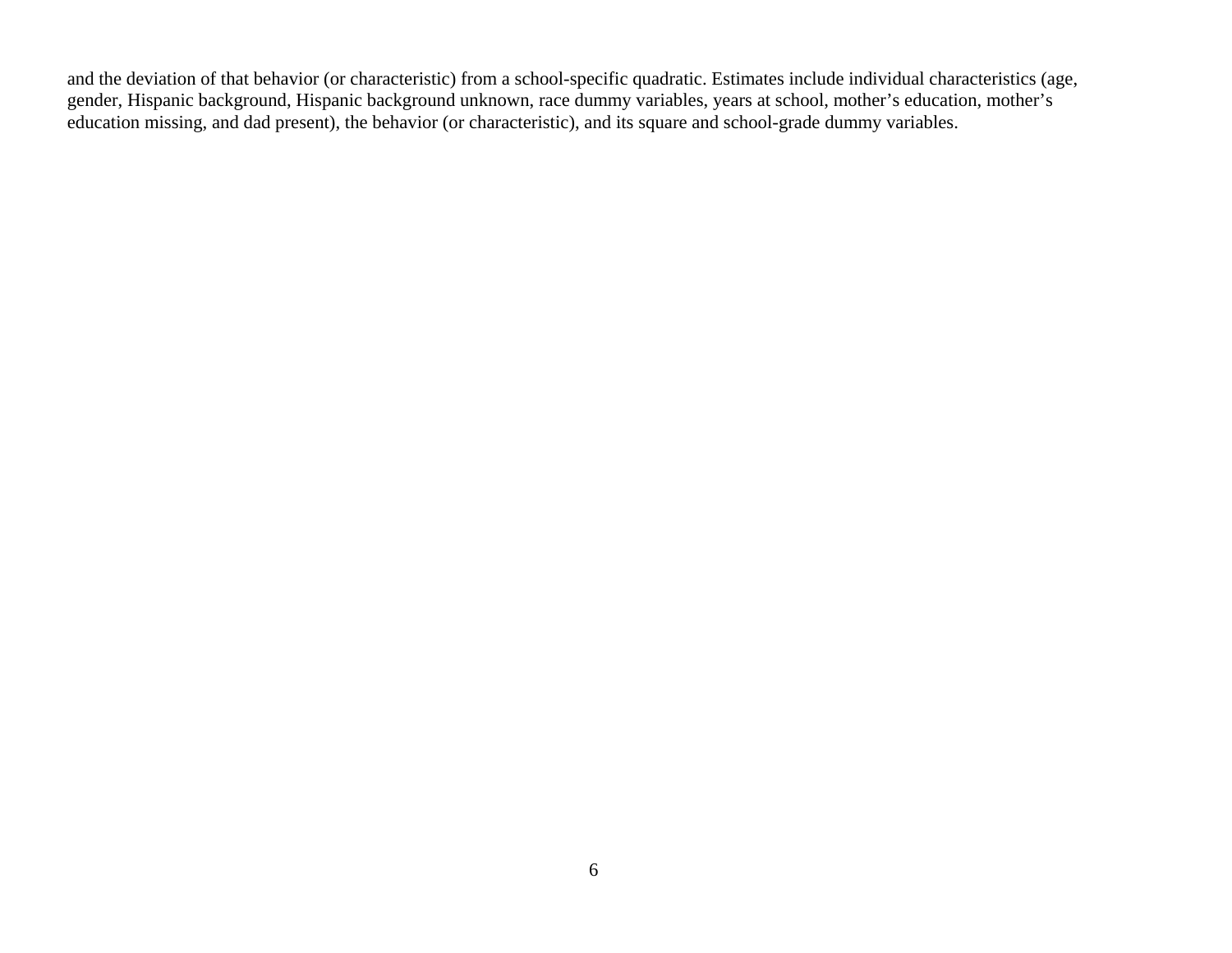|  |  | Table 5. Relationship between Observable Characteristics and Log Grade Size. |
|--|--|------------------------------------------------------------------------------|
|  |  |                                                                              |

|                                       |          |                | Log Grade Size |          |
|---------------------------------------|----------|----------------|----------------|----------|
|                                       |          | Log Grade Size |                | Residual |
| <b>Mother's Education</b>             | 0.118    | (0.117)        | $-0.004$       | (0.005)  |
| Mother's Education Missing            | 1.381    | (1.946)        | $-0.011$       | (0.113)  |
| With Data                             | 0.492    | (0.991)        | 0.040          | (0.062)  |
| Male                                  | $-0.606$ | (0.583)        | $-0.013$       | (0.018)  |
| Hispanic                              | 1.608    | (0.626)        | 0.078          | (0.048)  |
| Hispanic Unkown                       | $-0.187$ | (1.194)        | $-0.006$       | (0.081)  |
| White                                 | 0.149    | (1.004)        | $-0.024$       | (0.056)  |
| <b>Black</b>                          | 0.600    | (1.179)        | 0.007          | (0.078)  |
| Asian                                 | 0.279    | (1.020)        | 0.015          | (0.049)  |
| Indian                                | 0.251    | (1.256)        | 0.106          | (0.099)  |
| <b>Other Race</b>                     | $-1.725$ | (1.440)        | $-0.258$       | (0.123)  |
| <b>Years at School</b>                | $-0.425$ | (0.064)        | 0.001          | (0.002)  |
| Age                                   | 0.544    | (0.324)        | 0.001          | (0.011)  |
| Neighborhood - % Urban                | 0.150    | (0.152)        | 0.004          | (0.004)  |
| Neighborhood - % Black                | $-0.323$ | (0.839)        | $-0.021$       | (0.052)  |
| Neighborhood - Ln(Median Family Inc.) | $-0.230$ | (0.289)        | 0.018          | (0.018)  |
| Neighborhood - % Poverty              | $-2.505$ | (1.175)        | 0.008          | (0.050)  |
| Neighborhood - % High School Dropout  | 0.263    | (0.910)        | 0.012          | (0.034)  |
| Neighborhood - % Unemployed           | 0.162    | (3.119)        | $-0.038$       | (0.112)  |
| $\mathbf N$                           |          | 276            | 276            |          |
| $R^2$                                 | 0.479    |                | 0.066          |          |

Note. Standard errors in parentheses. Regressions include grade dummy variables. Log grade size residual is residual from school dummy variables and school-specific quadratics in grade. Regressions weighted by square root of number of observations in school-grade. Standard errors clustered at the school-level.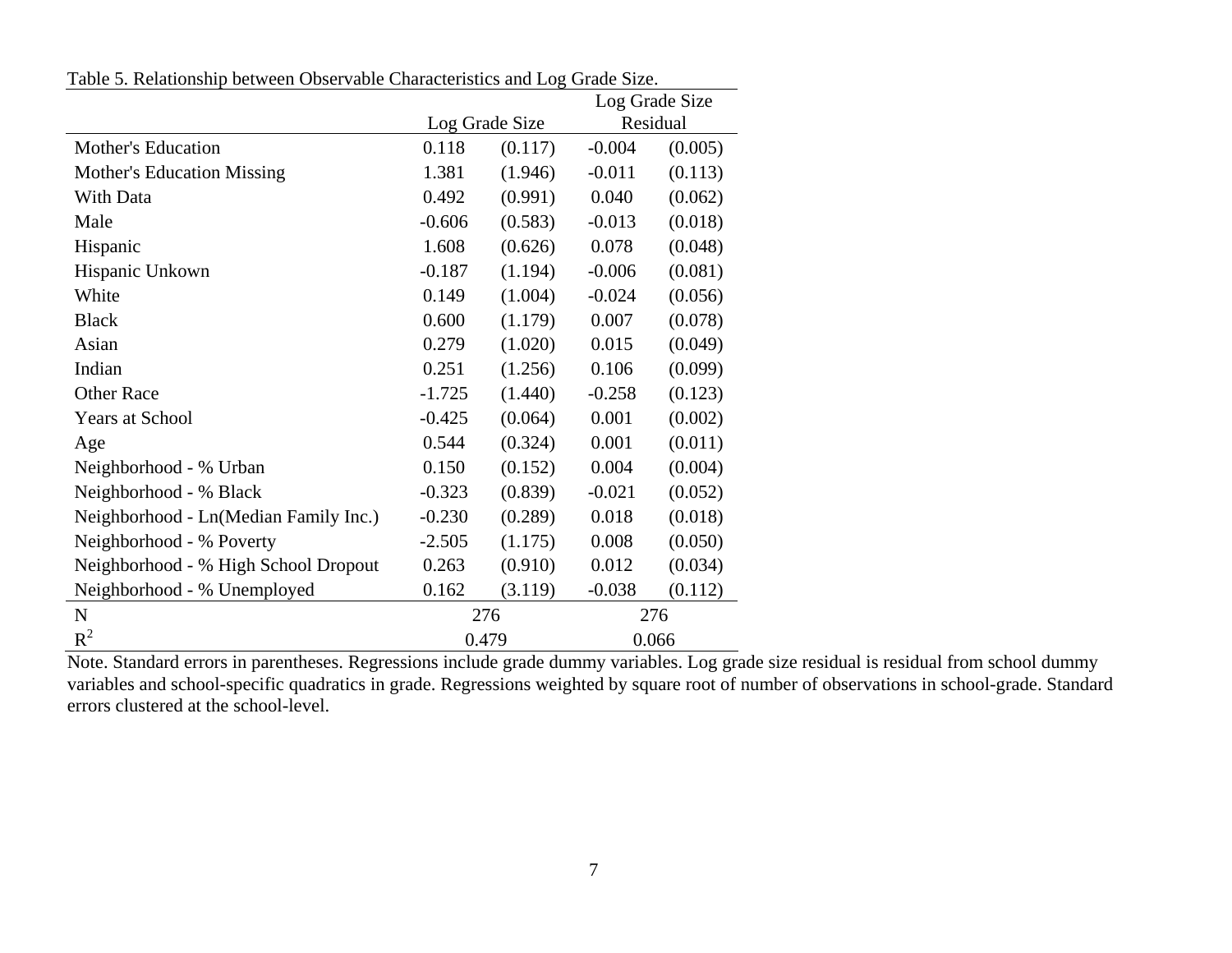|                                 |           | <b>OLS</b> |           | 2SLS     |
|---------------------------------|-----------|------------|-----------|----------|
| Drink many times                | 0.0218    | (0.0044)   | 0.0615    | (0.0159) |
| Smoke                           | 0.0169    | (0.0045)   | $-0.0785$ | (0.0345) |
| Drink                           | 0.0050    | (0.0046)   | $-0.1345$ | (0.0428) |
| <b>Get Drunk</b>                | 0.0101    | (0.0047)   | 0.0511    | (0.0173) |
| Race                            | 0.0144    | (0.0043)   | 0.0881    | (0.0379) |
| Does Dangerous Things           | $-0.0041$ | (0.0045)   | 0.0290    | (0.0146) |
| Lies                            | 0.0012    | (0.0043)   | $-0.0186$ | (0.0344) |
| Skips School                    | 0.0223    | (0.0050)   | 0.0250    | (0.0159) |
| Fights                          | 0.0085    | (0.0042)   | $-0.0192$ | (0.0465) |
| Effort Studying (reverse coded) | 0.0180    | (0.0043)   | $-0.0088$ | (0.0435) |
| Trouble with Teacher            | 0.0161    | (0.0042)   | 0.0860    | (0.0414) |
| Trouble paying Attention        | 0.0033    | (0.0039)   | $-0.0107$ | (0.0138) |
| Trouble doing Homework          | 0.0035    | (0.0041)   | 0.0171    | (0.0438) |
| Trouble with Students           | 0.0038    | (0.0041)   | $-0.0786$ | (0.0386) |
| Male                            | 0.0106    | (0.0040)   | 0.0170    | (0.0143) |
| Hispanic                        | 0.1467    | (0.0049)   | 0.1486    | (0.0149) |
| White                           | 0.0092    | (0.0046)   | $-0.0188$ | (0.0493) |
| <b>Black</b>                    | 0.0730    | (0.0042)   | 0.0682    | (0.0231) |
| Asian                           | 0.1243    | (0.0051)   | 0.0366    | (0.0382) |
| Indian                          | $-0.0057$ | (0.0041)   | $-0.0315$ | (0.0128) |
| <b>Other Race</b>               | 0.0081    | (0.0046)   | 0.0023    | (0.0147) |
| <b>Mother's Education</b>       | 0.0357    | (0.0045)   | 0.0569    | (0.0341) |
| With Dad                        | 0.0009    | (0.0044)   | $-0.0221$ | (0.0164) |
| N                               |           | 44,760     |           | 44,760   |

Table 6. Mean Associate Behavior (and Chars.) Related to own Behavior (Char.) Interacted with and Log School-Grade Size.

Note. The dependent variable is the mean of each behavior among associates. Estimates are the coefficient on the interaction between own behavior and the log of grade size. 2SLS estimates instrument with the product between the own behavior (or characteristic) and the deviation of log grade size from a school-specific quadratic. Estimates include individual characteristics (age, gender, Hispanic background, Hispanic background unknown, race dummy variables, years at school, mother's education, mother's education missing, and dad present), the behavior (or characteristic), and its square and school-grade dummy variables.